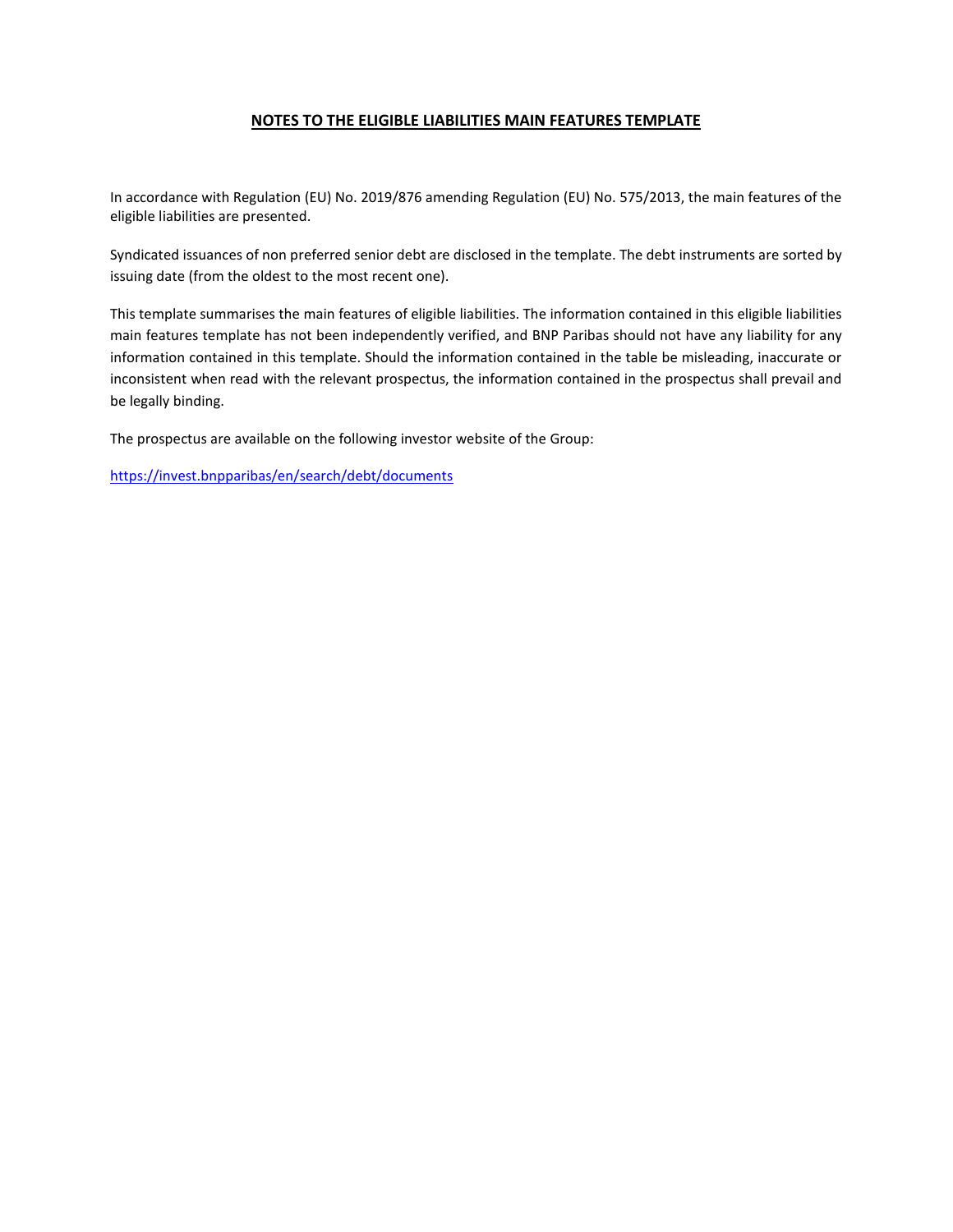|                 |                                                                                                          | 1                                     | $\overline{2}$                                              | 3                                                                               | 4                                     |
|-----------------|----------------------------------------------------------------------------------------------------------|---------------------------------------|-------------------------------------------------------------|---------------------------------------------------------------------------------|---------------------------------------|
| 1               | Issuer                                                                                                   |                                       | BNP Paribas SA BNP Paribas SA BNP Paribas SA BNP Paribas SA |                                                                                 |                                       |
| $\overline{2}$  | <b>ISIN</b>                                                                                              | XS1547407830                          | 144a:<br>US05581KAB70<br>RegS:<br>US05581LAB53              | JP525017AH30                                                                    | JP525017BH39                          |
| 3               | Governing law(s) of the instrument                                                                       | English                               | New York State<br>the Notes)                                | Japanese<br>French (status of French (status of French (status of<br>the Notes) | Japanese<br>the Notes)                |
| 3 bis           | Contractual recognition of write down and conversion powers of<br>resolution authorities                 | Yes                                   | Yes                                                         | Yes                                                                             | Yes                                   |
|                 | <b>Regulatory treatment</b>                                                                              |                                       |                                                             |                                                                                 |                                       |
| 4               | <b>Transitional CRR rules</b>                                                                            | <b>NA</b>                             | <b>NA</b>                                                   | <b>NA</b>                                                                       | <b>NA</b>                             |
| 5               | Post-transitional CRR rules                                                                              | <b>NA</b>                             | <b>NA</b>                                                   | <b>NA</b>                                                                       | <b>NA</b>                             |
| 4 bis           | <b>Transitional CRR2 rules</b>                                                                           | <b>NA</b>                             | <b>NA</b>                                                   | <b>NA</b>                                                                       | <b>NA</b>                             |
| 5 bis           | Post-transitional CRR2 rules                                                                             | NA                                    | <b>NA</b>                                                   | <b>NA</b>                                                                       | NA                                    |
| 6               | Eligible at solo/(sub-) consolidated/solo & (sub-) consolidated                                          | Consolidated                          | Consolidated                                                | Consolidated                                                                    | Consolidated                          |
| $\overline{7}$  | Instrument type (types to be specified for each jurisdiction)                                            | Non preferred<br>senior               | Non preferred<br>senior                                     | Non preferred<br>senior                                                         | Non preferred<br>senior               |
| 8               | Amount recognised in TLAC (currency in million, as of most recent<br>reporting date)                     | 997 M EUR                             | 1 534 M EUR                                                 | 256 M EUR                                                                       | <b>130 M EUR</b>                      |
|                 | Nominal value of instrument (in issuance currency)                                                       | 1 000 M EUR                           | 1750 M USD                                                  | 33 600 M JPY                                                                    | 17 000 M JPY                          |
| 9               | Nominal value of instrument (in euros)                                                                   | 1 000 M EUR                           | 1 537 M EUR                                                 | <b>256 M EUR</b>                                                                | <b>130 M EUR</b>                      |
| 9a              | Issue price                                                                                              | 99,319%                               | 99,696%                                                     | 100%                                                                            | 100%                                  |
| 9b              | Redemption price                                                                                         | 100%                                  | 100%                                                        | 100%                                                                            | 100%                                  |
| 10              | Accounting classification                                                                                | Amortised cost                        | Amortised cost                                              | Amortised cost                                                                  | Amortised cost                        |
| 11              | Original date of issuance                                                                                | 10/01/2017                            | 10/01/2017                                                  | 02/03/2017                                                                      | 02/03/2017                            |
| 12              | Undated or dated                                                                                         | Dated                                 | Dated                                                       | Dated                                                                           | Dated                                 |
| 13              | Original maturity date                                                                                   | 10/10/2023                            | 10/01/2024                                                  | 01/03/2024                                                                      | 02/03/2027                            |
| 14              | Issuer call subject to prior supervisory approval                                                        | No                                    | No                                                          | No                                                                              | No                                    |
| 15              | Optional call date, contingent call dates and redemption amount                                          | <b>NA</b>                             | <b>NA</b>                                                   | <b>NA</b>                                                                       | <b>NA</b>                             |
| 16              | Subsequent call dates, if applicable                                                                     | <b>NA</b>                             | <b>NA</b>                                                   | <b>NA</b>                                                                       | <b>NA</b>                             |
|                 | Dividends/coupons                                                                                        |                                       |                                                             |                                                                                 |                                       |
| 17              | Fixed or floating dividend/coupon                                                                        | Fixed                                 | Fixed                                                       | Fixed                                                                           | Fixed                                 |
|                 |                                                                                                          |                                       |                                                             |                                                                                 |                                       |
| 18              | Coupon rate and any related index                                                                        | 1.125%                                | 3.8%                                                        | 0.967%                                                                          | 1.087%                                |
| 19              | Existence of a dividend stopper                                                                          | <b>NA</b>                             | <b>NA</b>                                                   | <b>NA</b>                                                                       | <b>NA</b>                             |
| 20a             | Fully discretionary, partially discretionary or mandatory (in terms of                                   | <b>NA</b>                             | <b>NA</b>                                                   | <b>NA</b>                                                                       | NA                                    |
| 20 <sub>b</sub> | timing)<br>Fully discretionary, partially discretionary or mandatory (in terms of                        | <b>NA</b>                             | <b>NA</b>                                                   | <b>NA</b>                                                                       | <b>NA</b>                             |
|                 | amount)                                                                                                  |                                       |                                                             |                                                                                 |                                       |
| 21              | Existence of step-up or other incentive to redeem                                                        | <b>NA</b>                             | <b>NA</b>                                                   | <b>NA</b>                                                                       | NA                                    |
| 22              | Cumulative or non-cumulative                                                                             | NA                                    | NA                                                          | <b>NA</b>                                                                       | NA                                    |
| 23              | Convertible or non-convertible                                                                           | <b>NA</b>                             | <b>NA</b>                                                   | <b>NA</b>                                                                       | NA                                    |
| 24              | If convertible, conversion trigger(s)                                                                    | NA                                    | <b>NA</b>                                                   | <b>NA</b>                                                                       | NA                                    |
| 25<br>26        | If convertible, fully or partially                                                                       | <b>NA</b><br>NA                       | <b>NA</b><br><b>NA</b>                                      | <b>NA</b><br><b>NA</b>                                                          | NA.<br>NA                             |
| 27              | If convertible, conversion rate                                                                          | <b>NA</b>                             |                                                             | <b>NA</b>                                                                       | <b>NA</b>                             |
| 28              | If convertible, mandatory or optional conversion<br>If convertible, instrument type convertible into     | NA                                    | <b>NA</b><br>NA                                             | <b>NA</b>                                                                       | NA                                    |
| 29              | If convertible, issuer of instrument it converts to                                                      | <b>NA</b>                             | <b>NA</b>                                                   | <b>NA</b>                                                                       | <b>NA</b>                             |
| 30              | Write-down features                                                                                      | NA                                    | <b>NA</b>                                                   | <b>NA</b>                                                                       | <b>NA</b>                             |
| 31              | If write-down, write-down trigger(s)                                                                     | <b>NA</b>                             | <b>NA</b>                                                   | <b>NA</b>                                                                       | <b>NA</b>                             |
| 32              | If write-down, full or partial                                                                           | <b>NA</b>                             | <b>NA</b>                                                   | <b>NA</b>                                                                       | <b>NA</b>                             |
| 33              | If write-down, permanent or temporary                                                                    | <b>NA</b>                             | <b>NA</b>                                                   | <b>NA</b>                                                                       | <b>NA</b>                             |
| 34              | If temporary write-down, description of write-up mechanism                                               | <b>NA</b>                             | <b>NA</b>                                                   | <b>NA</b>                                                                       | <b>NA</b>                             |
| 35              | Position in subordination hierarchy in liquidation (instrument type<br>immediately senior to instrument) | Senior preferred<br>debt or liability | Senior preferred<br>debt or liability                       | Senior preferred<br>debt or liability                                           | Senior preferred<br>debt or liability |
| 36              | No-compliant transitioned features                                                                       | NA                                    | NA                                                          | <b>NA</b>                                                                       | NA                                    |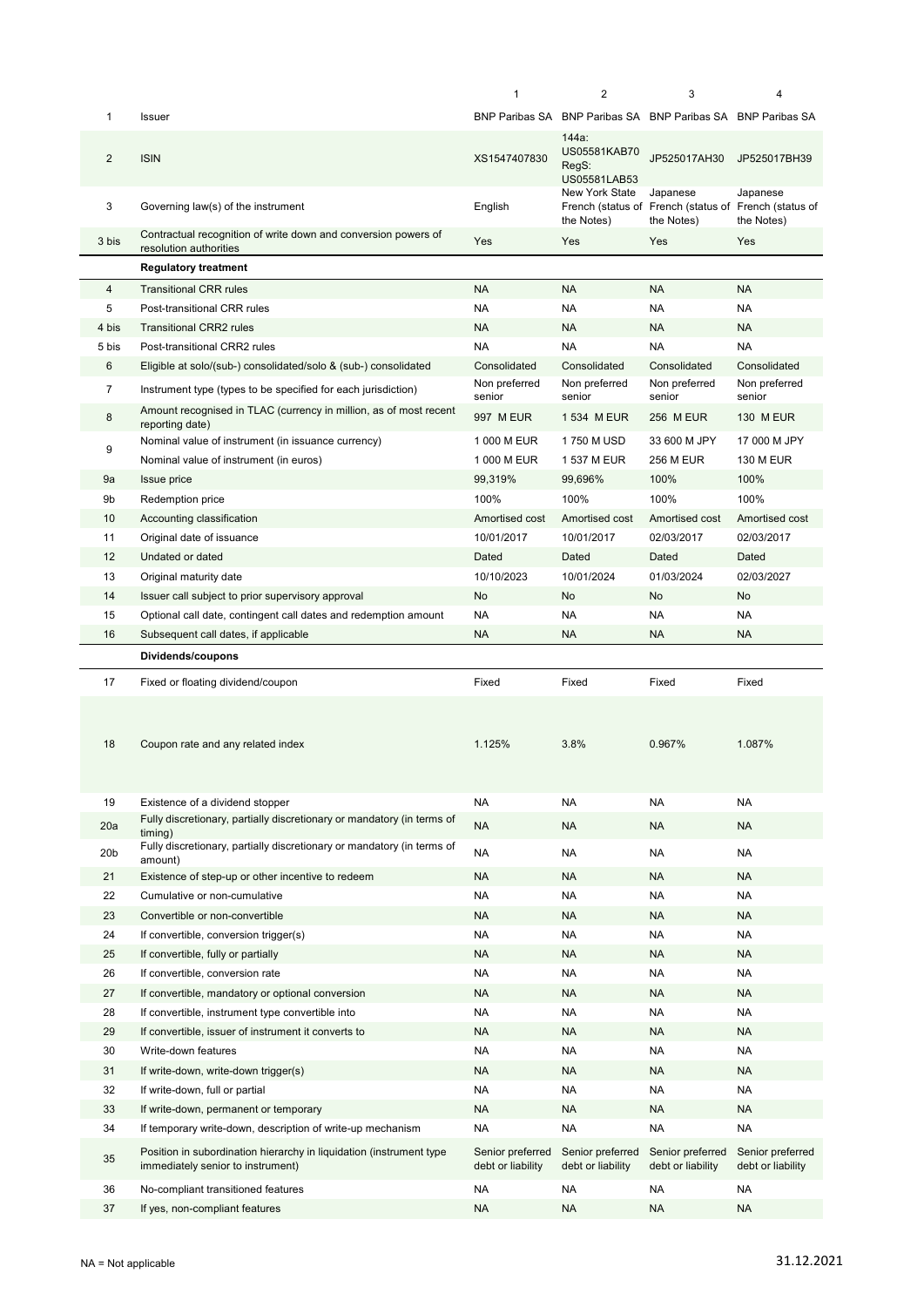|                 |                                                                                                          | 5                                     | 6                                     | $\overline{7}$                                              | 8                                     |
|-----------------|----------------------------------------------------------------------------------------------------------|---------------------------------------|---------------------------------------|-------------------------------------------------------------|---------------------------------------|
| 1               | <b>Issuer</b>                                                                                            |                                       |                                       | BNP Paribas SA BNP Paribas SA BNP Paribas SA BNP Paribas SA |                                       |
| $\overline{2}$  | <b>ISIN</b>                                                                                              | XS1575637266                          | XS1580125026                          | XS1580125372                                                | XS1584041252                          |
| 3               | Governing law(s) of the instrument                                                                       | English                               | English                               | English                                                     | English                               |
| 3 bis           | Contractual recognition of write down and conversion powers of<br>resolution authorities                 | Yes                                   | Yes                                   | Yes                                                         | Yes                                   |
|                 | <b>Regulatory treatment</b>                                                                              |                                       |                                       |                                                             |                                       |
| 4               | <b>Transitional CRR rules</b>                                                                            | <b>NA</b>                             | <b>NA</b>                             | <b>NA</b>                                                   | <b>NA</b>                             |
| 5               | Post-transitional CRR rules                                                                              | NA                                    | NA                                    | <b>NA</b>                                                   | NA                                    |
| 4 bis           | <b>Transitional CRR2 rules</b>                                                                           | <b>NA</b>                             | <b>NA</b>                             | <b>NA</b>                                                   | <b>NA</b>                             |
| 5 bis           | Post-transitional CRR2 rules                                                                             | <b>NA</b>                             | <b>NA</b>                             | <b>NA</b>                                                   | <b>NA</b>                             |
| 6               | Eligible at solo/(sub-) consolidated/solo & (sub-) consolidated                                          | Consolidated                          | Consolidated                          | Consolidated                                                | Consolidated                          |
| 7               | Instrument type (types to be specified for each jurisdiction)                                            | Non preferred                         | Non preferred                         | Non preferred                                               | Non preferred                         |
| 8               | Amount recognised in TLAC (currency in million, as of most recent                                        | senior<br><b>162 M EUR</b>            | senior<br>0 M EUR                     | senior<br>0 M EUR                                           | senior<br>0 M EUR                     |
|                 | reporting date)<br>Nominal value of instrument (in issuance currency)                                    | 250 M SGD                             | 175 M AUD                             | <b>150 M AUD</b>                                            | 1 550 M EUR                           |
| 9               | Nominal value of instrument (in euros)                                                                   | <b>163 M EUR</b>                      | <b>112 M EUR</b>                      | <b>96 M EUR</b>                                             | 1 550 M EUR                           |
| 9a              | Issue price                                                                                              | 100%                                  | 99,356%                               | 100%                                                        | 100%                                  |
| 9b              | Redemption price                                                                                         | 100%                                  | 100%                                  | 100%                                                        | 100%                                  |
| 10              | Accounting classification                                                                                | Amortised cost                        | Amortised cost                        | Amortised cost                                              | Amortised cost                        |
| 11              | Original date of issuance                                                                                | 09/03/2017                            | 16/03/2017                            | 16/03/2017                                                  | 22/03/2017                            |
| 12              | Undated or dated                                                                                         | Dated                                 | Dated                                 | Dated                                                       | Dated                                 |
| 13              | Original maturity date                                                                                   | 09/09/2024                            | 16/12/2022                            | 16/12/2022                                                  | 22/09/2022                            |
| 14              | Issuer call subject to prior supervisory approval                                                        | No                                    | <b>No</b>                             | No                                                          | No.                                   |
| 15              | Optional call date, contingent call dates and redemption amount                                          | <b>NA</b>                             | <b>NA</b>                             | <b>NA</b>                                                   | NA                                    |
| 16              | Subsequent call dates, if applicable                                                                     | <b>NA</b>                             | <b>NA</b>                             | <b>NA</b>                                                   | <b>NA</b>                             |
|                 |                                                                                                          |                                       |                                       |                                                             |                                       |
|                 | Dividends/coupons                                                                                        |                                       |                                       |                                                             |                                       |
| 17              | Fixed or floating dividend/coupon                                                                        | Fixed                                 | Fixed                                 | Floating                                                    | Floating                              |
| 18              | Coupon rate and any related index                                                                        | 3.65%                                 | 4.25%                                 | AUD 3-month<br>BBSW +1.75%                                  | EUR 3-month<br>Libor +0.85%           |
| 19              | Existence of a dividend stopper                                                                          | NA                                    | NA                                    | <b>NA</b>                                                   | NA                                    |
| 20a             | Fully discretionary, partially discretionary or mandatory (in terms of                                   | <b>NA</b>                             | <b>NA</b>                             | <b>NA</b>                                                   | <b>NA</b>                             |
| 20 <sub>b</sub> | timing)<br>Fully discretionary, partially discretionary or mandatory (in terms of                        | <b>NA</b>                             | NA                                    | <b>NA</b>                                                   | NA                                    |
|                 | amount)                                                                                                  |                                       |                                       |                                                             |                                       |
| 21              | Existence of step-up or other incentive to redeem                                                        | <b>NA</b>                             | <b>NA</b>                             | <b>NA</b>                                                   | NA                                    |
| 22<br>23        | Cumulative or non-cumulative<br>Convertible or non-convertible                                           | <b>NA</b><br><b>NA</b>                | NA<br><b>NA</b>                       | <b>NA</b><br><b>NA</b>                                      | NA<br>NA                              |
| 24              | If convertible, conversion trigger(s)                                                                    | NA                                    | NA                                    | <b>NA</b>                                                   | NA                                    |
| 25              | If convertible, fully or partially                                                                       | NA                                    | <b>NA</b>                             | <b>NA</b>                                                   | <b>NA</b>                             |
| 26              | If convertible, conversion rate                                                                          | NA                                    | NA                                    | <b>NA</b>                                                   | NA                                    |
| 27              | If convertible, mandatory or optional conversion                                                         | <b>NA</b>                             | <b>NA</b>                             | <b>NA</b>                                                   | NA                                    |
| 28              | If convertible, instrument type convertible into                                                         | <b>NA</b>                             | NA                                    | <b>NA</b>                                                   | NA                                    |
| 29              | If convertible, issuer of instrument it converts to                                                      | NA                                    | <b>NA</b>                             | <b>NA</b>                                                   | NA                                    |
| 30              | Write-down features                                                                                      | <b>NA</b>                             | NA                                    | <b>NA</b>                                                   | NA                                    |
| 31              | If write-down, write-down trigger(s)                                                                     | NA                                    | NA                                    | <b>NA</b>                                                   | NA                                    |
| 32              | If write-down, full or partial                                                                           | NA                                    | NA                                    | <b>NA</b>                                                   | NA                                    |
| 33              | If write-down, permanent or temporary                                                                    | NA                                    | <b>NA</b>                             | <b>NA</b>                                                   | NA                                    |
| 34              | If temporary write-down, description of write-up mechanism                                               | <b>NA</b>                             | NA                                    | <b>NA</b>                                                   | NA                                    |
| 35              | Position in subordination hierarchy in liquidation (instrument type<br>immediately senior to instrument) | Senior preferred<br>debt or liability | Senior preferred<br>debt or liability | Senior preferred<br>debt or liability                       | Senior preferred<br>debt or liability |
| 36              | No-compliant transitioned features                                                                       | <b>NA</b>                             | NA                                    | NA                                                          | NA                                    |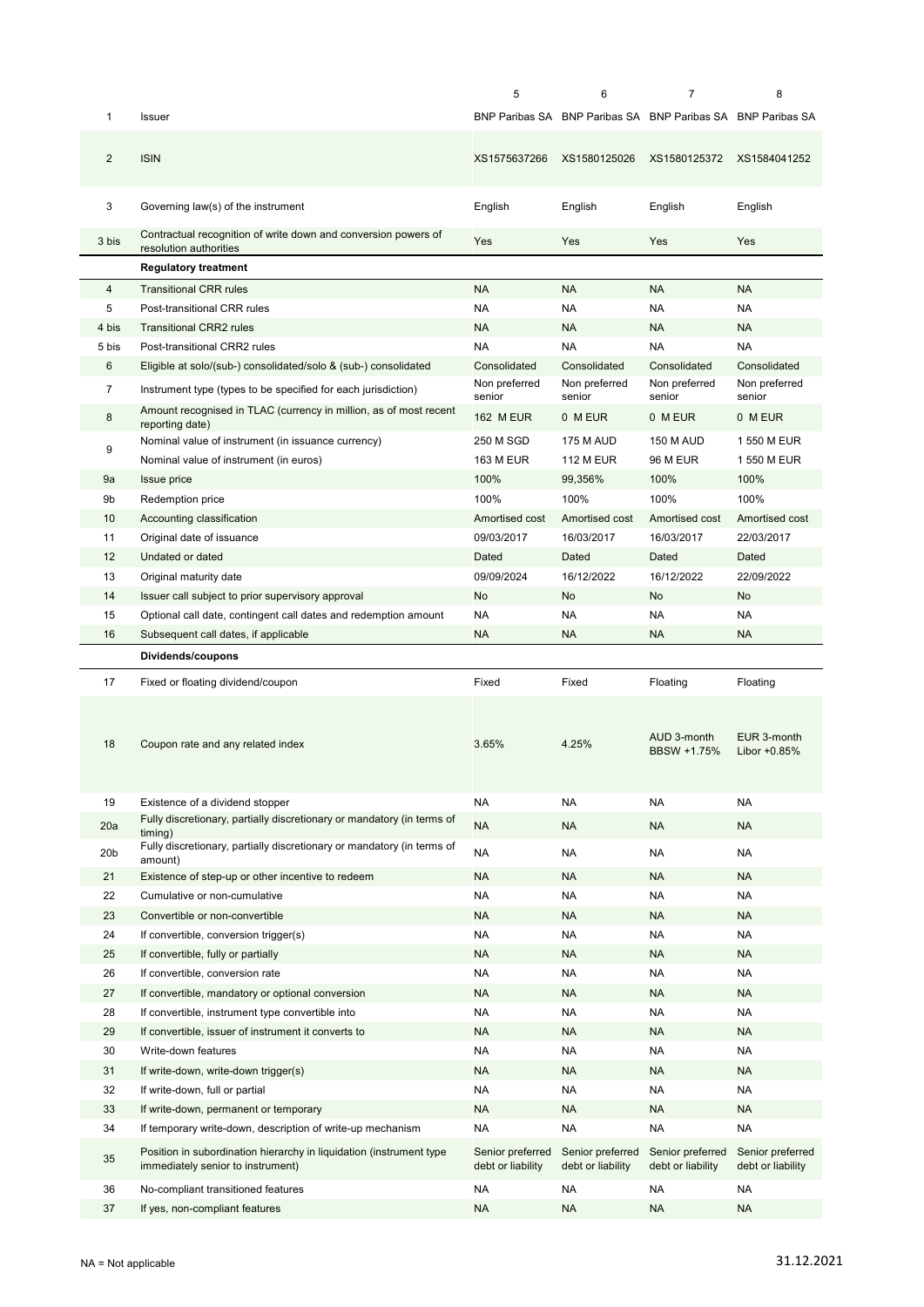|                |                                                                                                          | 9                                     | 10                                                          | 11                                    | 12                                    |
|----------------|----------------------------------------------------------------------------------------------------------|---------------------------------------|-------------------------------------------------------------|---------------------------------------|---------------------------------------|
| 1              | <b>Issuer</b>                                                                                            |                                       | BNP Paribas SA BNP Paribas SA BNP Paribas SA BNP Paribas SA |                                       |                                       |
| $\overline{2}$ | <b>ISIN</b>                                                                                              | XS1614416193                          | 144a:<br>US09659W2A13<br>RegS:<br>US09659X2A94              | XS1626933102 XS1634361833             |                                       |
| 3              | Governing law(s) of the instrument                                                                       | English                               | New York State<br>French (status of English<br>the Notes)   |                                       | English                               |
| 3 bis          | Contractual recognition of write down and conversion powers of<br>resolution authorities                 | Yes                                   | Yes                                                         | Yes                                   | Yes                                   |
|                | <b>Regulatory treatment</b>                                                                              |                                       |                                                             |                                       |                                       |
| 4              | <b>Transitional CRR rules</b>                                                                            | <b>NA</b>                             | <b>NA</b>                                                   | <b>NA</b>                             | <b>NA</b>                             |
| 5              | Post-transitional CRR rules                                                                              | <b>NA</b>                             | <b>NA</b>                                                   | <b>NA</b>                             | <b>NA</b>                             |
| 4 bis          | <b>Transitional CRR2 rules</b>                                                                           | <b>NA</b>                             | NA                                                          | <b>NA</b>                             | <b>NA</b>                             |
| 5 bis          | Post-transitional CRR2 rules                                                                             | <b>NA</b>                             | NA                                                          | <b>NA</b>                             | <b>NA</b>                             |
| 6              | Eligible at solo/(sub-) consolidated/solo & (sub-) consolidated                                          | Consolidated                          | Consolidated                                                | Consolidated                          | Consolidated                          |
| $\overline{7}$ | Instrument type (types to be specified for each jurisdiction)                                            | Non preferred                         | Non preferred                                               | Non preferred                         | Non preferred                         |
| 8              | Amount recognised in TLAC (currency in million, as of most recent                                        | senior<br>1 245 M EUR                 | senior<br>0 M EUR                                           | senior<br>900 M EUR                   | senior<br>0 M EUR                     |
|                | reporting date)<br>Nominal value of instrument (in issuance currency)                                    | 1 250 M EUR                           | 1 000 M USD                                                 | 900 M EUR                             | 750 M NOK                             |
| 9              |                                                                                                          |                                       | <b>878 M EUR</b>                                            |                                       |                                       |
|                | Nominal value of instrument (in euros)                                                                   | 1 250 M EUR                           |                                                             | 900 M EUR                             | <b>75 M EUR</b>                       |
| 9a             | <b>Issue price</b>                                                                                       | 99,963%                               | 99,875%                                                     | 100%                                  | 99,682%                               |
| 9b             | Redemption price                                                                                         | 100%                                  | 100%                                                        | 100%                                  | 100%                                  |
| 10             | Accounting classification                                                                                | Amortised cost                        | Amortised cost                                              | Amortised cost                        | Amortised cost                        |
| 11             | Original date of issuance                                                                                | 17/05/2017                            | 23/05/2017                                                  | 07/06/2017                            | 21/06/2017                            |
| 12             | Undated or dated                                                                                         | Dated                                 | Dated                                                       | Dated                                 | Dated                                 |
| 13             | Original maturity date                                                                                   | 17/11/2025                            | 23/05/2022                                                  | 07/06/2024                            | 21/12/2022                            |
| 14             | Issuer call subject to prior supervisory approval                                                        | No                                    | No                                                          | No                                    | No                                    |
| 15             | Optional call date, contingent call dates and redemption amount                                          | <b>NA</b>                             | <b>NA</b>                                                   | <b>NA</b>                             | <b>NA</b>                             |
| 16             | Subsequent call dates, if applicable                                                                     | <b>NA</b>                             | <b>NA</b>                                                   | <b>NA</b>                             | <b>NA</b>                             |
|                |                                                                                                          |                                       |                                                             |                                       |                                       |
|                | Dividends/coupons                                                                                        |                                       |                                                             |                                       |                                       |
| 17             | Fixed or floating dividend/coupon                                                                        | Fixed                                 | Fixed                                                       | Floating                              | Fixed                                 |
| 18             | Coupon rate and any related index                                                                        | 1.5%                                  | 2.95%                                                       | EUR 3-month<br>Libor +0.75%           | 2.125%                                |
| 19             | Existence of a dividend stopper                                                                          | <b>NA</b>                             | NA                                                          | <b>NA</b>                             | <b>NA</b>                             |
| 20a            | Fully discretionary, partially discretionary or mandatory (in terms of                                   | <b>NA</b>                             | NA                                                          | <b>NA</b>                             | <b>NA</b>                             |
|                | timing)<br>Fully discretionary, partially discretionary or mandatory (in terms of                        |                                       |                                                             |                                       |                                       |
| 20b            | amount)                                                                                                  | <b>NA</b>                             | NA                                                          | NA                                    | <b>NA</b>                             |
| 21             | Existence of step-up or other incentive to redeem                                                        | <b>NA</b>                             | NA                                                          | <b>NA</b>                             | <b>NA</b>                             |
| 22             | Cumulative or non-cumulative                                                                             | <b>NA</b>                             | NA                                                          | <b>NA</b>                             | <b>NA</b>                             |
| 23             | Convertible or non-convertible                                                                           | <b>NA</b>                             | NA                                                          | <b>NA</b>                             | <b>NA</b>                             |
| 24             | If convertible, conversion trigger(s)                                                                    | <b>NA</b>                             | NA                                                          | NA                                    | <b>NA</b>                             |
| 25             | If convertible, fully or partially                                                                       | <b>NA</b>                             | NA                                                          | <b>NA</b>                             | <b>NA</b>                             |
| 26             | If convertible, conversion rate                                                                          | <b>NA</b>                             | NA                                                          | <b>NA</b>                             | <b>NA</b>                             |
| 27             | If convertible, mandatory or optional conversion                                                         | <b>NA</b>                             | NA                                                          | <b>NA</b>                             | <b>NA</b>                             |
| 28             | If convertible, instrument type convertible into                                                         | <b>NA</b>                             | NA                                                          | NA                                    | NA                                    |
| 29             | If convertible, issuer of instrument it converts to                                                      | <b>NA</b>                             | <b>NA</b>                                                   | <b>NA</b>                             | <b>NA</b>                             |
| 30             | Write-down features                                                                                      | <b>NA</b>                             | NA                                                          | <b>NA</b>                             | <b>NA</b>                             |
| 31             | If write-down, write-down trigger(s)                                                                     | <b>NA</b>                             | NA                                                          | <b>NA</b>                             | <b>NA</b>                             |
| 32             | If write-down, full or partial                                                                           | <b>NA</b>                             | NA                                                          | <b>NA</b>                             | <b>NA</b>                             |
| 33             | If write-down, permanent or temporary                                                                    | <b>NA</b>                             | NA                                                          | <b>NA</b>                             | <b>NA</b>                             |
| 34             | If temporary write-down, description of write-up mechanism                                               | <b>NA</b>                             | NA                                                          | <b>NA</b>                             | <b>NA</b>                             |
| 35             | Position in subordination hierarchy in liquidation (instrument type<br>immediately senior to instrument) | Senior preferred<br>debt or liability | Senior preferred<br>debt or liability                       | Senior preferred<br>debt or liability | Senior preferred<br>debt or liability |
| 36             | No-compliant transitioned features                                                                       | <b>NA</b>                             | NA                                                          | <b>NA</b>                             | <b>NA</b>                             |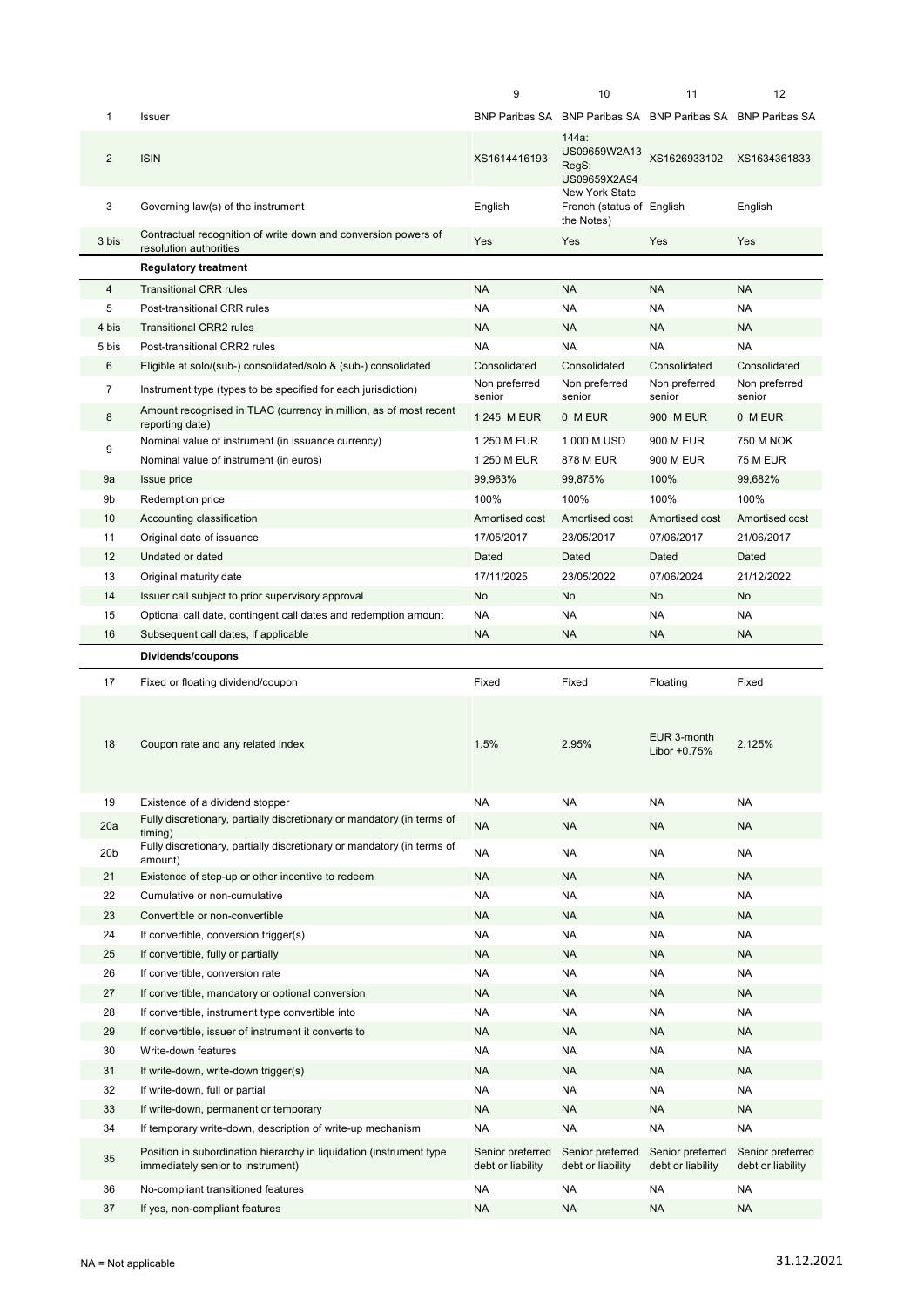|                 |                                                                                                          | 13                                    | 14                                                          | 15                                    | 16                                                |
|-----------------|----------------------------------------------------------------------------------------------------------|---------------------------------------|-------------------------------------------------------------|---------------------------------------|---------------------------------------------------|
| 1               | Issuer                                                                                                   |                                       | BNP Paribas SA BNP Paribas SA BNP Paribas SA BNP Paribas SA |                                       |                                                   |
| $\overline{2}$  | <b>ISIN</b>                                                                                              | XS1637277572                          | 144a:<br>US09659W2C78<br>Regs:<br>US09659X2C50              | XS1722801708                          | 144a:<br>US09659W2D51<br>RegS:<br>US09659X2D34    |
| 3               | Governing law(s) of the instrument                                                                       | English                               | New York State<br>French (status of English<br>the Notes)   |                                       | New York State<br>French (status of<br>the Notes) |
| 3 bis           | Contractual recognition of write down and conversion powers of<br>resolution authorities                 | Yes                                   | Yes                                                         | Yes                                   | Yes                                               |
|                 | <b>Regulatory treatment</b>                                                                              |                                       |                                                             |                                       |                                                   |
| 4               | <b>Transitional CRR rules</b>                                                                            | <b>NA</b>                             | <b>NA</b>                                                   | <b>NA</b>                             | <b>NA</b>                                         |
| 5               | Post-transitional CRR rules                                                                              | <b>NA</b>                             | <b>NA</b>                                                   | <b>NA</b>                             | <b>NA</b>                                         |
| 4 bis           | <b>Transitional CRR2 rules</b>                                                                           | <b>NA</b>                             | <b>NA</b>                                                   | <b>NA</b>                             | <b>NA</b>                                         |
| 5 bis           | Post-transitional CRR2 rules                                                                             | <b>NA</b>                             | <b>NA</b>                                                   | <b>NA</b>                             | <b>NA</b>                                         |
| 6               | Eligible at solo/(sub-) consolidated/solo & (sub-) consolidated                                          | Consolidated                          | Consolidated                                                | Consolidated                          | Consolidated                                      |
| 7               | Instrument type (types to be specified for each jurisdiction)                                            | Non preferred<br>senior               | Non preferred<br>senior                                     | Non preferred<br>senior               | Non preferred<br>senior                           |
| 8               | Amount recognised in TLAC (currency in million, as of most recent<br>reporting date)                     | 746 M EUR                             | 1 309 M EUR                                                 | 995 M EUR                             | 1753 M EUR                                        |
| 9               | Nominal value of instrument (in issuance currency)                                                       | 750 M EUR                             | 1 500 M USD                                                 | 1 000 M EUR                           | 2 000 M USD                                       |
|                 | Nominal value of instrument (in euros)                                                                   | <b>750 M EUR</b>                      | 1 318 M EUR                                                 | 1 000 M EUR                           | 1757 M EUR                                        |
| 9a              | Issue price                                                                                              | 99,450%                               | 99,266%                                                     | 99,589%                               | 99,821%                                           |
| 9b              | Redemption price                                                                                         | 100%                                  | 100%                                                        | 100%                                  | 100%                                              |
| 10              | Accounting classification                                                                                | Amortised cost                        | Amortised cost                                              | Amortised cost                        | Amortised cost                                    |
| 11              | Original date of issuance                                                                                | 27/06/2017                            | 16/11/2017                                                  | 23/11/2017                            | 09/01/2018                                        |
| 12              | Undated or dated                                                                                         | Dated                                 | Dated                                                       | Dated                                 | Dated                                             |
| 13              | Original maturity date                                                                                   | 27/06/2024                            | 16/11/2027                                                  | 23/05/2028                            | 09/01/2025                                        |
| 14              | Issuer call subject to prior supervisory approval                                                        | <b>No</b>                             | No                                                          | <b>No</b>                             | No                                                |
| 15              | Optional call date, contingent call dates and redemption amount                                          | <b>NA</b>                             | <b>NA</b>                                                   | <b>NA</b>                             | <b>NA</b>                                         |
| 16              | Subsequent call dates, if applicable                                                                     | <b>NA</b>                             | <b>NA</b>                                                   | <b>NA</b>                             | <b>NA</b>                                         |
|                 | Dividends/coupons                                                                                        |                                       |                                                             |                                       |                                                   |
| 17              | Fixed or floating dividend/coupon                                                                        | Fixed                                 | Fixed                                                       | Fixed                                 | Fixed                                             |
| 18              | Coupon rate and any related index                                                                        | 1,000%                                | 3.5%                                                        | 1.5%                                  | 3.375%                                            |
| 19              | Existence of a dividend stopper                                                                          | <b>NA</b>                             | NA                                                          | <b>NA</b>                             | <b>NA</b>                                         |
| 20a             | Fully discretionary, partially discretionary or mandatory (in terms of<br>timing)                        | <b>NA</b>                             | <b>NA</b>                                                   | <b>NA</b>                             | <b>NA</b>                                         |
| 20 <sub>b</sub> | Fully discretionary, partially discretionary or mandatory (in terms of                                   | <b>NA</b>                             | NA                                                          | NA                                    | NA                                                |
| 21              | amount)<br>Existence of step-up or other incentive to redeem                                             | <b>NA</b>                             | <b>NA</b>                                                   | <b>NA</b>                             | <b>NA</b>                                         |
| 22              | Cumulative or non-cumulative                                                                             | <b>NA</b>                             | <b>NA</b>                                                   | <b>NA</b>                             | <b>NA</b>                                         |
| 23              | Convertible or non-convertible                                                                           | <b>NA</b>                             | NA                                                          | <b>NA</b>                             | <b>NA</b>                                         |
| 24              | If convertible, conversion trigger(s)                                                                    | <b>NA</b>                             | NA                                                          | <b>NA</b>                             | NA                                                |
| 25              | If convertible, fully or partially                                                                       | <b>NA</b>                             | <b>NA</b>                                                   | <b>NA</b>                             | <b>NA</b>                                         |
| 26              | If convertible, conversion rate                                                                          | <b>NA</b>                             | <b>NA</b>                                                   | <b>NA</b>                             | NA                                                |
| 27              | If convertible, mandatory or optional conversion                                                         | <b>NA</b>                             | <b>NA</b>                                                   | <b>NA</b>                             | <b>NA</b>                                         |
| 28              | If convertible, instrument type convertible into                                                         | <b>NA</b>                             | <b>NA</b>                                                   | <b>NA</b>                             | <b>NA</b>                                         |
| 29              | If convertible, issuer of instrument it converts to                                                      | <b>NA</b>                             | <b>NA</b>                                                   | <b>NA</b>                             | <b>NA</b>                                         |
| 30              | Write-down features                                                                                      | <b>NA</b>                             | <b>NA</b>                                                   | <b>NA</b>                             | <b>NA</b>                                         |
| 31              | If write-down, write-down trigger(s)                                                                     | <b>NA</b>                             | <b>NA</b>                                                   | <b>NA</b>                             | <b>NA</b>                                         |
| 32              | If write-down, full or partial                                                                           | <b>NA</b>                             | <b>NA</b>                                                   | <b>NA</b>                             | <b>NA</b>                                         |
| 33              | If write-down, permanent or temporary                                                                    | <b>NA</b>                             | <b>NA</b>                                                   | <b>NA</b>                             | <b>NA</b>                                         |
| 34              | If temporary write-down, description of write-up mechanism                                               | <b>NA</b>                             | NA                                                          | <b>NA</b>                             | <b>NA</b>                                         |
| 35              | Position in subordination hierarchy in liquidation (instrument type<br>immediately senior to instrument) | Senior preferred<br>debt or liability | Senior preferred<br>debt or liability                       | Senior preferred<br>debt or liability | Senior preferred<br>debt or liability             |
| 36              | No-compliant transitioned features                                                                       | <b>NA</b>                             | NA                                                          | <b>NA</b>                             | NA                                                |
| 37              | If yes, non-compliant features                                                                           | <b>NA</b>                             | <b>NA</b>                                                   | <b>NA</b>                             | <b>NA</b>                                         |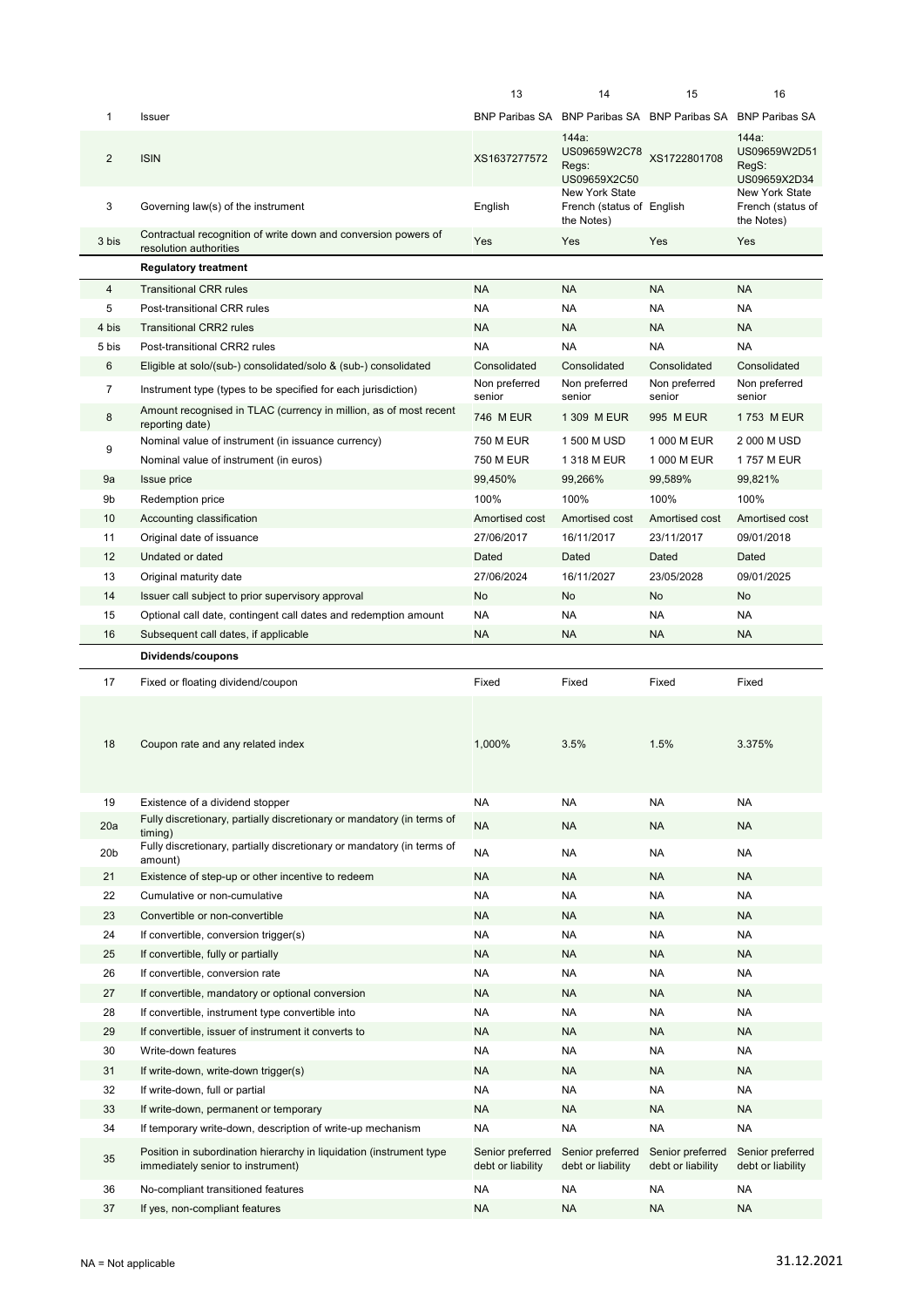|                 |                                                                                                          | 17                                    | 18                                    | 19                                                          | 20                                              |
|-----------------|----------------------------------------------------------------------------------------------------------|---------------------------------------|---------------------------------------|-------------------------------------------------------------|-------------------------------------------------|
| 1               | <b>Issuer</b>                                                                                            |                                       |                                       | BNP Paribas SA BNP Paribas SA BNP Paribas SA BNP Paribas SA |                                                 |
| $\overline{2}$  | <b>ISIN</b>                                                                                              | XS1748456974                          | XS1756434194                          | JP525017AJ20                                                | JP525017CJ28                                    |
| 3               | Governing law(s) of the instrument                                                                       | English                               | English                               | Japanese                                                    | Japanese<br>French (status of French (status of |
|                 | Contractual recognition of write down and conversion powers of                                           |                                       |                                       | the Notes)                                                  | the Notes)                                      |
| 3 bis           | resolution authorities                                                                                   | Yes                                   | Yes                                   | Yes                                                         | Yes                                             |
|                 | <b>Regulatory treatment</b>                                                                              |                                       |                                       |                                                             |                                                 |
| 4               | <b>Transitional CRR rules</b>                                                                            | <b>NA</b>                             | <b>NA</b>                             | <b>NA</b>                                                   | <b>NA</b>                                       |
| 5               | Post-transitional CRR rules                                                                              | NA.                                   | <b>NA</b>                             | NA                                                          | NA                                              |
| 4 bis           | <b>Transitional CRR2 rules</b>                                                                           | <b>NA</b>                             | <b>NA</b>                             | <b>NA</b>                                                   | <b>NA</b>                                       |
| 5 bis           | Post-transitional CRR2 rules                                                                             | <b>NA</b>                             | <b>NA</b>                             | <b>NA</b>                                                   | <b>NA</b>                                       |
| 6               | Eligible at solo/(sub-) consolidated/solo & (sub-) consolidated                                          | Consolidated                          | Consolidated                          | Consolidated                                                | Consolidated                                    |
| 7               | Instrument type (types to be specified for each jurisdiction)                                            | Non preferred<br>senior               | Non preferred<br>senior               | Non preferred<br>senior                                     | Non preferred<br>senior                         |
| 8               | Amount recognised in TLAC (currency in million, as of most recent<br>reporting date)                     | 1 244 M EUR                           | 500 M EUR                             | 288 M EUR                                                   | <b>189 M EUR</b>                                |
| 9               | Nominal value of instrument (in issuance currency)                                                       | 1 250 M EUR                           | <b>500 M EUR</b>                      | 37 800 M JPY                                                | 24 800 M JPY                                    |
|                 | Nominal value of instrument (in euros)                                                                   | 1 250 M EUR                           | <b>500 M EUR</b>                      | 289 M EUR                                                   | <b>189 M EUR</b>                                |
| 9a              | <b>Issue price</b>                                                                                       | 99,484%                               | 100%                                  | 100%                                                        | 100%                                            |
| 9b              | Redemption price                                                                                         | 100%                                  | 100%                                  | 100%                                                        | 100%                                            |
| 10              | Accounting classification                                                                                | Amortised cost                        | Amortised cost                        | Amortised cost                                              | Amortised cost                                  |
| 11              | Original date of issuance                                                                                | 11/01/2018                            | 19/01/2018                            | 28/02/2018                                                  | 28/02/2018                                      |
| 12              | Undated or dated                                                                                         | Dated                                 | Dated                                 | Dated                                                       | Dated                                           |
| 13              | Original maturity date                                                                                   | 11/06/2026                            | 19/01/2023                            | 28/02/2023                                                  | 28/02/2028                                      |
| 14              | Issuer call subject to prior supervisory approval                                                        | No                                    | <b>No</b>                             | No                                                          | No                                              |
| 15              | Optional call date, contingent call dates and redemption amount                                          | <b>NA</b>                             | <b>NA</b>                             | NA.                                                         | NA                                              |
| 16              | Subsequent call dates, if applicable                                                                     | <b>NA</b>                             | <b>NA</b>                             | <b>NA</b>                                                   | <b>NA</b>                                       |
|                 |                                                                                                          |                                       |                                       |                                                             |                                                 |
|                 | Dividends/coupons                                                                                        |                                       |                                       |                                                             |                                                 |
| 17              | Fixed or floating dividend/coupon                                                                        | Fixed                                 | Floating                              | Fixed                                                       | Fixed                                           |
| 18              | Coupon rate and any related index                                                                        | 1.125%                                | EUR 3-month<br>Libor +0.33%           | 0.367%                                                      | 0.69%                                           |
| 19              | Existence of a dividend stopper                                                                          | NA                                    | <b>NA</b>                             | NA                                                          | NA                                              |
| 20a             | Fully discretionary, partially discretionary or mandatory (in terms of                                   | <b>NA</b>                             | <b>NA</b>                             | <b>NA</b>                                                   | <b>NA</b>                                       |
| 20 <sub>b</sub> | timing)<br>Fully discretionary, partially discretionary or mandatory (in terms of<br>amount)             | <b>NA</b>                             | <b>NA</b>                             | NA                                                          | NA                                              |
| 21              | Existence of step-up or other incentive to redeem                                                        | <b>NA</b>                             | <b>NA</b>                             | <b>NA</b>                                                   | <b>NA</b>                                       |
| 22              | Cumulative or non-cumulative                                                                             | <b>NA</b>                             | <b>NA</b>                             | NA                                                          | <b>NA</b>                                       |
| 23              | Convertible or non-convertible                                                                           | <b>NA</b>                             | <b>NA</b>                             | <b>NA</b>                                                   | <b>NA</b>                                       |
| 24              | If convertible, conversion trigger(s)                                                                    | <b>NA</b>                             | <b>NA</b>                             | NA                                                          | <b>NA</b>                                       |
| 25              | If convertible, fully or partially                                                                       | <b>NA</b>                             | <b>NA</b>                             | <b>NA</b>                                                   | <b>NA</b>                                       |
| 26              | If convertible, conversion rate                                                                          | <b>NA</b>                             | <b>NA</b>                             | <b>NA</b>                                                   | <b>NA</b>                                       |
| 27              | If convertible, mandatory or optional conversion                                                         | NA                                    | <b>NA</b>                             | <b>NA</b>                                                   | <b>NA</b>                                       |
| 28              | If convertible, instrument type convertible into                                                         | NA                                    | <b>NA</b>                             | <b>NA</b>                                                   | <b>NA</b>                                       |
| 29              | If convertible, issuer of instrument it converts to                                                      | <b>NA</b>                             | <b>NA</b>                             | <b>NA</b>                                                   | <b>NA</b>                                       |
| 30              | Write-down features                                                                                      | NA                                    | <b>NA</b>                             | NA                                                          | <b>NA</b>                                       |
| 31              | If write-down, write-down trigger(s)                                                                     | <b>NA</b>                             | <b>NA</b>                             | <b>NA</b>                                                   | <b>NA</b>                                       |
| 32              | If write-down, full or partial                                                                           | NA                                    | <b>NA</b>                             | NA                                                          | NA                                              |
| 33              | If write-down, permanent or temporary                                                                    | <b>NA</b>                             | <b>NA</b>                             | <b>NA</b>                                                   | <b>NA</b>                                       |
| 34              | If temporary write-down, description of write-up mechanism                                               | NA                                    | <b>NA</b>                             | <b>NA</b>                                                   | <b>NA</b>                                       |
| 35              | Position in subordination hierarchy in liquidation (instrument type<br>immediately senior to instrument) | Senior preferred<br>debt or liability | Senior preferred<br>debt or liability | Senior preferred<br>debt or liability                       | Senior preferred<br>debt or liability           |
| 36              | No-compliant transitioned features                                                                       | <b>NA</b>                             | <b>NA</b>                             | NA                                                          | NA                                              |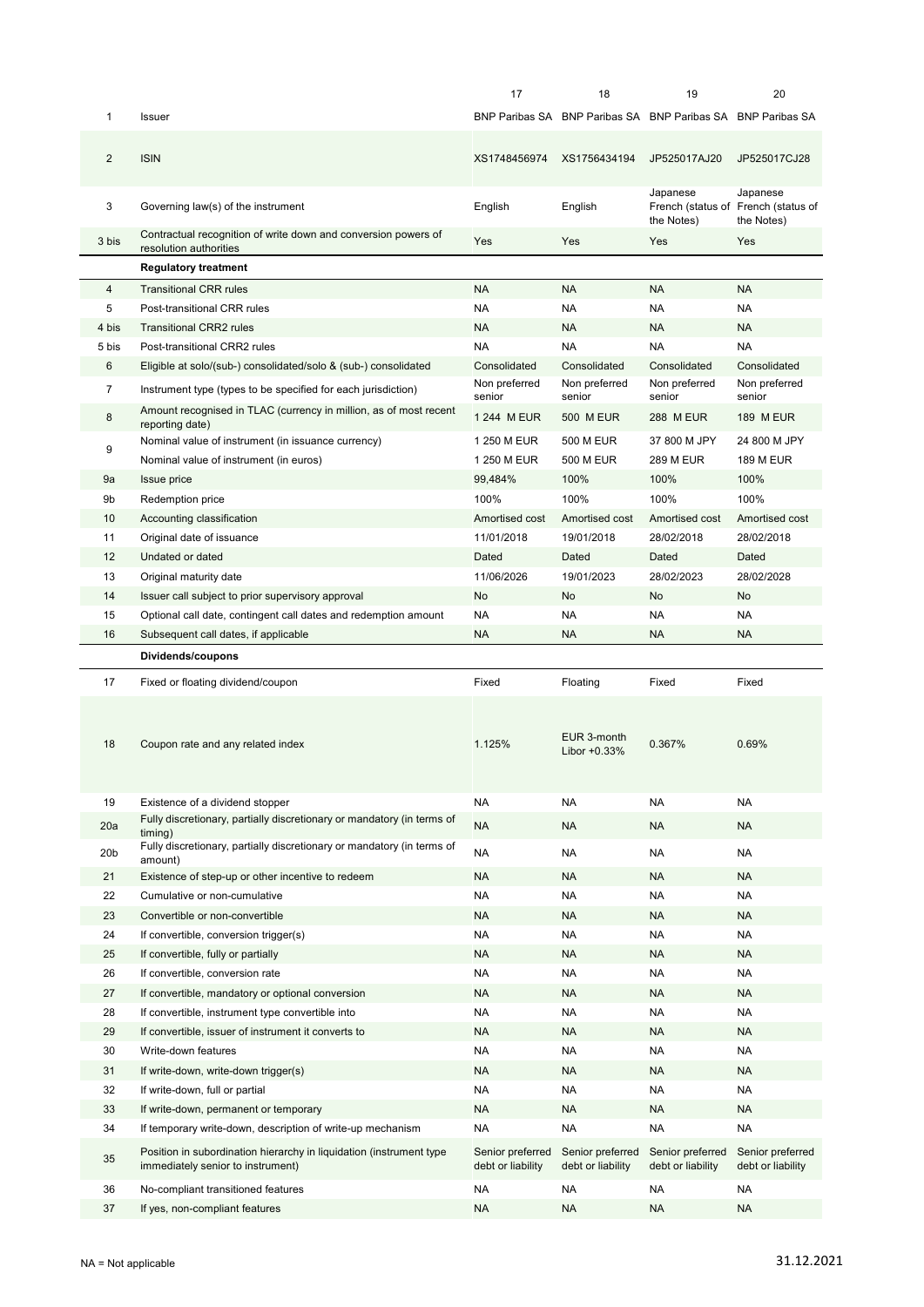|                 |                                                                                                          | 21                                                        | 22                                    | 23                                                          | 24                                    |
|-----------------|----------------------------------------------------------------------------------------------------------|-----------------------------------------------------------|---------------------------------------|-------------------------------------------------------------|---------------------------------------|
| $\mathbf{1}$    | Issuer                                                                                                   |                                                           |                                       | BNP Paribas SA BNP Paribas SA BNP Paribas SA BNP Paribas SA |                                       |
| $\overline{2}$  | <b>ISIN</b>                                                                                              | 144a:<br>US09659W2E35<br>RegS:<br>US09659X2E17            | XS1793252419                          | XS1808338542                                                | XS1809162701                          |
| 3               | Governing law(s) of the instrument                                                                       | New York State<br>French (status of English<br>the Notes) |                                       | English                                                     | English                               |
| 3 bis           | Contractual recognition of write down and conversion powers of<br>resolution authorities                 | Yes                                                       | Yes                                   | Yes                                                         | Yes                                   |
|                 | <b>Regulatory treatment</b>                                                                              |                                                           |                                       |                                                             |                                       |
| 4               | <b>Transitional CRR rules</b>                                                                            | <b>NA</b>                                                 | <b>NA</b>                             | <b>NA</b>                                                   | <b>NA</b>                             |
| 5               | Post-transitional CRR rules                                                                              | <b>NA</b>                                                 | <b>NA</b>                             | <b>NA</b>                                                   | <b>NA</b>                             |
| 4 bis           | <b>Transitional CRR2 rules</b>                                                                           | <b>NA</b>                                                 | <b>NA</b>                             | <b>NA</b>                                                   | <b>NA</b>                             |
| 5 bis           | Post-transitional CRR2 rules                                                                             | <b>NA</b>                                                 | <b>NA</b>                             | <b>NA</b>                                                   | <b>NA</b>                             |
| 6               | Eligible at solo/(sub-) consolidated/solo & (sub-) consolidated                                          | Consolidated                                              | Consolidated                          | Consolidated                                                | Consolidated                          |
| $\overline{7}$  | Instrument type (types to be specified for each jurisdiction)                                            | Non preferred<br>senior                                   | Non preferred<br>senior               | Non preferred<br>senior                                     | Non preferred<br>senior               |
| 8               | Amount recognised in TLAC (currency in million, as of most recent<br>reporting date)                     | 1 316 M EUR                                               | <b>847 M EUR</b>                      | 499 M EUR                                                   | 49 M EUR                              |
|                 | Nominal value of instrument (in issuance currency)                                                       | 1 500 M USD                                               | 850 M EUR                             | 500 M EUR                                                   | <b>500 M SEK</b>                      |
| 9               | Nominal value of instrument (in euros)                                                                   | 1 318 M EUR                                               | 850 M EUR                             | 500 M EUR                                                   | 49 M EUR                              |
| 9a              | <b>Issue price</b>                                                                                       | 99,786%                                                   | 99,535%                               | 99,618%                                                     | 100%                                  |
| 9b              | Redemption price                                                                                         | 100%                                                      | 100%                                  | 100%                                                        | 100%                                  |
| 10              | Accounting classification                                                                                | Amortised cost                                            | Amortised cost                        | Amortised cost                                              | Amortised cost                        |
| 11              | Original date of issuance                                                                                | 01/03/2018                                                | 19/03/2018                            | 17/04/2018                                                  | 18/04/2018                            |
| 12              | Undated or dated                                                                                         | Dated                                                     | Dated                                 | Dated                                                       | Dated                                 |
| 13              | Original maturity date                                                                                   | 01/03/2023                                                | 19/03/2025                            | 17/04/2024                                                  | 18/04/2023                            |
| 14              | Issuer call subject to prior supervisory approval                                                        | No                                                        | No                                    | No                                                          | No                                    |
| 15              | Optional call date, contingent call dates and redemption amount                                          | <b>NA</b>                                                 | <b>NA</b>                             | ΝA                                                          | <b>NA</b>                             |
| 16              | Subsequent call dates, if applicable                                                                     | <b>NA</b>                                                 | <b>NA</b>                             | <b>NA</b>                                                   | <b>NA</b>                             |
|                 |                                                                                                          |                                                           |                                       |                                                             |                                       |
|                 | Dividends/coupons                                                                                        |                                                           |                                       |                                                             |                                       |
| 17              | Fixed or floating dividend/coupon                                                                        | Fixed                                                     | Fixed                                 | Fixed                                                       | Fixed                                 |
| 18              | Coupon rate and any related index                                                                        | 3.5%                                                      | 1.25%                                 | 1,000%                                                      | 1.225%                                |
| 19              | Existence of a dividend stopper                                                                          | <b>NA</b>                                                 | <b>NA</b>                             | NA                                                          | <b>NA</b>                             |
| 20a             | Fully discretionary, partially discretionary or mandatory (in terms of                                   | <b>NA</b>                                                 | <b>NA</b>                             | NA                                                          | <b>NA</b>                             |
| 20 <sub>b</sub> | timina)<br>Fully discretionary, partially discretionary or mandatory (in terms of                        | <b>NA</b>                                                 | <b>NA</b>                             | <b>NA</b>                                                   | <b>NA</b>                             |
|                 | amount)                                                                                                  |                                                           |                                       |                                                             |                                       |
| 21              | Existence of step-up or other incentive to redeem                                                        | <b>NA</b>                                                 | <b>NA</b>                             | <b>NA</b>                                                   | <b>NA</b>                             |
| 22              | Cumulative or non-cumulative                                                                             | <b>NA</b>                                                 | <b>NA</b>                             | NA                                                          | NA                                    |
| 23              | Convertible or non-convertible                                                                           | <b>NA</b><br><b>NA</b>                                    | <b>NA</b><br><b>NA</b>                | NA<br><b>NA</b>                                             | <b>NA</b><br>NA                       |
| 24              | If convertible, conversion trigger(s)                                                                    |                                                           |                                       |                                                             |                                       |
| 25              | If convertible, fully or partially                                                                       | <b>NA</b>                                                 | <b>NA</b>                             | NA                                                          | <b>NA</b>                             |
| 26              | If convertible, conversion rate                                                                          | <b>NA</b>                                                 | <b>NA</b>                             | ΝA                                                          | NA                                    |
| 27<br>28        | If convertible, mandatory or optional conversion                                                         | <b>NA</b><br><b>NA</b>                                    | <b>NA</b><br><b>NA</b>                | NA<br>NA                                                    | <b>NA</b><br><b>NA</b>                |
| 29              | If convertible, instrument type convertible into<br>If convertible, issuer of instrument it converts to  | <b>NA</b>                                                 | <b>NA</b>                             | NA                                                          | <b>NA</b>                             |
| 30              | Write-down features                                                                                      | <b>NA</b>                                                 | <b>NA</b>                             | NΑ                                                          | <b>NA</b>                             |
| 31              | If write-down, write-down trigger(s)                                                                     | <b>NA</b>                                                 | <b>NA</b>                             | <b>NA</b>                                                   | <b>NA</b>                             |
| 32              | If write-down, full or partial                                                                           | <b>NA</b>                                                 | <b>NA</b>                             | NΑ                                                          | <b>NA</b>                             |
| 33              | If write-down, permanent or temporary                                                                    | <b>NA</b>                                                 | <b>NA</b>                             | NA                                                          | <b>NA</b>                             |
| 34              | If temporary write-down, description of write-up mechanism                                               | <b>NA</b>                                                 | <b>NA</b>                             | <b>NA</b>                                                   | <b>NA</b>                             |
| 35              | Position in subordination hierarchy in liquidation (instrument type<br>immediately senior to instrument) | Senior preferred<br>debt or liability                     | Senior preferred<br>debt or liability | Senior preferred<br>debt or liability                       | Senior preferred<br>debt or liability |
| 36              | No-compliant transitioned features                                                                       | <b>NA</b>                                                 | <b>NA</b>                             | <b>NA</b>                                                   | NA                                    |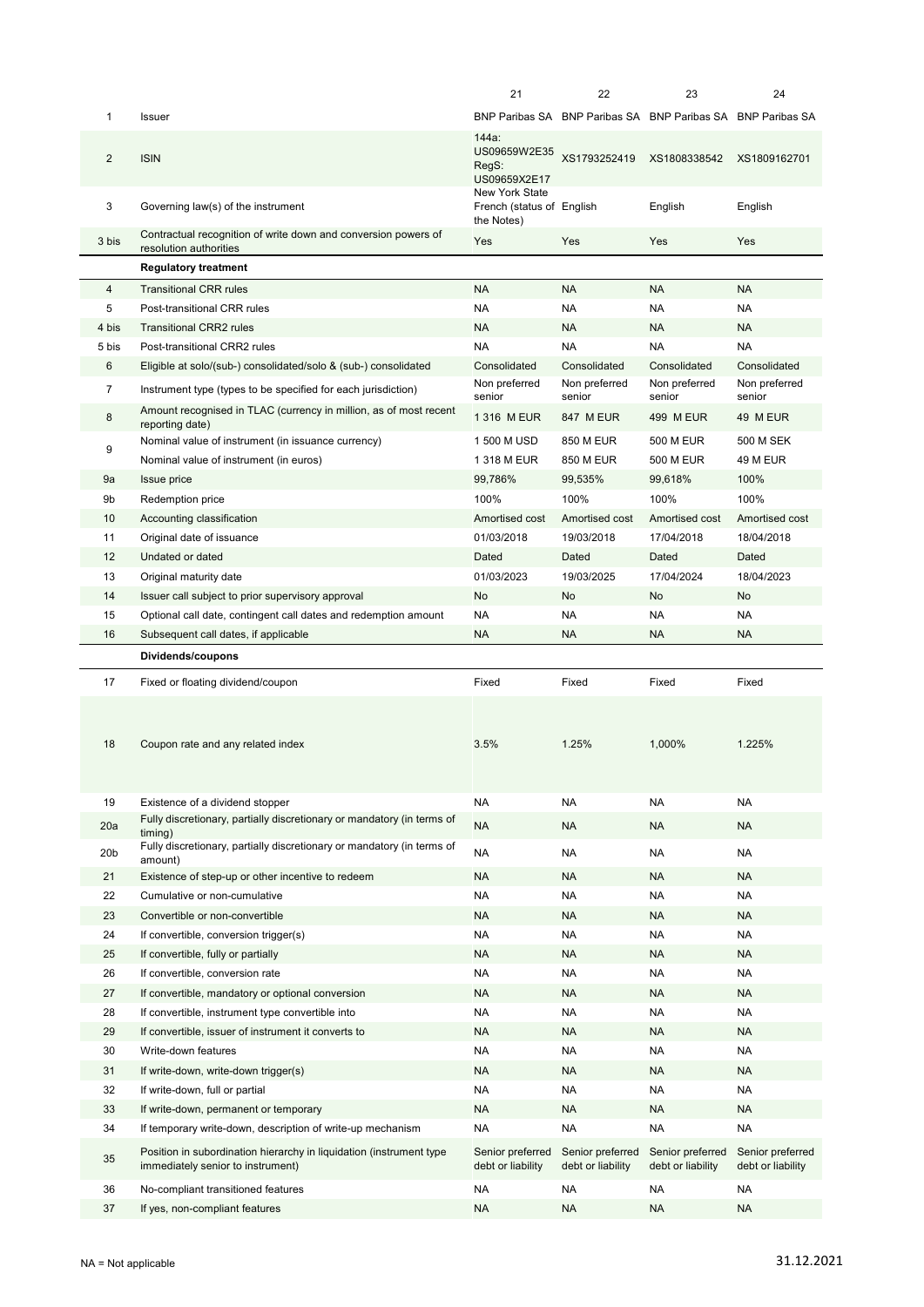|                 |                                                                                                          | 25                                    | 26                                    | 27                                                          | 28                                    |
|-----------------|----------------------------------------------------------------------------------------------------------|---------------------------------------|---------------------------------------|-------------------------------------------------------------|---------------------------------------|
| 1               | Issuer                                                                                                   |                                       |                                       | BNP Paribas SA BNP Paribas SA BNP Paribas SA BNP Paribas SA |                                       |
| $\overline{2}$  | <b>ISIN</b>                                                                                              | XS1823532640                          | XS1823532996                          | XS1833607879                                                | CH0418620180                          |
| 3               | Governing law(s) of the instrument                                                                       | English                               | English                               | English                                                     | English<br>French (Status of          |
| 3 bis           | Contractual recognition of write down and conversion powers of<br>resolution authorities                 | Yes                                   | Yes                                   | Yes                                                         | the Notes)<br>Yes                     |
|                 | <b>Regulatory treatment</b>                                                                              |                                       |                                       |                                                             |                                       |
| 4               | <b>Transitional CRR rules</b>                                                                            | <b>NA</b>                             | <b>NA</b>                             | <b>NA</b>                                                   | <b>NA</b>                             |
| 5               | Post-transitional CRR rules                                                                              | <b>NA</b>                             | <b>NA</b>                             | NA                                                          | <b>NA</b>                             |
| 4 bis           | <b>Transitional CRR2 rules</b>                                                                           | <b>NA</b>                             | <b>NA</b>                             | <b>NA</b>                                                   | <b>NA</b>                             |
| 5 bis           | Post-transitional CRR2 rules                                                                             | <b>NA</b>                             | <b>NA</b>                             | NA                                                          | <b>NA</b>                             |
| 6               |                                                                                                          | Consolidated                          | Consolidated                          | Consolidated                                                | Consolidated                          |
|                 | Eligible at solo/(sub-) consolidated/solo & (sub-) consolidated                                          | Non preferred                         | Non preferred                         | Non preferred                                               | Non preferred                         |
| $\overline{7}$  | Instrument type (types to be specified for each jurisdiction)                                            | senior                                | senior                                | senior                                                      | senior                                |
| 8               | Amount recognised in TLAC (currency in million, as of most recent<br>reporting date)                     | 874 M EUR                             | 799 M EUR                             | 69 M EUR                                                    | <b>120 M EUR</b>                      |
| 9               | Nominal value of instrument (in issuance currency)                                                       | 875 M EUR                             | 800 M EUR                             | 500 M CNY                                                   | <b>125 M CHF</b>                      |
|                 | Nominal value of instrument (in euros)                                                                   | <b>875 M EUR</b>                      | 800 M EUR                             | <b>69 M EUR</b>                                             | <b>120 M EUR</b>                      |
| 9a              | Issue price                                                                                              | 99,890%                               | 100%                                  | 100,000%                                                    | 100,405%                              |
| 9b              | Redemption price                                                                                         | 100%                                  | 100%                                  | 100%                                                        | 100%                                  |
| 10              | Accounting classification                                                                                | Amortised cost                        | Amortised cost                        | Amortised cost                                              | Amortised cost                        |
| 11              | Original date of issuance                                                                                | 22/05/2018                            | 22/05/2018                            | 15/06/2018                                                  | 06/06/2018                            |
| 12              | Undated or dated                                                                                         | Dated                                 | Dated                                 | Dated                                                       | Dated                                 |
| 13              | Original maturity date                                                                                   | 22/11/2023                            | 22/05/2023                            | 15/06/2023                                                  | 06/06/2025                            |
| 14              | Issuer call subject to prior supervisory approval                                                        | No                                    | No                                    | No                                                          | No                                    |
| 15              | Optional call date, contingent call dates and redemption amount                                          | <b>NA</b>                             | <b>NA</b>                             | <b>NA</b>                                                   | <b>NA</b>                             |
| 16              | Subsequent call dates, if applicable                                                                     | <b>NA</b>                             | <b>NA</b>                             | <b>NA</b>                                                   | <b>NA</b>                             |
|                 | Dividends/coupons                                                                                        |                                       |                                       |                                                             |                                       |
| 17              | Fixed or floating dividend/coupon                                                                        | Fixed                                 | Floating                              | Fixed                                                       | Fixed                                 |
| 18              | Coupon rate and any related index                                                                        | 1.125%                                | EUR 3-month<br>Libor $+0.62%$         | 5,000%                                                      | 1,000%                                |
| 19              | Existence of a dividend stopper                                                                          | <b>NA</b>                             | NA                                    | <b>NA</b>                                                   | <b>NA</b>                             |
| 20a             | Fully discretionary, partially discretionary or mandatory (in terms of<br>timing)                        | <b>NA</b>                             | NA                                    | <b>NA</b>                                                   | <b>NA</b>                             |
| 20 <sub>b</sub> | Fully discretionary, partially discretionary or mandatory (in terms of                                   | <b>NA</b>                             |                                       |                                                             |                                       |
|                 | amount)                                                                                                  |                                       | NA                                    | <b>NA</b>                                                   | <b>NA</b>                             |
| 21              | Existence of step-up or other incentive to redeem                                                        | <b>NA</b>                             | NA                                    | <b>NA</b>                                                   | <b>NA</b>                             |
| 22              | Cumulative or non-cumulative                                                                             | <b>NA</b>                             | NA                                    | <b>NA</b>                                                   | <b>NA</b>                             |
| 23              |                                                                                                          |                                       |                                       |                                                             |                                       |
| 24              | Convertible or non-convertible                                                                           | <b>NA</b>                             | NA                                    | <b>NA</b>                                                   | <b>NA</b>                             |
|                 | If convertible, conversion trigger(s)                                                                    | <b>NA</b>                             | <b>NA</b>                             | <b>NA</b>                                                   | <b>NA</b>                             |
| 25              | If convertible, fully or partially                                                                       | <b>NA</b>                             | <b>NA</b>                             | <b>NA</b>                                                   | <b>NA</b>                             |
| 26              | If convertible, conversion rate                                                                          | <b>NA</b>                             | <b>NA</b>                             | <b>NA</b>                                                   | <b>NA</b>                             |
| 27              | If convertible, mandatory or optional conversion                                                         | <b>NA</b>                             | <b>NA</b>                             | <b>NA</b>                                                   | <b>NA</b>                             |
| 28              | If convertible, instrument type convertible into                                                         | <b>NA</b>                             | NA                                    | NA                                                          | NA                                    |
| 29              | If convertible, issuer of instrument it converts to                                                      | <b>NA</b>                             | <b>NA</b>                             | <b>NA</b>                                                   | <b>NA</b>                             |
| 30              | Write-down features                                                                                      | <b>NA</b>                             | NA                                    | <b>NA</b>                                                   | <b>NA</b>                             |
| 31              | If write-down, write-down trigger(s)                                                                     | <b>NA</b>                             | NA                                    | <b>NA</b>                                                   | <b>NA</b>                             |
| 32              | If write-down, full or partial                                                                           | <b>NA</b>                             | <b>NA</b>                             | <b>NA</b>                                                   | <b>NA</b>                             |
| 33              | If write-down, permanent or temporary                                                                    | <b>NA</b>                             | NA                                    | <b>NA</b>                                                   | <b>NA</b>                             |
| 34              | If temporary write-down, description of write-up mechanism                                               | <b>NA</b>                             | <b>NA</b>                             | <b>NA</b>                                                   | <b>NA</b>                             |
| 35              | Position in subordination hierarchy in liquidation (instrument type<br>immediately senior to instrument) | Senior preferred<br>debt or liability | Senior preferred<br>debt or liability | Senior preferred<br>debt or liability                       | Senior preferred<br>debt or liability |
| 36              | No-compliant transitioned features                                                                       | <b>NA</b>                             | NA                                    | <b>NA</b>                                                   | <b>NA</b>                             |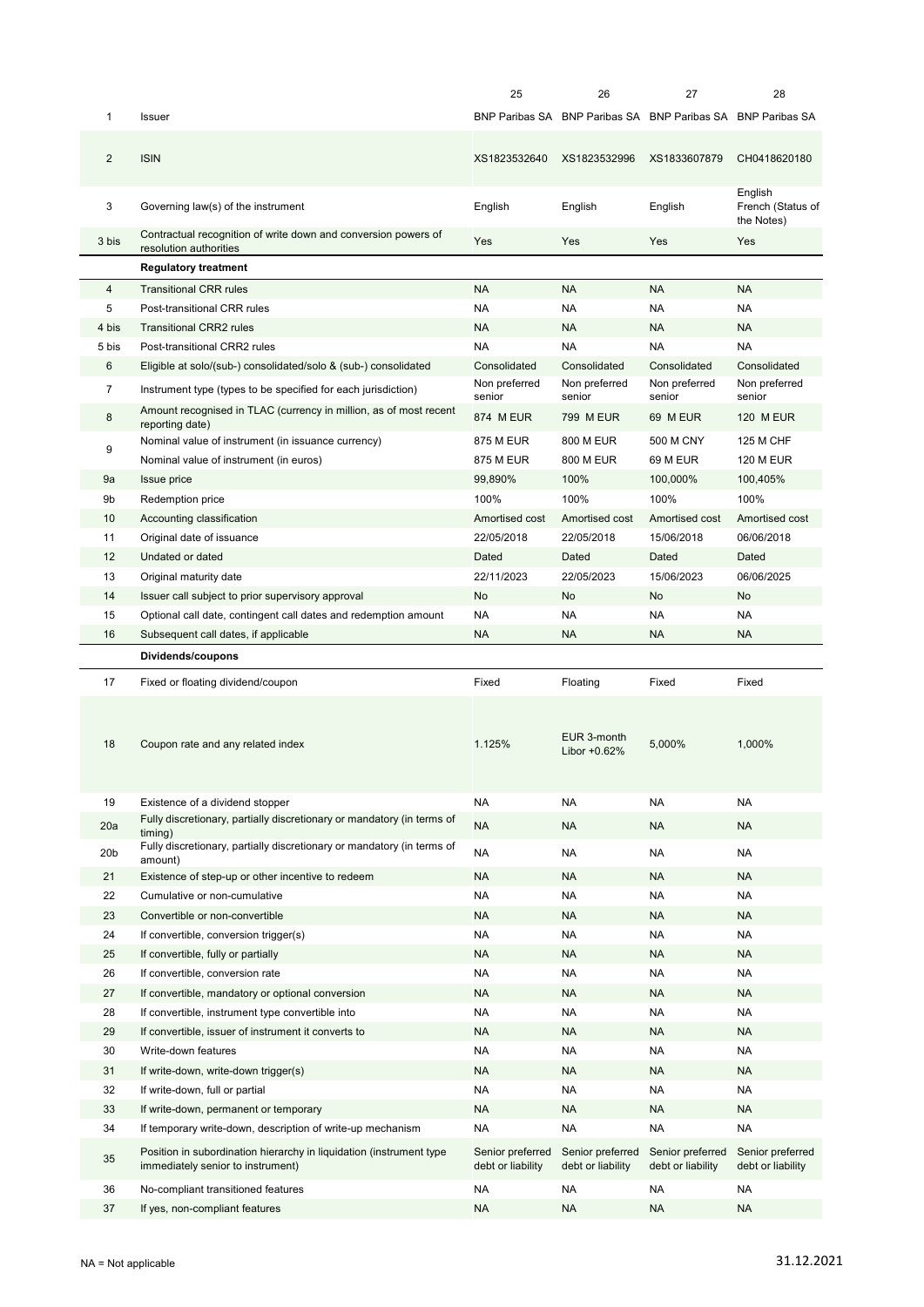|                 |                                                                                                          | 29                                                        | 30                                    | 31                                                          | 32                                                                            |
|-----------------|----------------------------------------------------------------------------------------------------------|-----------------------------------------------------------|---------------------------------------|-------------------------------------------------------------|-------------------------------------------------------------------------------|
| 1               | <b>Issuer</b>                                                                                            |                                                           |                                       | BNP Paribas SA BNP Paribas SA BNP Paribas SA BNP Paribas SA |                                                                               |
| $\overline{2}$  | <b>ISIN</b>                                                                                              | 144a:<br>US09659W2F00<br>RegS:<br>US09659X2F81            | XS1876097046                          | XS1876096741                                                | 144a:<br>US09659W2G82<br>RegS:<br>US09659X2G64                                |
| 3               | Governing law(s) of the instrument                                                                       | New York State<br>French (status of English<br>the Notes) |                                       | English                                                     | New York State<br>French (status of<br>the Notes)                             |
| 3 bis           | Contractual recognition of write down and conversion powers of<br>resolution authorities                 | Yes                                                       | Yes                                   | Yes                                                         | Yes                                                                           |
|                 | <b>Regulatory treatment</b>                                                                              |                                                           |                                       |                                                             |                                                                               |
| $\overline{4}$  | <b>Transitional CRR rules</b>                                                                            | <b>NA</b>                                                 | <b>NA</b>                             | <b>NA</b>                                                   | <b>NA</b>                                                                     |
| 5               | Post-transitional CRR rules                                                                              | <b>NA</b>                                                 | NA                                    | <b>NA</b>                                                   | <b>NA</b>                                                                     |
| 4 bis           | <b>Transitional CRR2 rules</b>                                                                           | <b>NA</b>                                                 | NA                                    | <b>NA</b>                                                   | <b>NA</b>                                                                     |
| 5 bis           | Post-transitional CRR2 rules                                                                             | <b>NA</b>                                                 | <b>NA</b>                             | <b>NA</b>                                                   | <b>NA</b>                                                                     |
| 6               | Eligible at solo/(sub-) consolidated/solo & (sub-) consolidated                                          | Consolidated                                              | Consolidated                          | Consolidated                                                | Consolidated                                                                  |
| $\overline{7}$  | Instrument type (types to be specified for each jurisdiction)                                            | Non preferred<br>senior                                   | Non preferred<br>senior               | Non preferred<br>senior                                     | Non preferred<br>senior                                                       |
| 8               | Amount recognised in TLAC (currency in million, as of most recent<br>reporting date)                     | 1743 M EUR                                                | 651 M EUR                             | <b>127 M EUR</b>                                            | 1489 M EUR                                                                    |
|                 | Nominal value of instrument (in issuance currency)                                                       | 2 000 M USD                                               | 85 300 M JPY                          | 16 700 M JPY                                                | 1700 M USD                                                                    |
| 9               | Nominal value of instrument (in euros)                                                                   | 1757 M EUR                                                | 651 M EUR                             | <b>127 M EUR</b>                                            | 1493 M EUR                                                                    |
| 9а              | <b>Issue price</b>                                                                                       | 99,464%                                                   | 100%                                  | 100%                                                        | 100%                                                                          |
| 9b              | Redemption price                                                                                         | 100%                                                      | 100%                                  | 100%                                                        | 100%                                                                          |
| 10              | Accounting classification                                                                                | Amortised cost                                            | Amortised cost                        | Amortised cost                                              | Amortised cost                                                                |
| 11              | Original date of issuance                                                                                | 14/08/2018                                                | 07/09/2018                            | 07/09/2018                                                  | 10/01/2019                                                                    |
| 12              | Undated or dated                                                                                         | Dated                                                     | Dated                                 | Dated                                                       | Dated                                                                         |
| 13              | Original maturity date                                                                                   | 14/08/2028                                                | 07/09/2023                            | 07/09/2028                                                  | 10/01/2025                                                                    |
| 14              | Issuer call subject to prior supervisory approval                                                        | <b>No</b>                                                 | No                                    | No                                                          | Yes                                                                           |
| 15              | Optional call date, contingent call dates and redemption amount                                          | <b>NA</b>                                                 | <b>NA</b>                             | <b>NA</b>                                                   | 10/01/2024                                                                    |
| 16              | Subsequent call dates, if applicable                                                                     | <b>NA</b>                                                 | NA                                    | <b>NA</b>                                                   | <b>NA</b>                                                                     |
|                 |                                                                                                          |                                                           |                                       |                                                             |                                                                               |
|                 |                                                                                                          |                                                           |                                       |                                                             |                                                                               |
|                 | Dividends/coupons                                                                                        |                                                           |                                       |                                                             |                                                                               |
| 17              | Fixed or floating dividend/coupon                                                                        | Fixed                                                     | Fixed                                 | Fixed                                                       | Fixed to floating                                                             |
| 18              | Coupon rate and any related index                                                                        | 4.4%                                                      | 0.66%                                 | 0.994%                                                      | 4.705% and then<br>after each reset<br>date: USD 3-<br>month Libor<br>+2.235% |
| 19              | Existence of a dividend stopper                                                                          | <b>NA</b>                                                 | NA                                    | <b>NA</b>                                                   | <b>NA</b>                                                                     |
| 20a             | Fully discretionary, partially discretionary or mandatory (in terms of                                   | <b>NA</b>                                                 | <b>NA</b>                             | <b>NA</b>                                                   | <b>NA</b>                                                                     |
|                 | timing)<br>Fully discretionary, partially discretionary or mandatory (in terms of                        |                                                           |                                       |                                                             |                                                                               |
| 20 <sub>b</sub> | amount)                                                                                                  | <b>NA</b>                                                 | NA                                    | <b>NA</b>                                                   | <b>NA</b>                                                                     |
| 21              | Existence of step-up or other incentive to redeem                                                        | <b>NA</b>                                                 | ΝA                                    | <b>NA</b>                                                   | <b>NA</b>                                                                     |
| 22              | Cumulative or non-cumulative                                                                             | <b>NA</b>                                                 | NA                                    | <b>NA</b>                                                   | <b>NA</b>                                                                     |
| 23              | Convertible or non-convertible                                                                           | <b>NA</b>                                                 | NA                                    | <b>NA</b>                                                   | <b>NA</b>                                                                     |
| 24              | If convertible, conversion trigger(s)                                                                    | <b>NA</b>                                                 | NA                                    | <b>NA</b>                                                   | <b>NA</b>                                                                     |
| 25              | If convertible, fully or partially                                                                       | <b>NA</b>                                                 | ΝA                                    | <b>NA</b>                                                   | <b>NA</b>                                                                     |
| 26              | If convertible, conversion rate                                                                          | <b>NA</b>                                                 | NA                                    | <b>NA</b>                                                   | <b>NA</b>                                                                     |
| 27              | If convertible, mandatory or optional conversion                                                         | <b>NA</b>                                                 | ΝA                                    | <b>NA</b>                                                   | <b>NA</b>                                                                     |
| 28              | If convertible, instrument type convertible into                                                         | <b>NA</b>                                                 | NA                                    | <b>NA</b>                                                   | <b>NA</b>                                                                     |
| 29              | If convertible, issuer of instrument it converts to                                                      | <b>NA</b>                                                 | NA                                    | <b>NA</b>                                                   | <b>NA</b>                                                                     |
| 30              | Write-down features                                                                                      | <b>NA</b>                                                 | NA                                    | <b>NA</b>                                                   | <b>NA</b>                                                                     |
| 31              | If write-down, write-down trigger(s)                                                                     | <b>NA</b>                                                 | NA                                    | <b>NA</b>                                                   | <b>NA</b>                                                                     |
| 32              | If write-down, full or partial                                                                           | <b>NA</b>                                                 | NA                                    | <b>NA</b>                                                   | <b>NA</b>                                                                     |
| 33              | If write-down, permanent or temporary                                                                    | <b>NA</b>                                                 | NA                                    | <b>NA</b>                                                   | <b>NA</b>                                                                     |
| 34              | If temporary write-down, description of write-up mechanism                                               | <b>NA</b>                                                 | NA                                    | <b>NA</b>                                                   | <b>NA</b>                                                                     |
| 35              | Position in subordination hierarchy in liquidation (instrument type<br>immediately senior to instrument) | Senior preferred<br>debt or liability                     | Senior preferred<br>debt or liability | Senior preferred<br>debt or liability                       | Senior preferred<br>debt or liability                                         |
| 36              | No-compliant transitioned features                                                                       | <b>NA</b>                                                 | NA                                    | <b>NA</b>                                                   | <b>NA</b>                                                                     |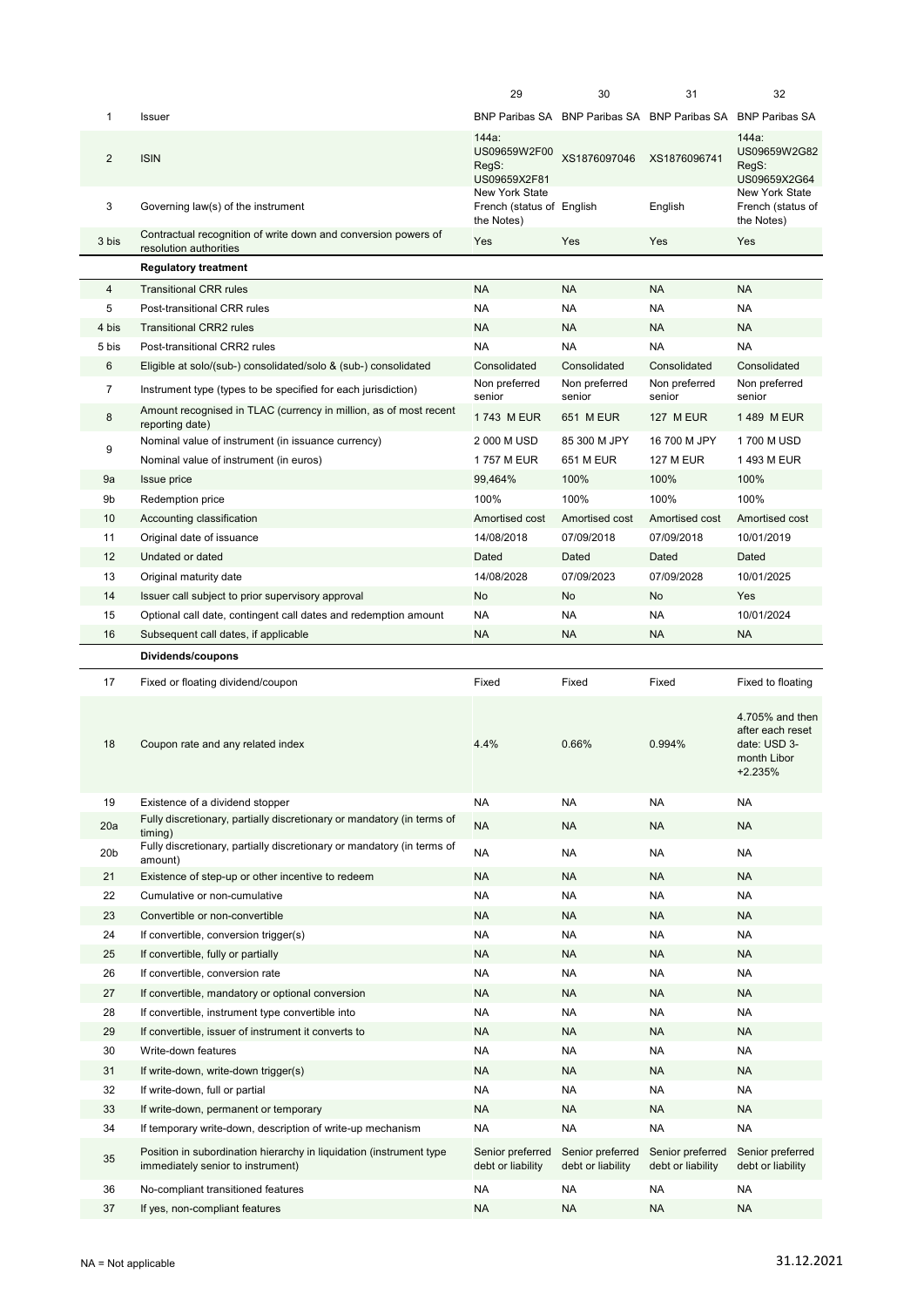|                 |                                                                                                          | 33                                                         | 34                                                          | 35                                                                                                                            | 36                                                          |
|-----------------|----------------------------------------------------------------------------------------------------------|------------------------------------------------------------|-------------------------------------------------------------|-------------------------------------------------------------------------------------------------------------------------------|-------------------------------------------------------------|
| 1               | <b>Issuer</b>                                                                                            |                                                            |                                                             | BNP Paribas SA BNP Paribas SA BNP Paribas SA BNP Paribas SA                                                                   |                                                             |
| $\overline{2}$  | <b>ISIN</b>                                                                                              | 144a:<br>US09659W2H65<br>RegS:<br>US09659X2H48             | XS1936843355                                                | XS1936843439                                                                                                                  | FR0013398070                                                |
| 3               | Governing law(s) of the instrument                                                                       | New York State<br>French (status of English<br>the Notes)  |                                                             | English                                                                                                                       | French                                                      |
| 3 bis           | Contractual recognition of write down and conversion powers of<br>resolution authorities                 | Yes                                                        | Yes                                                         | Yes                                                                                                                           | Yes                                                         |
|                 | <b>Regulatory treatment</b>                                                                              |                                                            |                                                             |                                                                                                                               |                                                             |
| $\overline{4}$  | <b>Transitional CRR rules</b>                                                                            | <b>NA</b>                                                  | <b>NA</b>                                                   | <b>NA</b>                                                                                                                     | <b>NA</b>                                                   |
| 5               | Post-transitional CRR rules                                                                              | <b>NA</b>                                                  | <b>NA</b>                                                   | NA                                                                                                                            | <b>NA</b>                                                   |
| 4 bis           | <b>Transitional CRR2 rules</b>                                                                           | <b>NA</b>                                                  | <b>NA</b>                                                   | <b>NA</b>                                                                                                                     | <b>NA</b>                                                   |
| 5 bis           | Post-transitional CRR2 rules                                                                             | <b>NA</b>                                                  | <b>NA</b>                                                   | <b>NA</b>                                                                                                                     | <b>NA</b>                                                   |
| 6               | Eligible at solo/(sub-) consolidated/solo & (sub-) consolidated                                          | Consolidated                                               | Consolidated                                                | Consolidated                                                                                                                  | Consolidated                                                |
| 7               | Instrument type (types to be specified for each jurisdiction)                                            | Non preferred<br>senior                                    | Non preferred<br>senior                                     | Non preferred<br>senior                                                                                                       | Non preferred<br>senior                                     |
| 8               | Amount recognised in TLAC (currency in million, as of most recent<br>reporting date)                     | <b>787 M EUR</b>                                           | 241 M EUR                                                   | 828 M EUR                                                                                                                     | 2 236 M EUR                                                 |
|                 | Nominal value of instrument (in issuance currency)                                                       | 900 M USD                                                  | 31 600 M JPY                                                | 108 600 M JPY                                                                                                                 | 2 250 M EUR                                                 |
| 9               | Nominal value of instrument (in euros)                                                                   | <b>791 M EUR</b>                                           | 241 M EUR                                                   | 829 M EUR                                                                                                                     | 2 250 M EUR                                                 |
| 9a              | <b>Issue price</b>                                                                                       | 100%                                                       | 100%                                                        | 100%                                                                                                                          | 99,282%                                                     |
| 9b              | Redemption price                                                                                         | 100%                                                       | 100%                                                        | 100%                                                                                                                          | 100%                                                        |
| 10              | Accounting classification                                                                                | Amortised cost                                             | Amortised cost                                              | Amortised cost                                                                                                                | Amortised cost                                              |
| 11              | Original date of issuance                                                                                | 10/01/2019                                                 | 22/01/2019                                                  | 22/01/2019                                                                                                                    | 23/01/2019                                                  |
| 12              | Undated or dated                                                                                         | Dated                                                      | Dated                                                       | Dated                                                                                                                         | Dated                                                       |
| 13              | Original maturity date                                                                                   | 10/01/2030                                                 | 22/01/2029                                                  | 22/01/2025                                                                                                                    | 23/01/2027                                                  |
| 14              | Issuer call subject to prior supervisory approval                                                        | Yes                                                        | Yes                                                         | Yes                                                                                                                           | Yes                                                         |
| 15              | Optional call date, contingent call dates and redemption amount                                          | 10/01/2029                                                 | 22/01/2028                                                  | 22/01/2024                                                                                                                    | 23/01/2026                                                  |
| 16              | Subsequent call dates, if applicable                                                                     | <b>NA</b>                                                  | <b>NA</b>                                                   | <b>NA</b>                                                                                                                     | <b>NA</b>                                                   |
|                 |                                                                                                          |                                                            |                                                             |                                                                                                                               |                                                             |
|                 |                                                                                                          |                                                            |                                                             |                                                                                                                               |                                                             |
|                 | Dividends/coupons                                                                                        |                                                            |                                                             |                                                                                                                               |                                                             |
| 17              | Fixed or floating dividend/coupon                                                                        | Fixed to floating                                          | Fixed to floating                                           | Fixed to floating                                                                                                             | Fixed to floating                                           |
| 18              | Coupon rate and any related index                                                                        | after each reset<br>date: USD 3-<br>month Libor<br>+2.567% | after each reset<br>date: JPY 6-<br>month Libor<br>$+1.35%$ | 5.198% and then 1.545% and then 1.377% and then 2.125% and then<br>after each reset<br>date: JPY 6-<br>month Libor<br>$+1.3%$ | after each reset<br>date: EUR 3-<br>month Libor<br>$+1.80%$ |
| 19              | Existence of a dividend stopper                                                                          | NA                                                         | NA                                                          | NA                                                                                                                            | NA                                                          |
| 20a             | Fully discretionary, partially discretionary or mandatory (in terms of                                   | <b>NA</b>                                                  | <b>NA</b>                                                   | <b>NA</b>                                                                                                                     | <b>NA</b>                                                   |
|                 | timing)                                                                                                  |                                                            |                                                             |                                                                                                                               |                                                             |
| 20 <sub>b</sub> | Fully discretionary, partially discretionary or mandatory (in terms of<br>amount)                        | NA                                                         | NA                                                          | NA                                                                                                                            | NA                                                          |
| 21              | Existence of step-up or other incentive to redeem                                                        | <b>NA</b>                                                  | <b>NA</b>                                                   | <b>NA</b>                                                                                                                     | <b>NA</b>                                                   |
| 22              | Cumulative or non-cumulative                                                                             | <b>NA</b>                                                  | <b>NA</b>                                                   | <b>NA</b>                                                                                                                     | <b>NA</b>                                                   |
| 23              | Convertible or non-convertible                                                                           | <b>NA</b>                                                  | <b>NA</b>                                                   | NA                                                                                                                            | <b>NA</b>                                                   |
| 24              | If convertible, conversion trigger(s)                                                                    | NA                                                         | <b>NA</b>                                                   | NA                                                                                                                            | NA                                                          |
| 25              | If convertible, fully or partially                                                                       | <b>NA</b>                                                  | <b>NA</b>                                                   | NA                                                                                                                            | <b>NA</b>                                                   |
| 26              | If convertible, conversion rate                                                                          | NA                                                         | NA                                                          | NA                                                                                                                            | NA                                                          |
| 27              | If convertible, mandatory or optional conversion                                                         | <b>NA</b>                                                  | <b>NA</b>                                                   | NA                                                                                                                            | <b>NA</b>                                                   |
| 28              | If convertible, instrument type convertible into                                                         | NA                                                         | <b>NA</b>                                                   | NA                                                                                                                            | <b>NA</b>                                                   |
| 29              | If convertible, issuer of instrument it converts to                                                      | <b>NA</b>                                                  | <b>NA</b>                                                   | NA                                                                                                                            | <b>NA</b>                                                   |
| 30              | Write-down features                                                                                      | NA                                                         | NA                                                          | NA                                                                                                                            | NA                                                          |
| 31              | If write-down, write-down trigger(s)                                                                     | <b>NA</b>                                                  | <b>NA</b>                                                   | <b>NA</b>                                                                                                                     | <b>NA</b>                                                   |
| 32              | If write-down, full or partial                                                                           | NA                                                         | NA                                                          | NA                                                                                                                            | NA                                                          |
| 33              | If write-down, permanent or temporary                                                                    | <b>NA</b>                                                  | <b>NA</b>                                                   | <b>NA</b>                                                                                                                     | <b>NA</b>                                                   |
| 34              | If temporary write-down, description of write-up mechanism                                               | <b>NA</b>                                                  | <b>NA</b>                                                   | <b>NA</b>                                                                                                                     | <b>NA</b>                                                   |
| 35              | Position in subordination hierarchy in liquidation (instrument type<br>immediately senior to instrument) | Senior preferred<br>debt or liability                      | Senior preferred<br>debt or liability                       | Senior preferred<br>debt or liability                                                                                         | Senior preferred<br>debt or liability                       |
| 36              | No-compliant transitioned features                                                                       | NA                                                         | <b>NA</b>                                                   | NA                                                                                                                            | NA                                                          |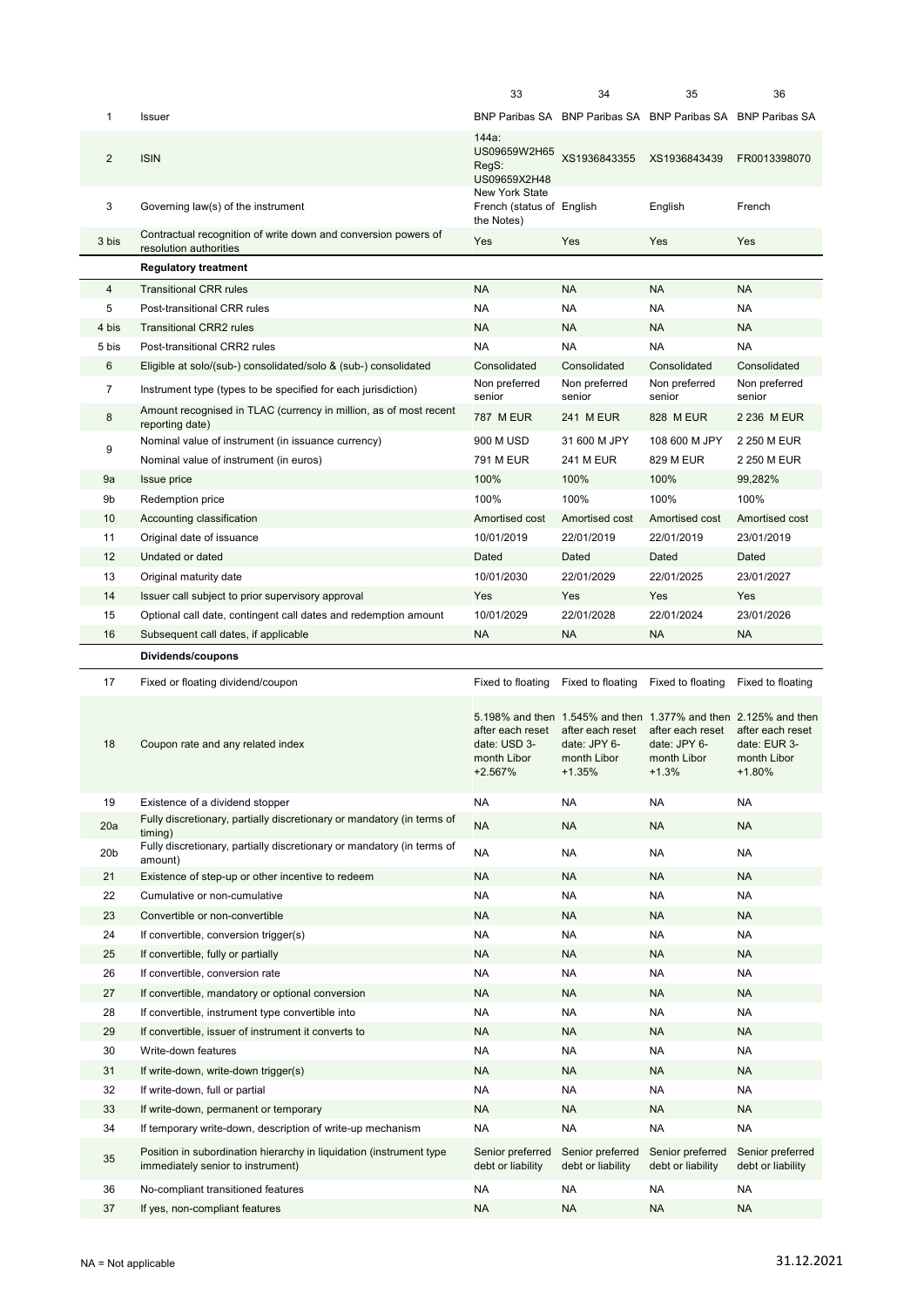|                 |                                                                                                          | 37                                    | 38                                                          | 39                                     | 40                                    |
|-----------------|----------------------------------------------------------------------------------------------------------|---------------------------------------|-------------------------------------------------------------|----------------------------------------|---------------------------------------|
| 1               | Issuer                                                                                                   |                                       | BNP Paribas SA BNP Paribas SA BNP Paribas SA BNP Paribas SA |                                        |                                       |
| $\overline{2}$  | <b>ISIN</b>                                                                                              | XS1939253917                          | FR0013405537                                                | FR0013405370                           | FR0013405362                          |
| 3               | Governing law(s) of the instrument                                                                       | English                               | French                                                      | French                                 | French                                |
| 3 bis           | Contractual recognition of write down and conversion powers of<br>resolution authorities                 | Yes                                   | Yes                                                         | Yes                                    | Yes                                   |
|                 | <b>Regulatory treatment</b>                                                                              |                                       |                                                             |                                        |                                       |
| $\overline{4}$  | <b>Transitional CRR rules</b>                                                                            | NA.                                   | <b>NA</b>                                                   | NA                                     | <b>NA</b>                             |
| 5               | Post-transitional CRR rules                                                                              | <b>NA</b>                             | NA                                                          | <b>NA</b>                              | <b>NA</b>                             |
| 4 bis           | <b>Transitional CRR2 rules</b>                                                                           | <b>NA</b>                             | <b>NA</b>                                                   | <b>NA</b>                              | <b>NA</b>                             |
| 5 bis           | Post-transitional CRR2 rules                                                                             | <b>NA</b>                             | <b>NA</b>                                                   | NA                                     | <b>NA</b>                             |
| 6               | Eligible at solo/(sub-) consolidated/solo & (sub-) consolidated                                          | Consolidated                          | Consolidated                                                | Consolidated                           | Consolidated                          |
| $\overline{7}$  | Instrument type (types to be specified for each jurisdiction)                                            | Non preferred<br>senior               | Non preferred<br>senior                                     | Non preferred<br>senior                | Non preferred<br>senior               |
| 8               | Amount recognised in TLAC (currency in million, as of most recent<br>reporting date)                     | 1 186 M EUR                           | 748 M EUR                                                   | 239 M EUR                              | 64 M EUR                              |
|                 | Nominal value of instrument (in issuance currency)                                                       | 1 000 M GBP                           | 750 M EUR                                                   | 375 M AUD                              | <b>100 M AUD</b>                      |
| 9               | Nominal value of instrument (in euros)                                                                   | 1 189 M EUR                           | <b>750 M EUR</b>                                            | <b>240 M EUR</b>                       | 64 M EUR                              |
| 9a              | <b>Issue price</b>                                                                                       | 99,875%                               | 99,637%                                                     | 100%                                   | 100%                                  |
| 9b              | Redemption price                                                                                         | 100%                                  | 100%                                                        | 100%                                   | 100%                                  |
| 10              | Accounting classification                                                                                | Amortised cost                        | Amortised cost                                              | Amortised cost                         | Amortised cost                        |
| 11              | Original date of issuance                                                                                | 23/01/2019                            | 28/02/2019                                                  | 28/02/2019                             | 28/02/2019                            |
| 12              | Undated or dated                                                                                         | Dated                                 | Dated                                                       | Dated                                  | Dated                                 |
| 13              | Original maturity date                                                                                   | 23/01/2026                            | 28/08/2024                                                  | 28/02/2024                             | 28/02/2024                            |
| 14              | Issuer call subject to prior supervisory approval                                                        | No                                    | No                                                          | No                                     | No                                    |
| 15              | Optional call date, contingent call dates and redemption amount                                          | <b>NA</b>                             | <b>NA</b>                                                   | <b>NA</b>                              | <b>NA</b>                             |
| 16              | Subsequent call dates, if applicable                                                                     | <b>NA</b>                             | <b>NA</b>                                                   | <b>NA</b>                              | <b>NA</b>                             |
|                 |                                                                                                          |                                       |                                                             |                                        |                                       |
|                 |                                                                                                          |                                       |                                                             |                                        |                                       |
|                 | Dividends/coupons                                                                                        |                                       |                                                             |                                        |                                       |
| 17<br>18        | Fixed or floating dividend/coupon<br>Coupon rate and any related index                                   | Fixed<br>3.375%                       | Fixed<br>1.125%                                             | Floating<br>AUD 3-month<br>BBSW +1.75% | Fixed<br>3.599%                       |
| 19              | Existence of a dividend stopper                                                                          | <b>NA</b>                             | NA                                                          | <b>NA</b>                              | <b>NA</b>                             |
| 20a             | Fully discretionary, partially discretionary or mandatory (in terms of                                   | <b>NA</b>                             | <b>NA</b>                                                   | <b>NA</b>                              | <b>NA</b>                             |
|                 | timing)                                                                                                  |                                       |                                                             |                                        |                                       |
| 20 <sub>b</sub> | Fully discretionary, partially discretionary or mandatory (in terms of<br>amount)                        | <b>NA</b>                             | NA                                                          | <b>NA</b>                              | <b>NA</b>                             |
| 21              | Existence of step-up or other incentive to redeem                                                        | <b>NA</b>                             | <b>NA</b>                                                   | <b>NA</b>                              | <b>NA</b>                             |
| 22              | Cumulative or non-cumulative                                                                             | <b>NA</b>                             | NA                                                          | NA                                     | <b>NA</b>                             |
| 23              | Convertible or non-convertible                                                                           | <b>NA</b>                             | NA                                                          | <b>NA</b>                              | <b>NA</b>                             |
| 24              | If convertible, conversion trigger(s)                                                                    | <b>NA</b>                             | NA                                                          | <b>NA</b>                              | NA                                    |
| 25              | If convertible, fully or partially                                                                       | <b>NA</b>                             | <b>NA</b>                                                   | <b>NA</b>                              | <b>NA</b>                             |
| 26              | If convertible, conversion rate                                                                          | <b>NA</b>                             | NA                                                          | <b>NA</b>                              | <b>NA</b>                             |
| 27              | If convertible, mandatory or optional conversion                                                         | <b>NA</b>                             | <b>NA</b>                                                   | <b>NA</b>                              | <b>NA</b>                             |
| 28              | If convertible, instrument type convertible into                                                         | NA                                    | NA                                                          | <b>NA</b>                              | <b>NA</b>                             |
| 29              | If convertible, issuer of instrument it converts to                                                      | <b>NA</b>                             | <b>NA</b>                                                   | <b>NA</b>                              | <b>NA</b>                             |
| 30              | Write-down features                                                                                      | <b>NA</b>                             | <b>NA</b>                                                   | <b>NA</b>                              | <b>NA</b>                             |
| 31              | If write-down, write-down trigger(s)                                                                     | <b>NA</b>                             | <b>NA</b>                                                   | <b>NA</b>                              | <b>NA</b>                             |
| 32              | If write-down, full or partial                                                                           | <b>NA</b>                             | NA                                                          | <b>NA</b>                              | <b>NA</b>                             |
| 33              | If write-down, permanent or temporary                                                                    | <b>NA</b>                             | <b>NA</b>                                                   | <b>NA</b>                              | <b>NA</b>                             |
| 34              | If temporary write-down, description of write-up mechanism                                               | <b>NA</b>                             | <b>NA</b>                                                   | <b>NA</b>                              | <b>NA</b>                             |
| 35              | Position in subordination hierarchy in liquidation (instrument type<br>immediately senior to instrument) | Senior preferred<br>debt or liability | Senior preferred<br>debt or liability                       | Senior preferred<br>debt or liability  | Senior preferred<br>debt or liability |
| 36              | No-compliant transitioned features                                                                       | <b>NA</b>                             | NA                                                          | NA                                     | <b>NA</b>                             |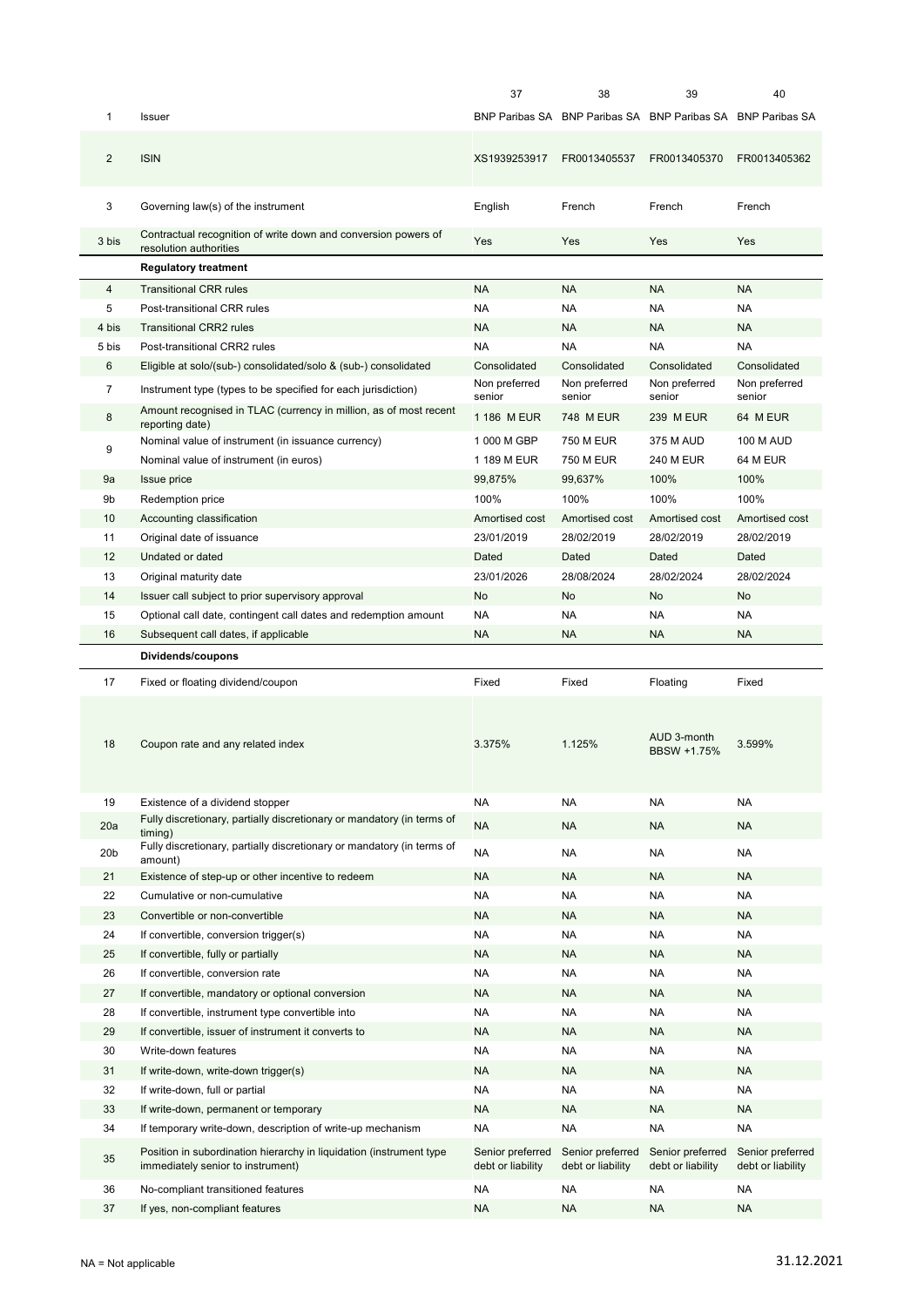|                 |                                                                                                                                                                        | 41                                                 | 42                                                                                                  | 43                                                          | 44                                                                                                  |
|-----------------|------------------------------------------------------------------------------------------------------------------------------------------------------------------------|----------------------------------------------------|-----------------------------------------------------------------------------------------------------|-------------------------------------------------------------|-----------------------------------------------------------------------------------------------------|
| 1               | Issuer                                                                                                                                                                 |                                                    |                                                                                                     | BNP Paribas SA BNP Paribas SA BNP Paribas SA BNP Paribas SA |                                                                                                     |
| 2               | <b>ISIN</b>                                                                                                                                                            | FR0013422011                                       | FR0013434776                                                                                        | FR0013444759                                                | FR0013448198                                                                                        |
| 3               | Governing law(s) of the instrument                                                                                                                                     | French                                             | French                                                                                              | French                                                      | French                                                                                              |
| 3 bis           | Contractual recognition of write down and conversion powers of<br>resolution authorities                                                                               | Yes                                                | Yes                                                                                                 | Yes                                                         | Yes                                                                                                 |
|                 | <b>Regulatory treatment</b>                                                                                                                                            |                                                    |                                                                                                     |                                                             |                                                                                                     |
| $\overline{4}$  | <b>Transitional CRR rules</b>                                                                                                                                          | <b>NA</b>                                          | <b>NA</b>                                                                                           | NA                                                          | <b>NA</b>                                                                                           |
| 5               | Post-transitional CRR rules                                                                                                                                            | <b>NA</b>                                          | <b>NA</b>                                                                                           | NA                                                          | <b>NA</b>                                                                                           |
| 4 bis           | <b>Transitional CRR2 rules</b>                                                                                                                                         | <b>NA</b>                                          | <b>NA</b>                                                                                           | <b>NA</b>                                                   | <b>NA</b>                                                                                           |
| 5 bis           | Post-transitional CRR2 rules                                                                                                                                           | <b>NA</b>                                          | <b>NA</b>                                                                                           | NA.                                                         | <b>NA</b>                                                                                           |
| 6               | Eligible at solo/(sub-) consolidated/solo & (sub-) consolidated                                                                                                        | Consolidated                                       | Consolidated                                                                                        | Consolidated                                                | Consolidated                                                                                        |
|                 |                                                                                                                                                                        | Non preferred                                      | Non preferred                                                                                       | Non preferred                                               | Non preferred                                                                                       |
| $\overline{7}$  | Instrument type (types to be specified for each jurisdiction)                                                                                                          | senior                                             | senior                                                                                              | senior                                                      | senior                                                                                              |
| 8               | Amount recognised in TLAC (currency in million, as of most recent<br>reporting date)                                                                                   | 1 336 M EUR                                        | 998 M EUR                                                                                           | 993 M EUR                                                   | <b>262 M EUR</b>                                                                                    |
| 9               | Nominal value of instrument (in issuance currency)                                                                                                                     | 1 350 M EUR                                        | 1 000 M EUR                                                                                         | 1 000 M EUR                                                 | 34 400 M JPY                                                                                        |
|                 | Nominal value of instrument (in euros)                                                                                                                                 | 1 350 M EUR                                        | 1 000 M EUR                                                                                         | 1 000 M EUR                                                 | <b>263 M EUR</b>                                                                                    |
| 9a              | Issue price                                                                                                                                                            | 98,902%                                            | 99,911%                                                                                             | 99,258%                                                     | 100%                                                                                                |
| 9b              | Redemption price                                                                                                                                                       | 100%                                               | 100%                                                                                                | 100%                                                        | 100%                                                                                                |
| 10              | Accounting classification                                                                                                                                              | Amortised cost                                     | Amortised cost                                                                                      | Amortised cost                                              | Amortised cost                                                                                      |
| 11              | Original date of issuance                                                                                                                                              | 28/05/2019                                         | 15/07/2019                                                                                          | 04/09/2019                                                  | 25/09/2019                                                                                          |
| 12              | Undated or dated                                                                                                                                                       | Dated                                              | Dated                                                                                               | Dated                                                       | Dated                                                                                               |
| 13              | Original maturity date                                                                                                                                                 | 28/05/2029                                         | 15/07/2025                                                                                          | 04/09/2026                                                  | 25/09/2025                                                                                          |
| 14              | Issuer call subject to prior supervisory approval                                                                                                                      | No                                                 | Yes                                                                                                 | No                                                          | Yes                                                                                                 |
| 15              | Optional call date, contingent call dates and redemption amount                                                                                                        | <b>NA</b>                                          | 15/07/2024                                                                                          | NA                                                          | 25/09/2024                                                                                          |
| 16              | Subsequent call dates, if applicable                                                                                                                                   | <b>NA</b>                                          | <b>NA</b>                                                                                           | <b>NA</b>                                                   | <b>NA</b>                                                                                           |
|                 |                                                                                                                                                                        |                                                    |                                                                                                     |                                                             |                                                                                                     |
|                 | Dividends/coupons                                                                                                                                                      |                                                    |                                                                                                     |                                                             |                                                                                                     |
|                 |                                                                                                                                                                        |                                                    |                                                                                                     |                                                             |                                                                                                     |
| 17<br>18        | Fixed or floating dividend/coupon<br>Coupon rate and any related index                                                                                                 | Fixed<br>1.375%                                    | Fixed to floating<br>$0.5%$ and then<br>after each reset<br>date: EUR 3-<br>month Libor<br>$+0.75%$ | Fixed<br>0.125%                                             | Fixed to floating<br>0.492% and then<br>after each reset<br>date: JPY 6-<br>month Libor<br>$+0.55%$ |
| 19              | Existence of a dividend stopper                                                                                                                                        | <b>NA</b>                                          | <b>NA</b>                                                                                           | NA                                                          | <b>NA</b>                                                                                           |
|                 | Fully discretionary, partially discretionary or mandatory (in terms of                                                                                                 |                                                    |                                                                                                     |                                                             |                                                                                                     |
| 20a             | timing)                                                                                                                                                                | <b>NA</b>                                          | <b>NA</b>                                                                                           | <b>NA</b>                                                   | <b>NA</b>                                                                                           |
| 20 <sub>b</sub> | Fully discretionary, partially discretionary or mandatory (in terms of<br>amount)                                                                                      | <b>NA</b>                                          | <b>NA</b>                                                                                           | <b>NA</b>                                                   | <b>NA</b>                                                                                           |
| 21              | Existence of step-up or other incentive to redeem                                                                                                                      | <b>NA</b>                                          | <b>NA</b>                                                                                           | <b>NA</b>                                                   | <b>NA</b>                                                                                           |
| 22              | Cumulative or non-cumulative                                                                                                                                           | <b>NA</b>                                          | <b>NA</b>                                                                                           | NA                                                          | <b>NA</b>                                                                                           |
| 23              | Convertible or non-convertible                                                                                                                                         | <b>NA</b>                                          | <b>NA</b>                                                                                           | <b>NA</b>                                                   | <b>NA</b>                                                                                           |
| 24              | If convertible, conversion trigger(s)                                                                                                                                  | <b>NA</b>                                          | NA                                                                                                  | NA                                                          | <b>NA</b>                                                                                           |
| 25              | If convertible, fully or partially                                                                                                                                     | <b>NA</b>                                          | <b>NA</b>                                                                                           | <b>NA</b>                                                   | <b>NA</b>                                                                                           |
| 26              | If convertible, conversion rate                                                                                                                                        | <b>NA</b>                                          | NA                                                                                                  | NA                                                          | <b>NA</b>                                                                                           |
| 27              | If convertible, mandatory or optional conversion                                                                                                                       | <b>NA</b>                                          | <b>NA</b>                                                                                           | <b>NA</b>                                                   | <b>NA</b>                                                                                           |
| 28              | If convertible, instrument type convertible into                                                                                                                       | <b>NA</b>                                          | NA                                                                                                  | NA                                                          | <b>NA</b>                                                                                           |
| 29              | If convertible, issuer of instrument it converts to                                                                                                                    | <b>NA</b>                                          | <b>NA</b>                                                                                           | <b>NA</b>                                                   | <b>NA</b>                                                                                           |
| 30              | Write-down features                                                                                                                                                    | <b>NA</b>                                          | NA                                                                                                  | NA                                                          | <b>NA</b>                                                                                           |
| 31              | If write-down, write-down trigger(s)                                                                                                                                   | <b>NA</b>                                          | <b>NA</b>                                                                                           | <b>NA</b>                                                   | <b>NA</b>                                                                                           |
|                 |                                                                                                                                                                        | <b>NA</b>                                          | <b>NA</b>                                                                                           | NA                                                          | <b>NA</b>                                                                                           |
| 32              | If write-down, full or partial                                                                                                                                         |                                                    |                                                                                                     |                                                             |                                                                                                     |
| 33              | If write-down, permanent or temporary                                                                                                                                  | <b>NA</b>                                          | <b>NA</b>                                                                                           | <b>NA</b>                                                   | <b>NA</b>                                                                                           |
| 34<br>35        | If temporary write-down, description of write-up mechanism<br>Position in subordination hierarchy in liquidation (instrument type<br>immediately senior to instrument) | <b>NA</b><br>Senior preferred<br>debt or liability | <b>NA</b><br>Senior preferred<br>debt or liability                                                  | <b>NA</b><br>Senior preferred<br>debt or liability          | <b>NA</b><br>Senior preferred<br>debt or liability                                                  |
|                 |                                                                                                                                                                        |                                                    |                                                                                                     |                                                             |                                                                                                     |
| 36<br>37        | No-compliant transitioned features<br>If yes, non-compliant features                                                                                                   | <b>NA</b><br><b>NA</b>                             | NA<br>ΝA                                                                                            | NA<br><b>NA</b>                                             | <b>NA</b><br><b>NA</b>                                                                              |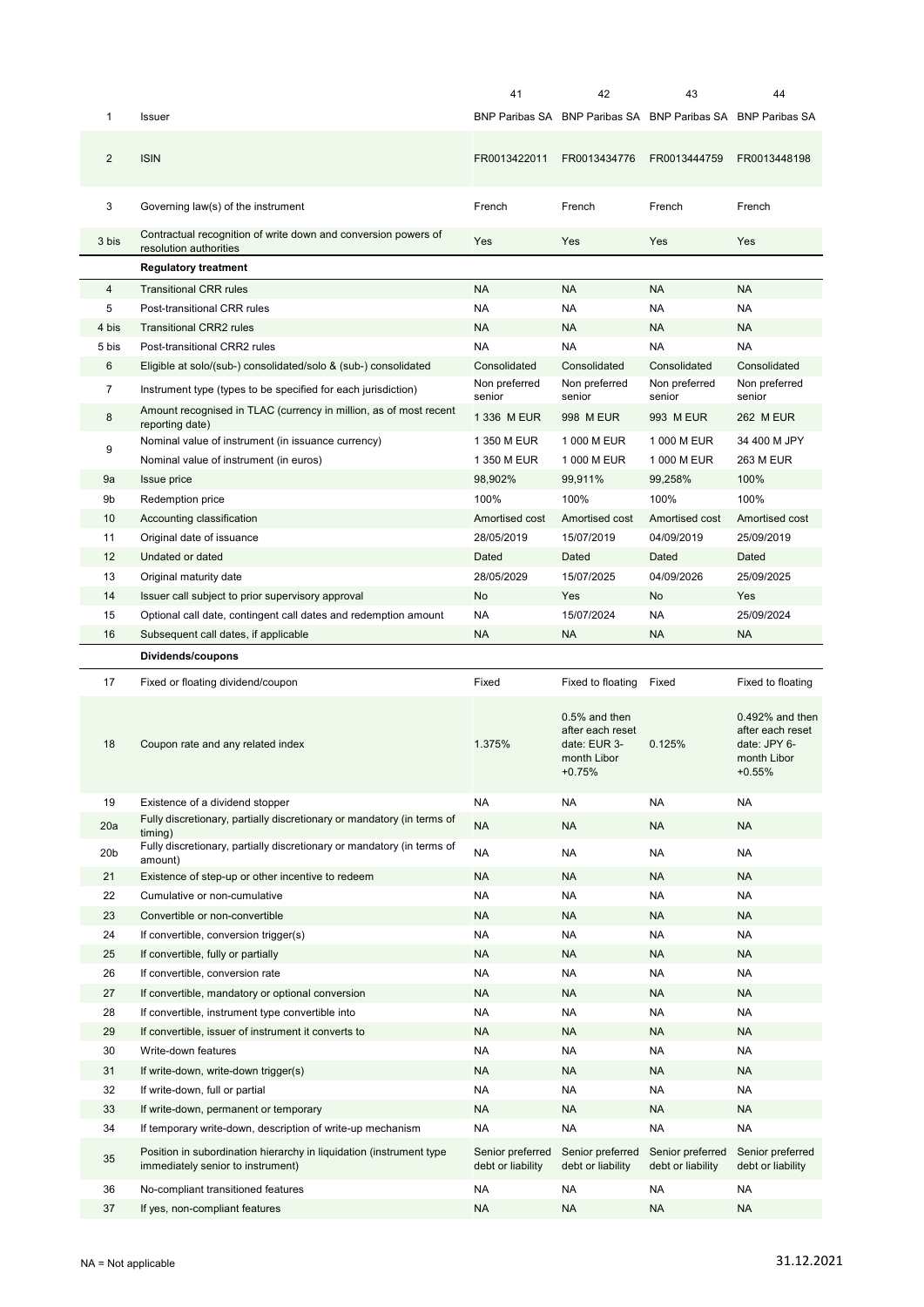|                 |                                                                                                          | 45                                    | 46                                                                                                   | 47                                                                                             | 48                                                                                                       |
|-----------------|----------------------------------------------------------------------------------------------------------|---------------------------------------|------------------------------------------------------------------------------------------------------|------------------------------------------------------------------------------------------------|----------------------------------------------------------------------------------------------------------|
| 1               | Issuer                                                                                                   |                                       | BNP Paribas SA BNP Paribas SA BNP Paribas SA BNP Paribas SA                                          |                                                                                                |                                                                                                          |
| $\overline{2}$  | <b>ISIN</b>                                                                                              | CH0419041642                          | 144a:<br>US09659W2J22<br>RegS:<br>US09659X2J04                                                       | FR0013465358                                                                                   | 144a<br>US09659W2K94<br>RegS:<br>US09659X2K76                                                            |
| 3               | Governing law(s) of the instrument                                                                       | French                                | New York State<br>French (status of French<br>the Notes)                                             |                                                                                                | New York State<br>French (status of<br>the Notes)                                                        |
| 3 bis           | Contractual recognition of write down and conversion powers of<br>resolution authorities                 | Yes                                   | Yes                                                                                                  | Yes                                                                                            | Yes                                                                                                      |
|                 | <b>Regulatory treatment</b>                                                                              |                                       |                                                                                                      |                                                                                                |                                                                                                          |
| $\overline{4}$  | <b>Transitional CRR rules</b>                                                                            | <b>NA</b>                             | <b>NA</b>                                                                                            | <b>NA</b>                                                                                      | <b>NA</b>                                                                                                |
| 5               | Post-transitional CRR rules                                                                              | <b>NA</b>                             | NA                                                                                                   | <b>NA</b>                                                                                      | <b>NA</b>                                                                                                |
| 4 bis           | <b>Transitional CRR2 rules</b>                                                                           | <b>NA</b>                             | <b>NA</b>                                                                                            | <b>NA</b>                                                                                      | <b>NA</b>                                                                                                |
| 5 bis           | Post-transitional CRR2 rules                                                                             | <b>NA</b>                             | <b>NA</b>                                                                                            | <b>NA</b>                                                                                      | <b>NA</b>                                                                                                |
| 6               | Eligible at solo/(sub-) consolidated/solo & (sub-) consolidated                                          | Consolidated                          | Consolidated                                                                                         | Consolidated                                                                                   | Consolidated                                                                                             |
| 7               | Instrument type (types to be specified for each jurisdiction)                                            | Non preferred                         | Non preferred                                                                                        | Non preferred                                                                                  | Non preferred                                                                                            |
| 8               | Amount recognised in TLAC (currency in million, as of most recent                                        | senior<br><b>154 M EUR</b>            | senior<br>1752 M EUR                                                                                 | senior<br><b>747 M EUR</b>                                                                     | senior<br>1747 M EUR                                                                                     |
|                 | reporting date)<br>Nominal value of instrument (in issuance currency)                                    | 160 M CHF                             | 2 000 M USD                                                                                          | 750 M USD                                                                                      | 2 000 M USD                                                                                              |
| 9               | Nominal value of instrument (in euros)                                                                   | <b>154 M EUR</b>                      | 1757 M EUR                                                                                           | 750 M EUR                                                                                      | 1757 M EUR                                                                                               |
| 9a              | Issue price                                                                                              | 100,138%                              | 100%                                                                                                 | 100%                                                                                           | 100%                                                                                                     |
| 9b              | Redemption price                                                                                         | 100%                                  | 100%                                                                                                 | 100%                                                                                           | 100%                                                                                                     |
| 10              | Accounting classification                                                                                | Amortised cost                        | Amortised cost                                                                                       | Amortised cost                                                                                 | Amortised cost                                                                                           |
| 11              | Original date of issuance                                                                                | 15/10/2019                            | 19/11/2019                                                                                           | 04/12/2019                                                                                     | 13/01/2020                                                                                               |
| 12              | Undated or dated                                                                                         | Dated                                 | <b>Dated</b>                                                                                         | Dated                                                                                          | Dated                                                                                                    |
| 13              | Original maturity date                                                                                   | 15/10/2027                            | 19/11/2025                                                                                           | 04/06/2026                                                                                     | 13/01/2031                                                                                               |
| 14              | Issuer call subject to prior supervisory approval                                                        | <b>No</b>                             | Yes                                                                                                  | Yes                                                                                            | Yes                                                                                                      |
| 15              | Optional call date, contingent call dates and redemption amount                                          | <b>NA</b>                             | 19/11/2024                                                                                           | 04/06/2025                                                                                     | 13/01/2030                                                                                               |
| 16              | Subsequent call dates, if applicable                                                                     | <b>NA</b>                             | <b>NA</b>                                                                                            | <b>NA</b>                                                                                      | <b>NA</b>                                                                                                |
|                 |                                                                                                          |                                       |                                                                                                      |                                                                                                |                                                                                                          |
|                 |                                                                                                          |                                       |                                                                                                      |                                                                                                |                                                                                                          |
|                 | Dividends/coupons                                                                                        |                                       |                                                                                                      |                                                                                                |                                                                                                          |
| 17<br>18        | Fixed or floating dividend/coupon<br>Coupon rate and any related index                                   | Fixed<br>0.3%                         | Fixed to floating<br>2.819% and then<br>after each reset<br>date: USD 3-<br>month Libor<br>$+1.111%$ | Fixed to floating<br>$0.50\%$ and then<br>after each reset<br>date: Euribor 3-<br>month +0.75% | Fixed to floating<br>3.052% and then<br>after each reset<br>date: USD 3-<br>months Term<br>SOFR + 1.507% |
| 19              | Existence of a dividend stopper                                                                          | <b>NA</b>                             | NA                                                                                                   | <b>NA</b>                                                                                      | <b>NA</b>                                                                                                |
| 20a             | Fully discretionary, partially discretionary or mandatory (in terms of                                   | <b>NA</b>                             | NA                                                                                                   | <b>NA</b>                                                                                      | <b>NA</b>                                                                                                |
| 20 <sub>b</sub> | timing)<br>Fully discretionary, partially discretionary or mandatory (in terms of                        | <b>NA</b>                             | NA                                                                                                   | <b>NA</b>                                                                                      | <b>NA</b>                                                                                                |
|                 | amount)                                                                                                  |                                       |                                                                                                      |                                                                                                |                                                                                                          |
| 21              | Existence of step-up or other incentive to redeem                                                        | <b>NA</b>                             | <b>NA</b>                                                                                            | <b>NA</b>                                                                                      | <b>NA</b>                                                                                                |
| 22              | Cumulative or non-cumulative                                                                             | <b>NA</b>                             | <b>NA</b>                                                                                            | <b>NA</b>                                                                                      | <b>NA</b>                                                                                                |
| 23              | Convertible or non-convertible                                                                           | <b>NA</b>                             | <b>NA</b>                                                                                            | <b>NA</b>                                                                                      | <b>NA</b>                                                                                                |
| 24              | If convertible, conversion trigger(s)                                                                    | <b>NA</b>                             | NA                                                                                                   | <b>NA</b>                                                                                      | <b>NA</b>                                                                                                |
| 25<br>26        | If convertible, fully or partially<br>If convertible, conversion rate                                    | <b>NA</b><br><b>NA</b>                | <b>NA</b><br>NA                                                                                      | <b>NA</b><br><b>NA</b>                                                                         | <b>NA</b><br><b>NA</b>                                                                                   |
| 27              | If convertible, mandatory or optional conversion                                                         | <b>NA</b>                             | <b>NA</b>                                                                                            | <b>NA</b>                                                                                      | <b>NA</b>                                                                                                |
| 28              | If convertible, instrument type convertible into                                                         | <b>NA</b>                             | <b>NA</b>                                                                                            | <b>NA</b>                                                                                      | <b>NA</b>                                                                                                |
| 29              | If convertible, issuer of instrument it converts to                                                      | <b>NA</b>                             | <b>NA</b>                                                                                            | <b>NA</b>                                                                                      | <b>NA</b>                                                                                                |
| 30              | Write-down features                                                                                      | <b>NA</b>                             | NA                                                                                                   | <b>NA</b>                                                                                      | <b>NA</b>                                                                                                |
| 31              | If write-down, write-down trigger(s)                                                                     | <b>NA</b>                             | <b>NA</b>                                                                                            | <b>NA</b>                                                                                      | <b>NA</b>                                                                                                |
| 32              | If write-down, full or partial                                                                           | <b>NA</b>                             | <b>NA</b>                                                                                            | <b>NA</b>                                                                                      | <b>NA</b>                                                                                                |
| 33              | If write-down, permanent or temporary                                                                    | <b>NA</b>                             | <b>NA</b>                                                                                            | <b>NA</b>                                                                                      | <b>NA</b>                                                                                                |
| 34              | If temporary write-down, description of write-up mechanism                                               | <b>NA</b>                             | <b>NA</b>                                                                                            | <b>NA</b>                                                                                      | <b>NA</b>                                                                                                |
| 35              | Position in subordination hierarchy in liquidation (instrument type<br>immediately senior to instrument) | Senior preferred<br>debt or liability | Senior preferred<br>debt or liability                                                                | Senior preferred<br>debt or liability                                                          | Senior preferred<br>debt or liability                                                                    |
| 36              | No-compliant transitioned features                                                                       | <b>NA</b>                             | <b>NA</b>                                                                                            | <b>NA</b>                                                                                      | <b>NA</b>                                                                                                |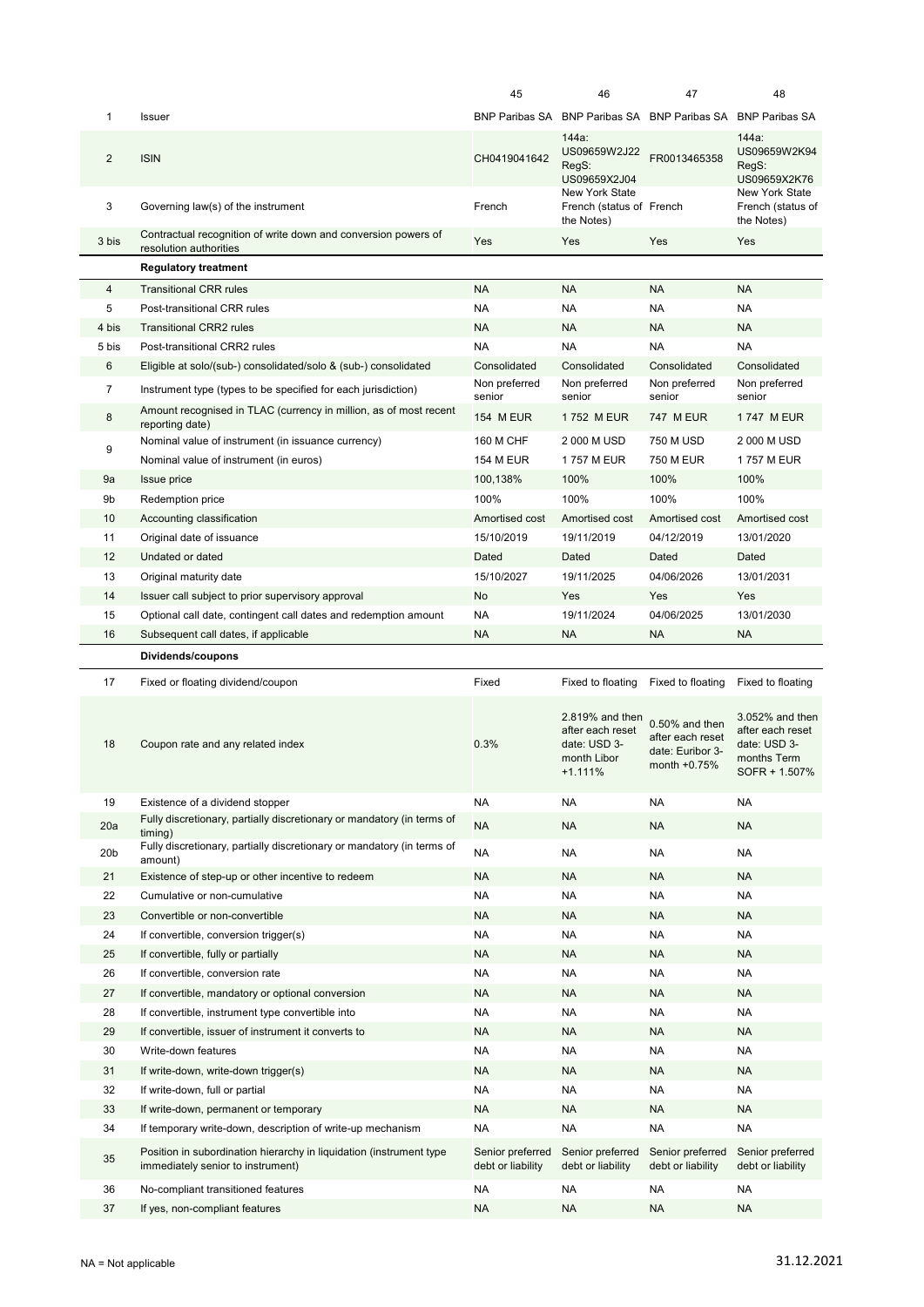|                 |                                                                                                          | 49                                    | 50                                    | 51                                                          | 52                                                                             |
|-----------------|----------------------------------------------------------------------------------------------------------|---------------------------------------|---------------------------------------|-------------------------------------------------------------|--------------------------------------------------------------------------------|
| 1               | Issuer                                                                                                   |                                       |                                       | BNP Paribas SA BNP Paribas SA BNP Paribas SA BNP Paribas SA |                                                                                |
| $\overline{2}$  | <b>ISIN</b>                                                                                              | FR0013476330                          | FR0013476827                          | FR0013476736                                                | FR0013484458                                                                   |
| 3               | Governing law(s) of the instrument                                                                       | French                                | French                                | French                                                      | French                                                                         |
| 3 bis           | Contractual recognition of write down and conversion powers of<br>resolution authorities                 | Yes                                   | Yes                                   | Yes                                                         | Yes                                                                            |
|                 | <b>Regulatory treatment</b>                                                                              |                                       |                                       |                                                             |                                                                                |
| $\overline{4}$  | <b>Transitional CRR rules</b>                                                                            | <b>NA</b>                             | <b>NA</b>                             | <b>NA</b>                                                   | <b>NA</b>                                                                      |
| 5               | Post-transitional CRR rules                                                                              | <b>NA</b>                             | <b>NA</b>                             | NA                                                          | <b>NA</b>                                                                      |
| 4 bis           | <b>Transitional CRR2 rules</b>                                                                           | <b>NA</b>                             | <b>NA</b>                             | <b>NA</b>                                                   | <b>NA</b>                                                                      |
| 5 bis           | Post-transitional CRR2 rules                                                                             | <b>NA</b>                             | <b>NA</b>                             | NA                                                          | <b>NA</b>                                                                      |
| 6               | Eligible at solo/(sub-) consolidated/solo & (sub-) consolidated                                          | Consolidated                          | Consolidated                          | Consolidated                                                | Consolidated                                                                   |
| $\overline{7}$  | Instrument type (types to be specified for each jurisdiction)                                            | Non preferred<br>senior               | Non preferred<br>senior               | Non preferred<br>senior                                     | Non preferred<br>senior                                                        |
| 8               | Amount recognised in TLAC (currency in million, as of most recent<br>reporting date)                     | 1 004 M EUR                           | <b>128 M EUR</b>                      | 64 M EUR                                                    | 1 244 M EUR                                                                    |
| 9               | Nominal value of instrument (in issuance currency)                                                       | 850 M GBP                             | <b>200 M AUD</b>                      | <b>100 M AUD</b>                                            | 1 250 M EUR                                                                    |
|                 | Nominal value of instrument (in euros)                                                                   | 1011 M EUR                            | <b>128 M EUR</b>                      | 64 M EUR                                                    | 1 250 M EUR                                                                    |
| 9a              | Issue price                                                                                              | 99,449%                               | 100%                                  | 100%                                                        | 99,685%                                                                        |
| 9b              | Redemption price                                                                                         | 100%                                  | 100%                                  | 100%                                                        | 100%                                                                           |
| 10              | Accounting classification                                                                                | Amortised cost                        | Amortised cost                        | Amortised cost                                              | Amortised cost                                                                 |
| 11              | Original date of issuance                                                                                | 14/01/2020                            | 17/01/2020                            | 17/01/2020                                                  | 19/02/2020                                                                     |
| 12              | Undated or dated                                                                                         | Dated                                 | Dated                                 | Dated                                                       | Dated                                                                          |
| 13              | Original maturity date                                                                                   | 14/12/2027                            | 17/07/2027                            | 17/07/2027                                                  | 19/02/2028                                                                     |
| 14              | Issuer call subject to prior supervisory approval                                                        | No                                    | No                                    | No                                                          | Yes                                                                            |
| 15              | Optional call date, contingent call dates and redemption amount                                          | <b>NA</b>                             | <b>NA</b>                             | <b>NA</b>                                                   | 19/02/2027                                                                     |
| 16              | Subsequent call dates, if applicable                                                                     | <b>NA</b>                             | <b>NA</b>                             | <b>NA</b>                                                   | <b>NA</b>                                                                      |
|                 |                                                                                                          |                                       |                                       |                                                             |                                                                                |
|                 | Dividends/coupons                                                                                        |                                       |                                       |                                                             |                                                                                |
| 17              | Fixed or floating dividend/coupon                                                                        | Fixed                                 | Fixed                                 | Floating                                                    | Fixed to floating                                                              |
| 18              | Coupon rate and any related index                                                                        | 1.875%                                | 2.5%                                  | AUD 3-months<br>BBSW + 1.35%                                | $0.5%$ and then<br>after each reset<br>date: EUR 3-<br>months Libor +<br>0.73% |
| 19              | Existence of a dividend stopper                                                                          | <b>NA</b>                             | <b>NA</b>                             | <b>NA</b>                                                   | <b>NA</b>                                                                      |
| 20a             | Fully discretionary, partially discretionary or mandatory (in terms of                                   | <b>NA</b>                             | NA                                    | NA                                                          | <b>NA</b>                                                                      |
|                 | timing)<br>Fully discretionary, partially discretionary or mandatory (in terms of                        |                                       |                                       |                                                             |                                                                                |
| 20 <sub>b</sub> | amount)                                                                                                  | <b>NA</b>                             | <b>NA</b>                             | NA                                                          | <b>NA</b>                                                                      |
| 21              | Existence of step-up or other incentive to redeem                                                        | <b>NA</b>                             | <b>NA</b>                             | <b>NA</b>                                                   | <b>NA</b>                                                                      |
| 22              | Cumulative or non-cumulative                                                                             | <b>NA</b>                             | NA                                    | NA                                                          | <b>NA</b>                                                                      |
| 23              | Convertible or non-convertible                                                                           | <b>NA</b>                             | <b>NA</b>                             | <b>NA</b>                                                   | <b>NA</b>                                                                      |
| 24              | If convertible, conversion trigger(s)                                                                    | <b>NA</b>                             | NA                                    | NA                                                          | <b>NA</b>                                                                      |
| 25              | If convertible, fully or partially                                                                       | <b>NA</b>                             | <b>NA</b>                             | <b>NA</b>                                                   | <b>NA</b>                                                                      |
| 26              | If convertible, conversion rate                                                                          | <b>NA</b>                             | NA                                    | <b>NA</b>                                                   | <b>NA</b>                                                                      |
| 27              | If convertible, mandatory or optional conversion                                                         | <b>NA</b>                             | <b>NA</b>                             | <b>NA</b>                                                   | <b>NA</b>                                                                      |
| 28              | If convertible, instrument type convertible into                                                         | <b>NA</b>                             | NA                                    | NA                                                          | NA                                                                             |
| 29              | If convertible, issuer of instrument it converts to                                                      | <b>NA</b>                             | <b>NA</b>                             | <b>NA</b>                                                   | <b>NA</b>                                                                      |
| 30              | Write-down features                                                                                      | <b>NA</b>                             | <b>NA</b>                             | NA                                                          | <b>NA</b>                                                                      |
| 31              | If write-down, write-down trigger(s)                                                                     | <b>NA</b>                             | <b>NA</b>                             | <b>NA</b>                                                   | <b>NA</b>                                                                      |
| 32              | If write-down, full or partial                                                                           | <b>NA</b>                             | <b>NA</b>                             | <b>NA</b>                                                   | <b>NA</b>                                                                      |
| 33              | If write-down, permanent or temporary                                                                    | <b>NA</b>                             | <b>NA</b>                             | <b>NA</b>                                                   | <b>NA</b>                                                                      |
| 34              | If temporary write-down, description of write-up mechanism                                               | <b>NA</b>                             | <b>NA</b>                             | <b>NA</b>                                                   | <b>NA</b>                                                                      |
| 35              | Position in subordination hierarchy in liquidation (instrument type<br>immediately senior to instrument) | Senior preferred<br>debt or liability | Senior preferred<br>debt or liability | Senior preferred<br>debt or liability                       | Senior preferred<br>debt or liability                                          |
| 36              | No-compliant transitioned features                                                                       | <b>NA</b>                             | NA                                    | NA                                                          | <b>NA</b>                                                                      |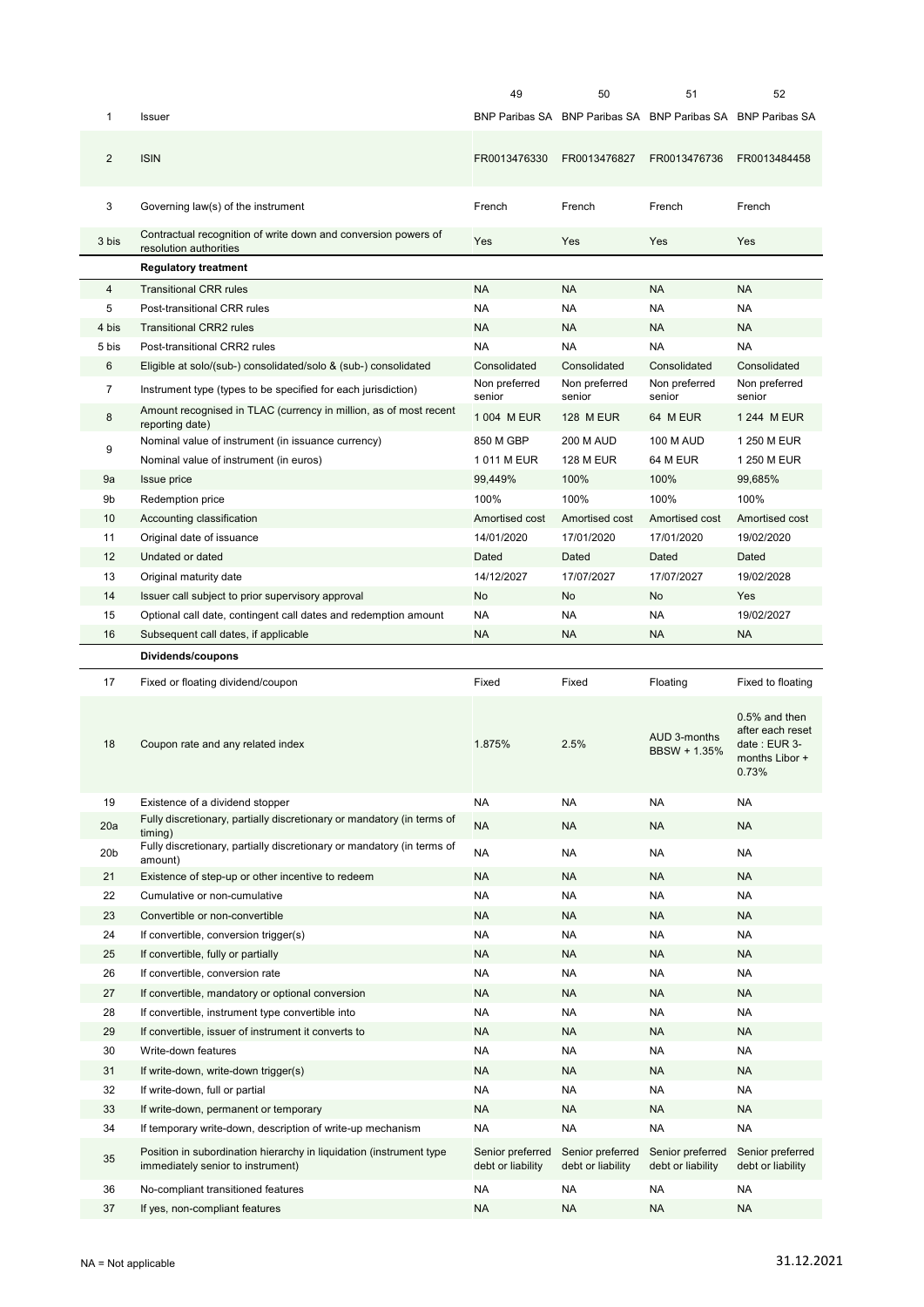|                 |                                                                                                                                    | 53                                    | 54                                                          | 55                                                                                               | 56                                    |
|-----------------|------------------------------------------------------------------------------------------------------------------------------------|---------------------------------------|-------------------------------------------------------------|--------------------------------------------------------------------------------------------------|---------------------------------------|
| 1               | <b>Issuer</b>                                                                                                                      |                                       | BNP Paribas SA BNP Paribas SA BNP Paribas SA BNP Paribas SA |                                                                                                  |                                       |
| $\overline{2}$  | <b>ISIN</b>                                                                                                                        | CH0506071205                          | FR0013508710                                                | FR0013514783                                                                                     | FR0013515764                          |
| 3               | Governing law(s) of the instrument                                                                                                 | French                                | French                                                      | French                                                                                           | French                                |
| 3 bis           | Contractual recognition of write down and conversion powers of<br>resolution authorities                                           | Yes                                   | Yes                                                         | Yes                                                                                              | Yes                                   |
|                 | <b>Regulatory treatment</b>                                                                                                        |                                       |                                                             |                                                                                                  |                                       |
| $\overline{4}$  | <b>Transitional CRR rules</b>                                                                                                      | <b>NA</b>                             | <b>NA</b>                                                   | <b>NA</b>                                                                                        | <b>NA</b>                             |
| 5               | Post-transitional CRR rules                                                                                                        | <b>NA</b>                             | NA                                                          | <b>NA</b>                                                                                        | <b>NA</b>                             |
| 4 bis           | <b>Transitional CRR2 rules</b>                                                                                                     | <b>NA</b>                             | <b>NA</b>                                                   | <b>NA</b>                                                                                        | <b>NA</b>                             |
| 5 bis           | Post-transitional CRR2 rules                                                                                                       | <b>NA</b>                             | <b>NA</b>                                                   | <b>NA</b>                                                                                        | <b>NA</b>                             |
| 6               |                                                                                                                                    | Consolidated                          | Consolidated                                                | Consolidated                                                                                     | Consolidated                          |
|                 | Eligible at solo/(sub-) consolidated/solo & (sub-) consolidated                                                                    | Non preferred                         | Non preferred                                               | Non preferred                                                                                    | Non preferred                         |
| 7               | Instrument type (types to be specified for each jurisdiction)<br>Amount recognised in TLAC (currency in million, as of most recent | senior                                | senior                                                      | senior                                                                                           | senior                                |
| 8               | reporting date)                                                                                                                    | <b>173 M EUR</b>                      | 1 238 M EUR                                                 | 381 M EUR                                                                                        | <b>159 M EUR</b>                      |
| 9               | Nominal value of instrument (in issuance currency)                                                                                 | 180 M CHF                             | 1 250 M EUR                                                 | 50 000 M JPY                                                                                     | <b>250 M AUD</b>                      |
|                 | Nominal value of instrument (in euros)                                                                                             | <b>173 M EUR</b>                      | 1 250 M EUR                                                 | 382 M EUR                                                                                        | <b>160 M EUR</b>                      |
| 9a              | <b>Issue price</b>                                                                                                                 | 100,104%                              | 99,114%                                                     | 100%                                                                                             | 100%                                  |
| 9b              | Redemption price                                                                                                                   | 100%                                  | 100%                                                        | 100%                                                                                             | 100%                                  |
| 10              | Accounting classification                                                                                                          | Amortised cost                        | Amortised cost                                              | Amortised cost                                                                                   | Amortised cost                        |
| 11              | Original date of issuance                                                                                                          | 10/03/2020                            | 17/04/2020                                                  | 28/05/2020                                                                                       | 05/06/2020                            |
| 12              | Undated or dated                                                                                                                   | Dated                                 | Dated                                                       | Dated                                                                                            | Dated                                 |
| 13              | Original maturity date                                                                                                             | 10/03/2028                            | 17/04/2029                                                  | 28/05/2026                                                                                       | 05/06/2025                            |
| 14              | Issuer call subject to prior supervisory approval                                                                                  | Yes                                   | Yes                                                         | Yes                                                                                              | <b>No</b>                             |
| 15              | Optional call date, contingent call dates and redemption amount                                                                    | 10/03/2027                            | 17/04/2028                                                  | 28/05/2025                                                                                       | <b>NA</b>                             |
| 16              | Subsequent call dates, if applicable                                                                                               | <b>NA</b>                             | <b>NA</b>                                                   | <b>NA</b>                                                                                        | <b>NA</b>                             |
|                 |                                                                                                                                    |                                       |                                                             |                                                                                                  |                                       |
|                 |                                                                                                                                    |                                       |                                                             |                                                                                                  |                                       |
|                 | Dividends/coupons                                                                                                                  |                                       |                                                             |                                                                                                  |                                       |
| 17              | Fixed or floating dividend/coupon                                                                                                  | Fixed                                 | Fixed to floating                                           | Fixed to floating                                                                                | Fixed                                 |
| 18              | Coupon rate and any related index                                                                                                  | 0.15%                                 | after each reset<br>date: EUR 3-<br>months Libor +<br>1.35% | 1.125% and then 1.302% and then<br>after each reset<br>date: $JPY$ 6-<br>months Libor +<br>1.30% | 2.518%                                |
| 19              | Existence of a dividend stopper                                                                                                    | NA                                    | NA                                                          | <b>NA</b>                                                                                        | <b>NA</b>                             |
| 20a             | Fully discretionary, partially discretionary or mandatory (in terms of                                                             |                                       |                                                             |                                                                                                  |                                       |
|                 | timina)<br>Fully discretionary, partially discretionary or mandatory (in terms of                                                  | <b>NA</b>                             | <b>NA</b>                                                   | <b>NA</b>                                                                                        | <b>NA</b>                             |
| 20 <sub>b</sub> | amount)                                                                                                                            | <b>NA</b>                             | NA                                                          | <b>NA</b>                                                                                        | <b>NA</b>                             |
| 21              | Existence of step-up or other incentive to redeem                                                                                  | <b>NA</b>                             | <b>NA</b>                                                   | <b>NA</b>                                                                                        | <b>NA</b>                             |
| 22              | Cumulative or non-cumulative                                                                                                       | <b>NA</b>                             | NA                                                          | <b>NA</b>                                                                                        | <b>NA</b>                             |
| 23              | Convertible or non-convertible                                                                                                     | <b>NA</b>                             | <b>NA</b>                                                   | <b>NA</b>                                                                                        | <b>NA</b>                             |
| 24              | If convertible, conversion trigger(s)                                                                                              | <b>NA</b>                             | NA                                                          | <b>NA</b>                                                                                        | <b>NA</b>                             |
| 25              | If convertible, fully or partially                                                                                                 | <b>NA</b>                             | <b>NA</b>                                                   | <b>NA</b>                                                                                        | <b>NA</b>                             |
| 26              | If convertible, conversion rate                                                                                                    | <b>NA</b>                             | NA                                                          | <b>NA</b>                                                                                        | <b>NA</b>                             |
| 27              | If convertible, mandatory or optional conversion                                                                                   | <b>NA</b>                             | <b>NA</b>                                                   | <b>NA</b>                                                                                        | <b>NA</b>                             |
| 28              | If convertible, instrument type convertible into                                                                                   | <b>NA</b>                             | NA                                                          | <b>NA</b>                                                                                        | <b>NA</b>                             |
| 29              | If convertible, issuer of instrument it converts to                                                                                | <b>NA</b>                             | <b>NA</b>                                                   | <b>NA</b>                                                                                        | <b>NA</b>                             |
| 30              | Write-down features                                                                                                                | <b>NA</b>                             | NA                                                          | <b>NA</b>                                                                                        | NA                                    |
| 31              | If write-down, write-down trigger(s)                                                                                               | <b>NA</b>                             | NA                                                          | <b>NA</b>                                                                                        | <b>NA</b>                             |
|                 |                                                                                                                                    |                                       |                                                             |                                                                                                  |                                       |
| 32              | If write-down, full or partial                                                                                                     | <b>NA</b>                             | NA                                                          | <b>NA</b>                                                                                        | NA                                    |
| 33              | If write-down, permanent or temporary                                                                                              | <b>NA</b>                             | <b>NA</b>                                                   | <b>NA</b>                                                                                        | <b>NA</b>                             |
| 34              | If temporary write-down, description of write-up mechanism                                                                         | <b>NA</b>                             | NA                                                          | <b>NA</b>                                                                                        | <b>NA</b>                             |
| 35              | Position in subordination hierarchy in liquidation (instrument type<br>immediately senior to instrument)                           | Senior preferred<br>debt or liability | Senior preferred<br>debt or liability                       | Senior preferred<br>debt or liability                                                            | Senior preferred<br>debt or liability |
| 36              | No-compliant transitioned features                                                                                                 | <b>NA</b>                             | NA                                                          | <b>NA</b>                                                                                        | <b>NA</b>                             |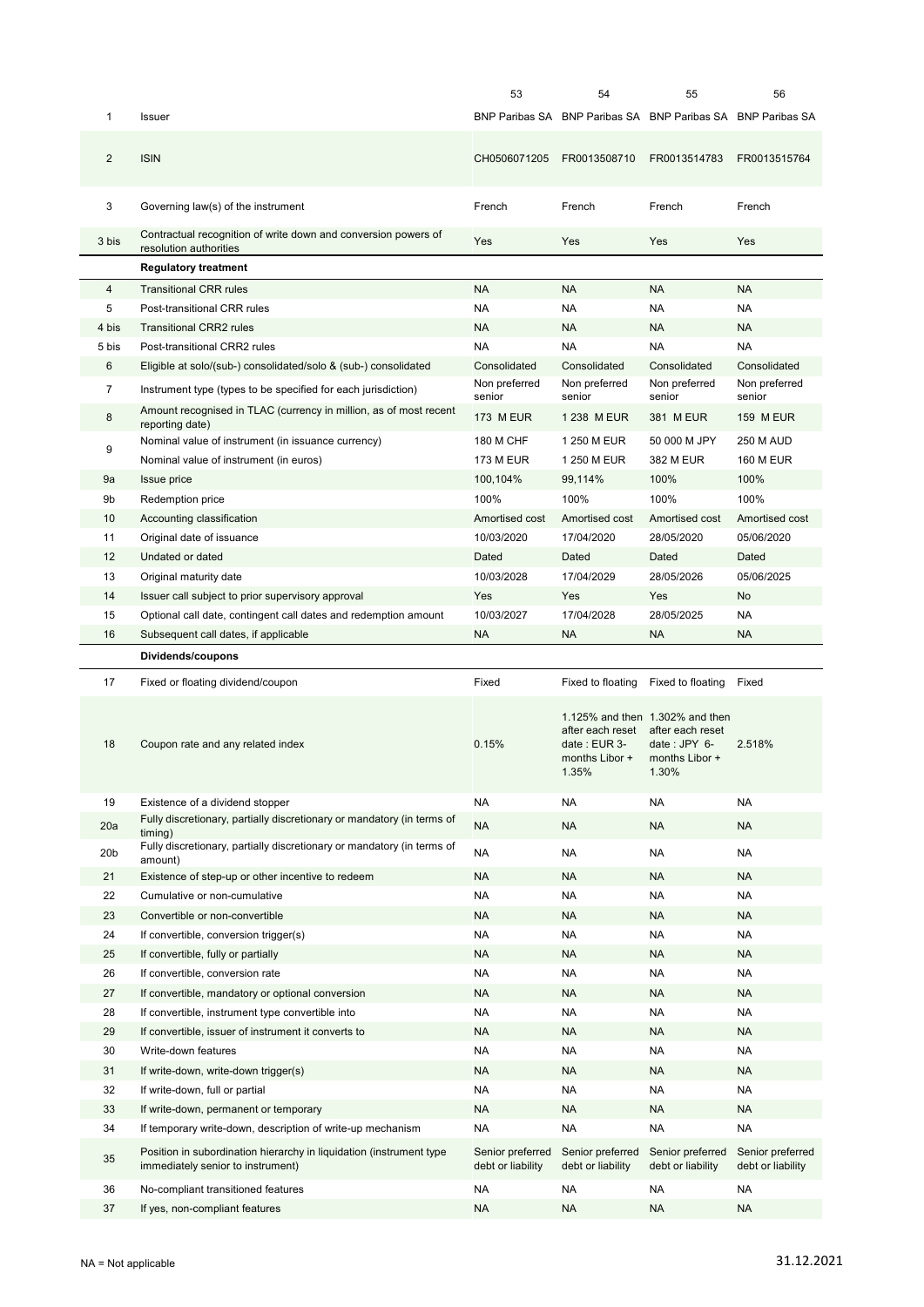|                 |                                                                                                          | 57                                                                                      | 58                                    | 59                                                       | 60                                                    |
|-----------------|----------------------------------------------------------------------------------------------------------|-----------------------------------------------------------------------------------------|---------------------------------------|----------------------------------------------------------|-------------------------------------------------------|
| 1               | Issuer                                                                                                   |                                                                                         | BNP Paribas SA BNP Paribas SA         | BNP Paribas SA BNP Paribas SA                            |                                                       |
| $\overline{2}$  | <b>ISIN</b>                                                                                              | 144a:<br>US09659W2L77<br>RegS:<br>US09659X2L59                                          | FR0013532280                          | 144a:<br>US09659W2M50<br>RegS:<br>US09659X2M33           | FR00140005J1                                          |
| 3               | Governing law(s) of the instrument                                                                       | New York State<br>French (status of French<br>the Notes)                                |                                       | New York State<br>French (status of French<br>the Notes) |                                                       |
| 3 bis           | Contractual recognition of write down and conversion powers of<br>resolution authorities                 | Yes                                                                                     | Yes                                   | Yes                                                      | Yes                                                   |
|                 | <b>Regulatory treatment</b>                                                                              |                                                                                         |                                       |                                                          |                                                       |
| 4               | <b>Transitional CRR rules</b>                                                                            | <b>NA</b>                                                                               | <b>NA</b>                             | <b>NA</b>                                                | <b>NA</b>                                             |
| 5               | Post-transitional CRR rules                                                                              | <b>NA</b>                                                                               | <b>NA</b>                             | <b>NA</b>                                                | <b>NA</b>                                             |
| 4 bis           | <b>Transitional CRR2 rules</b>                                                                           | <b>NA</b>                                                                               | <b>NA</b>                             | <b>NA</b>                                                | <b>NA</b>                                             |
| 5 bis           | Post-transitional CRR2 rules                                                                             | <b>NA</b>                                                                               | <b>NA</b>                             | <b>NA</b>                                                | <b>NA</b>                                             |
| 6               | Eligible at solo/(sub-) consolidated/solo & (sub-) consolidated                                          | Consolidated                                                                            | Consolidated                          | Consolidated                                             | Consolidated                                          |
| 7               | Instrument type (types to be specified for each jurisdiction)                                            | Non preferred<br>senior                                                                 | Non preferred<br>senior               | Non preferred<br>senior                                  | Non preferred<br>senior                               |
| 8               | Amount recognised in TLAC (currency in million, as of most recent<br>reporting date)                     | 1748 M EUR                                                                              | 992 M EUR                             | 1 095 M EUR                                              | 736 M EUR                                             |
| 9               | Nominal value of instrument (in issuance currency)                                                       | 2 000 M USD                                                                             | 1 000 M EUR                           | 1 250 M USD                                              | 750 M EUR                                             |
|                 | Nominal value of instrument (in euros)                                                                   | 1757 M EUR                                                                              | 1 000 M EUR                           | 1 098 M EUR                                              | 750 M EUR                                             |
| 9a              | <b>Issue price</b>                                                                                       | 100%                                                                                    | 99,296%                               | 100%                                                     | 99,781%                                               |
| 9b              | Redemption price                                                                                         | 100%                                                                                    | 100%                                  | 100%                                                     | 100%                                                  |
| 10              | Accounting classification                                                                                | Amortised cost                                                                          | Amortised cost                        | Amortised cost                                           | Amortised cost                                        |
| 11              | Original date of issuance                                                                                | 09/06/2020                                                                              | 01/09/2020                            | 30/09/2020                                               | 14/10/2020                                            |
| 12              | Undated or dated                                                                                         | Dated                                                                                   | Dated                                 | Dated                                                    | Dated                                                 |
| 13              | Original maturity date                                                                                   | 09/06/2026                                                                              | 01/09/2028                            | 30/09/2028                                               | 14/10/2027                                            |
| 14              | Issuer call subject to prior supervisory approval                                                        | Yes                                                                                     | Yes                                   | Yes                                                      | Yes                                                   |
| 15<br>16        | Optional call date, contingent call dates and redemption amount                                          | 09/06/2025<br><b>NA</b>                                                                 | 01/09/2027<br><b>NA</b>               | 30/09/2027<br><b>NA</b>                                  | 14/10/2026<br><b>NA</b>                               |
|                 | Subsequent call dates, if applicable                                                                     |                                                                                         |                                       |                                                          |                                                       |
|                 | Dividends/coupons                                                                                        |                                                                                         |                                       |                                                          |                                                       |
| 17              | Fixed or floating dividend/coupon                                                                        | Fixed to floating                                                                       | Fixed to floating                     | Fixed to floating Fixed to floating                      |                                                       |
|                 |                                                                                                          | 2.219% and then 0.50% and then                                                          |                                       | 1.904% and then 0.3750% and<br>after each reset          |                                                       |
| 18              | Coupon rate and any related index                                                                        | after each reset after each reset<br>date: USD 3-<br>months Term<br>SOFR + 2.074% 0.95% | date: EUR 6-<br>months Libor +        | date: USD 3-<br>months Term<br>SOFR + 1.45% 0.80%        | then after each<br>reset date: EUR<br>3-months Libor+ |
| 19              | Existence of a dividend stopper                                                                          | <b>NA</b>                                                                               | <b>NA</b>                             | <b>NA</b>                                                | <b>NA</b>                                             |
| 20a             | Fully discretionary, partially discretionary or mandatory (in terms of                                   | <b>NA</b>                                                                               | <b>NA</b>                             | <b>NA</b>                                                | <b>NA</b>                                             |
| 20 <sub>b</sub> | timing)<br>Fully discretionary, partially discretionary or mandatory (in terms of                        | <b>NA</b>                                                                               | <b>NA</b>                             | <b>NA</b>                                                | <b>NA</b>                                             |
|                 | amount)<br>Existence of step-up or other incentive to redeem                                             | <b>NA</b>                                                                               | <b>NA</b>                             | <b>NA</b>                                                | <b>NA</b>                                             |
| 21<br>22        | Cumulative or non-cumulative                                                                             | <b>NA</b>                                                                               | NA                                    | <b>NA</b>                                                | NA                                                    |
| 23              | Convertible or non-convertible                                                                           | <b>NA</b>                                                                               | <b>NA</b>                             | <b>NA</b>                                                | <b>NA</b>                                             |
| 24              | If convertible, conversion trigger(s)                                                                    | <b>NA</b>                                                                               | NA                                    | <b>NA</b>                                                | <b>NA</b>                                             |
| 25              | If convertible, fully or partially                                                                       | <b>NA</b>                                                                               | <b>NA</b>                             | <b>NA</b>                                                | <b>NA</b>                                             |
| 26              | If convertible, conversion rate                                                                          | <b>NA</b>                                                                               | <b>NA</b>                             | <b>NA</b>                                                | <b>NA</b>                                             |
| 27              | If convertible, mandatory or optional conversion                                                         | <b>NA</b>                                                                               | <b>NA</b>                             | <b>NA</b>                                                | <b>NA</b>                                             |
| 28              | If convertible, instrument type convertible into                                                         | <b>NA</b>                                                                               | <b>NA</b>                             | <b>NA</b>                                                | <b>NA</b>                                             |
| 29              | If convertible, issuer of instrument it converts to                                                      | <b>NA</b>                                                                               | <b>NA</b>                             | <b>NA</b>                                                | <b>NA</b>                                             |
| 30              | Write-down features                                                                                      | <b>NA</b>                                                                               | <b>NA</b>                             | <b>NA</b>                                                | <b>NA</b>                                             |
| 31              | If write-down, write-down trigger(s)                                                                     | <b>NA</b>                                                                               | <b>NA</b>                             | <b>NA</b>                                                | <b>NA</b>                                             |
| 32              | If write-down, full or partial                                                                           | <b>NA</b>                                                                               | NA                                    | <b>NA</b>                                                | NA                                                    |
| 33              | If write-down, permanent or temporary                                                                    | <b>NA</b>                                                                               | <b>NA</b>                             | <b>NA</b>                                                | <b>NA</b>                                             |
| 34              | If temporary write-down, description of write-up mechanism                                               | <b>NA</b>                                                                               | <b>NA</b>                             | <b>NA</b>                                                | <b>NA</b>                                             |
| 35              | Position in subordination hierarchy in liquidation (instrument type<br>immediately senior to instrument) | Senior preferred<br>debt or liability                                                   | Senior preferred<br>debt or liability | Senior preferred<br>debt or liability                    | Senior preferred<br>debt or liability                 |
| 36              | No-compliant transitioned features                                                                       | <b>NA</b>                                                                               | <b>NA</b>                             | <b>NA</b>                                                | NA                                                    |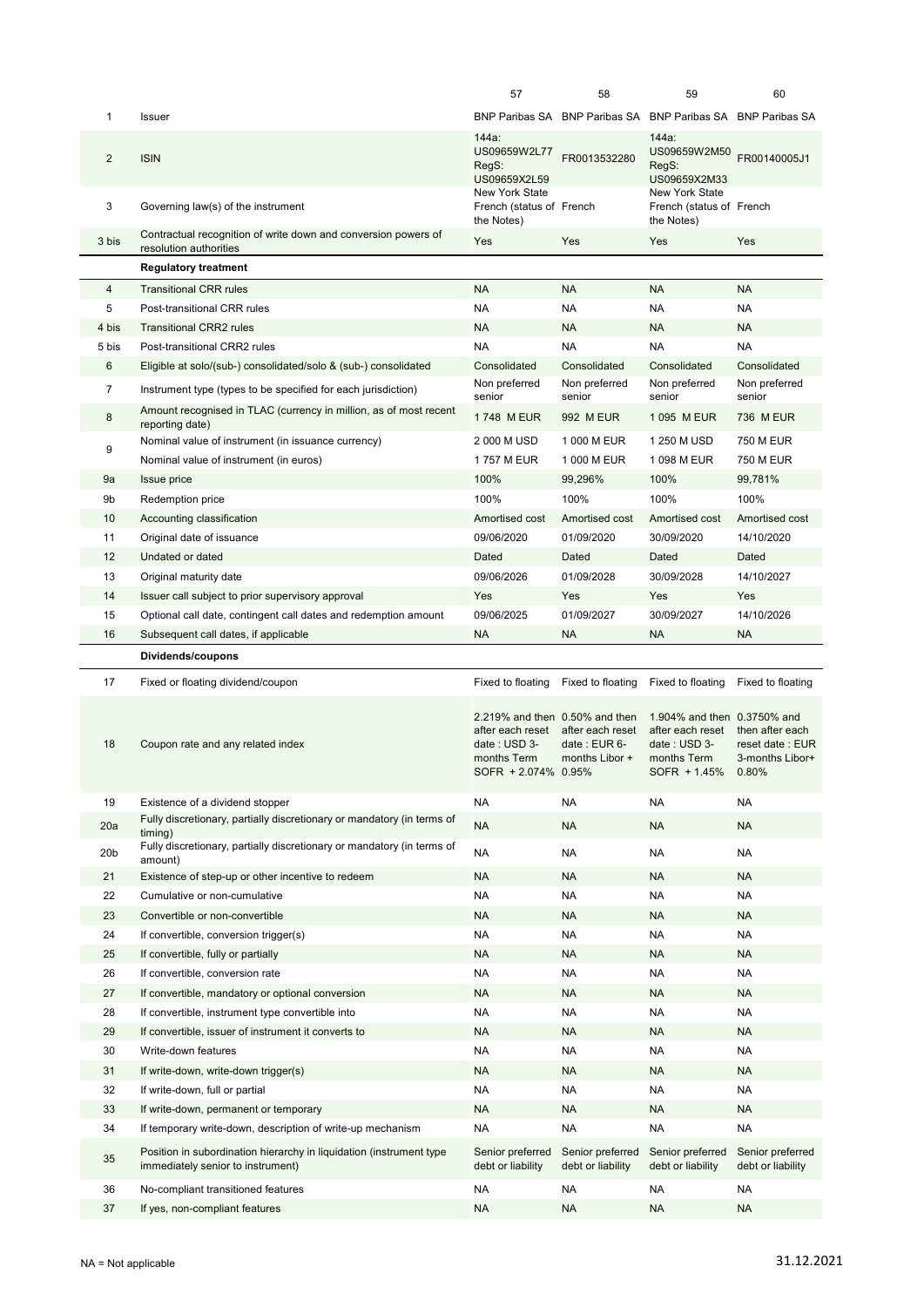|                 |                                                                                                          | 61                                    | 62                                                                                  | 63                                    | 64                                                                              |
|-----------------|----------------------------------------------------------------------------------------------------------|---------------------------------------|-------------------------------------------------------------------------------------|---------------------------------------|---------------------------------------------------------------------------------|
| 1               | <b>Issuer</b>                                                                                            |                                       | BNP Paribas SA BNP Paribas SA BNP Paribas SA BNP Paribas SA                         |                                       |                                                                                 |
| $\overline{2}$  | <b>ISIN</b>                                                                                              | FR0014000UL9                          | $144A$ :<br>US09659W2N34<br>RegS:<br>US09659X2N16                                   | FR0014001GJ0                          | FR0014001JT3                                                                    |
| 3               | Governing law(s) of the instrument                                                                       | French                                | New York State<br>French (status of French<br>the Notes)                            |                                       | French                                                                          |
| 3 bis           | Contractual recognition of write down and conversion powers of<br>resolution authorities                 | Yes                                   | Yes                                                                                 | Yes                                   | Yes                                                                             |
|                 | <b>Regulatory treatment</b>                                                                              |                                       |                                                                                     |                                       |                                                                                 |
| $\overline{4}$  | <b>Transitional CRR rules</b>                                                                            | <b>NA</b>                             | <b>NA</b>                                                                           | <b>NA</b>                             | <b>NA</b>                                                                       |
| 5               | Post-transitional CRR rules                                                                              | <b>NA</b>                             | <b>NA</b>                                                                           | <b>NA</b>                             | <b>NA</b>                                                                       |
| 4 bis           | <b>Transitional CRR2 rules</b>                                                                           | <b>NA</b>                             | <b>NA</b>                                                                           | <b>NA</b>                             | <b>NA</b>                                                                       |
| 5 bis           | Post-transitional CRR2 rules                                                                             | NA                                    | <b>NA</b>                                                                           | NA                                    | <b>NA</b>                                                                       |
| 6               | Eligible at solo/(sub-) consolidated/solo & (sub-) consolidated                                          | Consolidated                          | Consolidated                                                                        | Consolidated                          | Consolidated                                                                    |
| 7               | Instrument type (types to be specified for each jurisdiction)                                            | Non preferred<br>senior               | Non preferred<br>senior                                                             | Non preferred<br>senior               | Non preferred<br>senior                                                         |
| 8               | Amount recognised in TLAC (currency in million, as of most recent<br>reporting date)                     | 1737 M EUR                            | 1 969 M EUR                                                                         | 1 180 M EUR                           | 991 M EUR                                                                       |
| 9               | Nominal value of instrument (in issuance currency)                                                       | 1750 M EUR                            | 2 250 M EUR                                                                         | 1 000 M EUR                           | 1 000 M EUR                                                                     |
|                 | Nominal value of instrument (in euros)                                                                   | 1750 M EUR                            | 1977 M EUR                                                                          | 1 189 M EUR                           | 1 000 M EUR                                                                     |
| 9a              | <b>Issue price</b>                                                                                       | 99,908%                               | 100,000%                                                                            | 99,522%                               | 99,672%                                                                         |
| 9b              | Redemption price                                                                                         | 100%                                  | 100%                                                                                | 100%                                  | 100%                                                                            |
| 10              | Accounting classification                                                                                | Amortised cost                        | Amortised cost                                                                      | Amortised cost                        | Amortised cost                                                                  |
| 11              | Original date of issuance                                                                                | 03/12/2020                            | 13/01/2021                                                                          | 13/01/2021                            | 19/01/2021                                                                      |
| 12              | Undated or dated                                                                                         | Dated                                 | Dated                                                                               | Dated                                 | Dated                                                                           |
| 13              | Original maturity date                                                                                   | 03/12/2032                            | 13/01/2027                                                                          | 13/07/2031                            | 19/01/2030                                                                      |
| 14              | Issuer call subject to prior supervisory approval                                                        | No                                    | Yes                                                                                 | No                                    | Yes                                                                             |
| 15              | Optional call date, contingent call dates and redemption amount                                          | <b>NA</b>                             | 13/01/2026                                                                          | <b>NA</b>                             | 19/01/2029                                                                      |
| 16              | Subsequent call dates, if applicable                                                                     | <b>NA</b>                             | <b>NA</b>                                                                           | <b>NA</b>                             | <b>NA</b>                                                                       |
|                 |                                                                                                          |                                       |                                                                                     |                                       |                                                                                 |
|                 | Dividends/coupons                                                                                        |                                       |                                                                                     |                                       |                                                                                 |
| 17              | Fixed or floating dividend/coupon                                                                        | Fixed                                 | Fixed to floating                                                                   | Fixed                                 | Fixed to floating                                                               |
| 18              | Coupon rate and any related index                                                                        | 0.625%                                | 1.323% and then<br>after each reset<br>date: USD 3-<br>months Term<br>SOFR + 1.004% | 1.25%                                 | $0.50\%$ and then<br>after each reset<br>date: EUR Libor<br>3 months +<br>0.83% |
| 19              | Existence of a dividend stopper                                                                          | NA                                    | NA                                                                                  | NA                                    | NA                                                                              |
| 20a             | Fully discretionary, partially discretionary or mandatory (in terms of                                   | <b>NA</b>                             | <b>NA</b>                                                                           | <b>NA</b>                             | <b>NA</b>                                                                       |
| 20 <sub>b</sub> | timing)<br>Fully discretionary, partially discretionary or mandatory (in terms of                        | <b>NA</b>                             | <b>NA</b>                                                                           | NA                                    | NA                                                                              |
|                 | amount)                                                                                                  |                                       |                                                                                     |                                       |                                                                                 |
| 21              | Existence of step-up or other incentive to redeem                                                        | <b>NA</b>                             | <b>NA</b>                                                                           | NA                                    | <b>NA</b>                                                                       |
| 22              | Cumulative or non-cumulative                                                                             | NA                                    | <b>NA</b>                                                                           | NA                                    | NA                                                                              |
| 23              | Convertible or non-convertible                                                                           | <b>NA</b>                             | <b>NA</b>                                                                           | NA                                    | <b>NA</b>                                                                       |
| 24              | If convertible, conversion trigger(s)                                                                    | NA                                    | <b>NA</b>                                                                           | NA                                    | NA                                                                              |
| 25              | If convertible, fully or partially                                                                       | <b>NA</b>                             | <b>NA</b>                                                                           | <b>NA</b>                             | <b>NA</b>                                                                       |
| 26<br>27        | If convertible, conversion rate<br>If convertible, mandatory or optional conversion                      | NA<br><b>NA</b>                       | <b>NA</b><br><b>NA</b>                                                              | NA<br>NA                              | <b>NA</b><br><b>NA</b>                                                          |
| 28              | If convertible, instrument type convertible into                                                         | NA                                    | NA                                                                                  | NA                                    | NA                                                                              |
| 29              |                                                                                                          | <b>NA</b>                             | <b>NA</b>                                                                           | <b>NA</b>                             | <b>NA</b>                                                                       |
| 30              | If convertible, issuer of instrument it converts to<br>Write-down features                               | NA                                    | <b>NA</b>                                                                           | NA                                    | <b>NA</b>                                                                       |
| 31              | If write-down, write-down trigger(s)                                                                     | <b>NA</b>                             | <b>NA</b>                                                                           | <b>NA</b>                             | <b>NA</b>                                                                       |
| 32              | If write-down, full or partial                                                                           | <b>NA</b>                             | <b>NA</b>                                                                           | <b>NA</b>                             | <b>NA</b>                                                                       |
| 33              | If write-down, permanent or temporary                                                                    | <b>NA</b>                             | <b>NA</b>                                                                           | <b>NA</b>                             | <b>NA</b>                                                                       |
| 34              | If temporary write-down, description of write-up mechanism                                               | NA                                    | <b>NA</b>                                                                           | NA                                    | NA                                                                              |
| 35              | Position in subordination hierarchy in liquidation (instrument type<br>immediately senior to instrument) | Senior preferred<br>debt or liability | Senior preferred<br>debt or liability                                               | Senior preferred<br>debt or liability | Senior preferred<br>debt or liability                                           |
| 36              | No-compliant transitioned features                                                                       | NA                                    | <b>NA</b>                                                                           | NA                                    | <b>NA</b>                                                                       |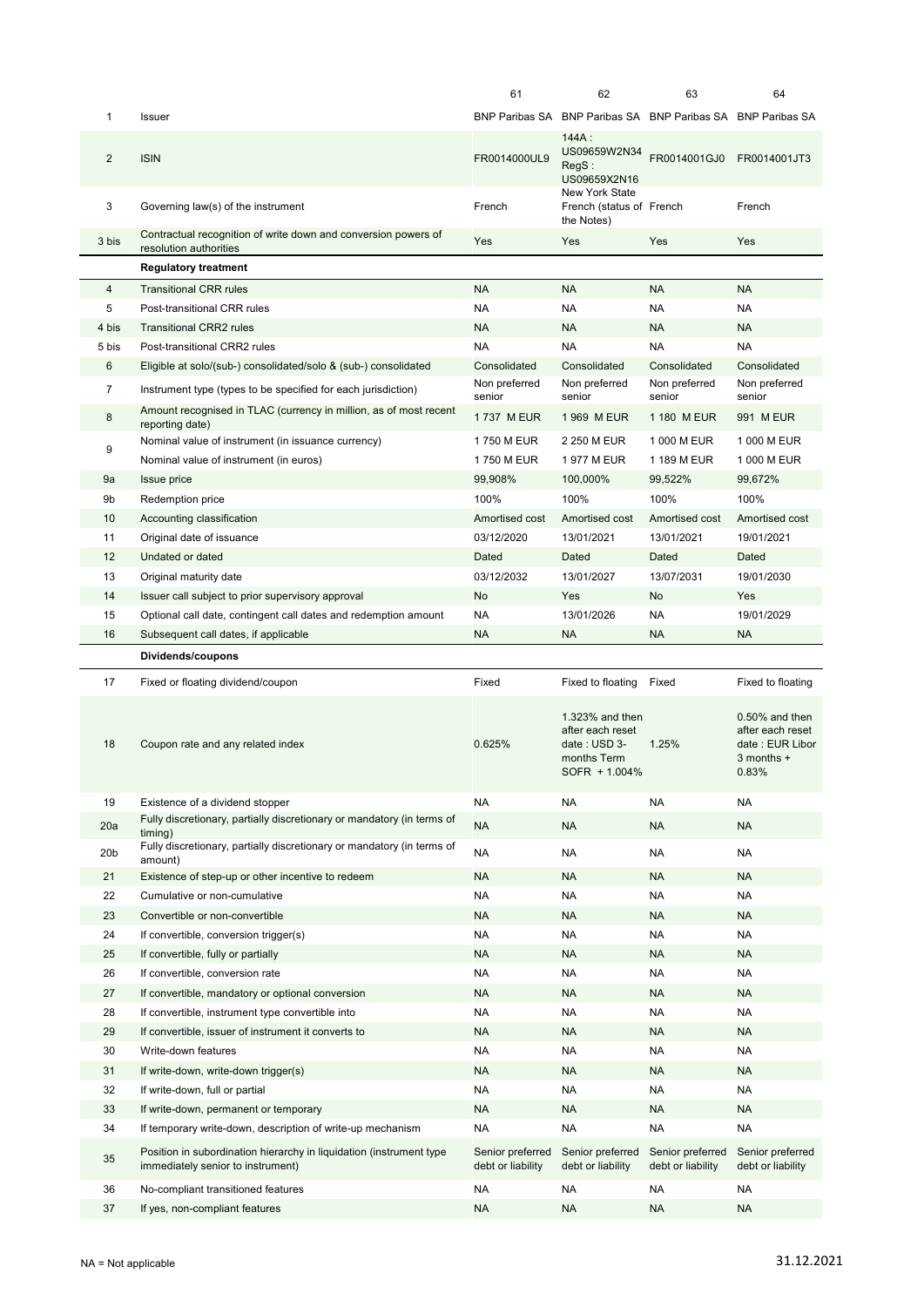|                 |                                                                                                          | 65                                    | 66                                                                               | 67                                                                                                                      | 68                                                                                        |
|-----------------|----------------------------------------------------------------------------------------------------------|---------------------------------------|----------------------------------------------------------------------------------|-------------------------------------------------------------------------------------------------------------------------|-------------------------------------------------------------------------------------------|
| 1               | Issuer                                                                                                   |                                       | BNP Paribas SA BNP Paribas SA BNP Paribas SA BNP Paribas SA                      |                                                                                                                         |                                                                                           |
| $\overline{2}$  | <b>ISIN</b>                                                                                              | FR0014001JV9                          |                                                                                  | FR0014001JW7 FR00140028Y2 FR00140028Z9                                                                                  |                                                                                           |
| 3               | Governing law(s) of the instrument                                                                       | French                                | French                                                                           | French                                                                                                                  | French                                                                                    |
| 3 bis           | Contractual recognition of write down and conversion powers of<br>resolution authorities                 | Yes                                   | Yes                                                                              | Yes                                                                                                                     | Yes                                                                                       |
|                 | <b>Regulatory treatment</b>                                                                              |                                       |                                                                                  |                                                                                                                         |                                                                                           |
| $\overline{4}$  | <b>Transitional CRR rules</b>                                                                            | <b>NA</b>                             | <b>NA</b>                                                                        | <b>NA</b>                                                                                                               | <b>NA</b>                                                                                 |
| 5               | Post-transitional CRR rules                                                                              | <b>NA</b>                             | <b>NA</b>                                                                        | NA                                                                                                                      | <b>NA</b>                                                                                 |
| 4 bis           | <b>Transitional CRR2 rules</b>                                                                           | <b>NA</b>                             | <b>NA</b>                                                                        | <b>NA</b>                                                                                                               | <b>NA</b>                                                                                 |
| 5 bis           | Post-transitional CRR2 rules                                                                             | <b>NA</b>                             | <b>NA</b>                                                                        | NA                                                                                                                      | <b>NA</b>                                                                                 |
| 6               | Eligible at solo/(sub-) consolidated/solo & (sub-) consolidated                                          | Consolidated                          | Consolidated                                                                     | Consolidated                                                                                                            | Consolidated                                                                              |
| $\overline{7}$  | Instrument type (types to be specified for each jurisdiction)                                            | Non preferred<br>senior               | Non preferred<br>senior                                                          | Non preferred<br>senior                                                                                                 | Non preferred<br>senior                                                                   |
| 8               | Amount recognised in TLAC (currency in million, as of most recent<br>reporting date)                     | 50 M EUR                              | <b>75 M EUR</b>                                                                  | <b>127 M EUR</b>                                                                                                        | <b>159 M EUR</b>                                                                          |
| 9               | Nominal value of instrument (in issuance currency)                                                       | 500 M NOK                             | 750 M NOK                                                                        | <b>200 M AUD</b>                                                                                                        | <b>250 M AUD</b>                                                                          |
|                 | Nominal value of instrument (in euros)                                                                   | <b>50 M EUR</b>                       | <b>75 M EUR</b>                                                                  | <b>128 M EUR</b>                                                                                                        | <b>160 M EUR</b>                                                                          |
| 9a              | <b>Issue price</b>                                                                                       | 100%                                  | 100%                                                                             | 100%                                                                                                                    | 100%                                                                                      |
| 9b              | Redemption price                                                                                         | 100%                                  | 100%                                                                             | 100%                                                                                                                    | 100%                                                                                      |
| 10              | Accounting classification                                                                                | Amortised cost                        | Amortised cost                                                                   | Amortised cost                                                                                                          | Amortised cost                                                                            |
| 11              | Original date of issuance                                                                                | 20/01/2021                            | 20/01/2021                                                                       | 03/03/2021                                                                                                              | 03/03/2021                                                                                |
| 12              | Undated or dated                                                                                         | Dated                                 | Dated                                                                            | Dated                                                                                                                   | Dated                                                                                     |
| 13              | Original maturity date                                                                                   | 20/01/2031                            | 20/01/2029                                                                       | 03/09/2027                                                                                                              | 03/09/2027                                                                                |
| 14              | Issuer call subject to prior supervisory approval                                                        | No                                    | Yes                                                                              | Yes                                                                                                                     | Yes                                                                                       |
| 15              | Optional call date, contingent call dates and redemption amount                                          | <b>NA</b>                             | 20/01/2028                                                                       | 03/09/2026                                                                                                              | 03/09/2026                                                                                |
| 16              | Subsequent call dates, if applicable                                                                     | <b>NA</b>                             | <b>NA</b>                                                                        | <b>NA</b>                                                                                                               | <b>NA</b>                                                                                 |
|                 |                                                                                                          |                                       |                                                                                  |                                                                                                                         |                                                                                           |
|                 | Dividends/coupons                                                                                        |                                       |                                                                                  |                                                                                                                         |                                                                                           |
|                 |                                                                                                          | Fixed                                 |                                                                                  |                                                                                                                         |                                                                                           |
| 17<br>18        | Fixed or floating dividend/coupon<br>Coupon rate and any related index                                   | 2.21%                                 | Floating<br>3 months Nibor<br>after each reset<br>date:3 months<br>Nibor + 0.85% | Floating<br>3 months BBSW<br>$+0.85\%$ and then $+0.97\%$ and then<br>after each reset<br>date:3 months<br>BBSW + 0.97% | Fixed to floating<br>1.795% and then<br>after each reset<br>date:3 months<br>BBSW + 0.97% |
| 19              | Existence of a dividend stopper                                                                          | <b>NA</b>                             | NA                                                                               | <b>NA</b>                                                                                                               | <b>NA</b>                                                                                 |
| 20a             | Fully discretionary, partially discretionary or mandatory (in terms of                                   | <b>NA</b>                             | <b>NA</b>                                                                        | <b>NA</b>                                                                                                               | <b>NA</b>                                                                                 |
| 20 <sub>b</sub> | timing)<br>Fully discretionary, partially discretionary or mandatory (in terms of                        | <b>NA</b>                             | NA                                                                               | <b>NA</b>                                                                                                               | <b>NA</b>                                                                                 |
| 21              | amount)<br>Existence of step-up or other incentive to redeem                                             | <b>NA</b>                             | NA                                                                               | <b>NA</b>                                                                                                               | <b>NA</b>                                                                                 |
| 22              | Cumulative or non-cumulative                                                                             | <b>NA</b>                             | NA                                                                               | <b>NA</b>                                                                                                               | <b>NA</b>                                                                                 |
| 23              | Convertible or non-convertible                                                                           | <b>NA</b>                             | NA                                                                               | <b>NA</b>                                                                                                               | <b>NA</b>                                                                                 |
| 24              | If convertible, conversion trigger(s)                                                                    | <b>NA</b>                             | <b>NA</b>                                                                        | <b>NA</b>                                                                                                               | <b>NA</b>                                                                                 |
| 25              | If convertible, fully or partially                                                                       | <b>NA</b>                             | <b>NA</b>                                                                        | <b>NA</b>                                                                                                               | <b>NA</b>                                                                                 |
| 26              | If convertible, conversion rate                                                                          | <b>NA</b>                             | <b>NA</b>                                                                        | <b>NA</b>                                                                                                               | <b>NA</b>                                                                                 |
| 27              | If convertible, mandatory or optional conversion                                                         | <b>NA</b>                             | <b>NA</b>                                                                        | <b>NA</b>                                                                                                               | <b>NA</b>                                                                                 |
| 28              | If convertible, instrument type convertible into                                                         | <b>NA</b>                             | NA                                                                               | NA                                                                                                                      | NA                                                                                        |
| 29              | If convertible, issuer of instrument it converts to                                                      | <b>NA</b>                             | <b>NA</b>                                                                        | <b>NA</b>                                                                                                               | <b>NA</b>                                                                                 |
| 30              | Write-down features                                                                                      | <b>NA</b>                             | NA                                                                               | <b>NA</b>                                                                                                               | <b>NA</b>                                                                                 |
| 31              | If write-down, write-down trigger(s)                                                                     | <b>NA</b>                             | <b>NA</b>                                                                        | <b>NA</b>                                                                                                               | <b>NA</b>                                                                                 |
| 32              | If write-down, full or partial                                                                           | <b>NA</b>                             | <b>NA</b>                                                                        | <b>NA</b>                                                                                                               | <b>NA</b>                                                                                 |
| 33              | If write-down, permanent or temporary                                                                    | <b>NA</b>                             | <b>NA</b>                                                                        | <b>NA</b>                                                                                                               | <b>NA</b>                                                                                 |
| 34              | If temporary write-down, description of write-up mechanism                                               | <b>NA</b>                             | <b>NA</b>                                                                        | <b>NA</b>                                                                                                               | <b>NA</b>                                                                                 |
| 35              | Position in subordination hierarchy in liquidation (instrument type<br>immediately senior to instrument) | Senior preferred<br>debt or liability | Senior preferred<br>debt or liability                                            | Senior preferred<br>debt or liability                                                                                   | Senior preferred<br>debt or liability                                                     |
| 36              | No-compliant transitioned features                                                                       | <b>NA</b>                             | NA                                                                               | <b>NA</b>                                                                                                               | NA                                                                                        |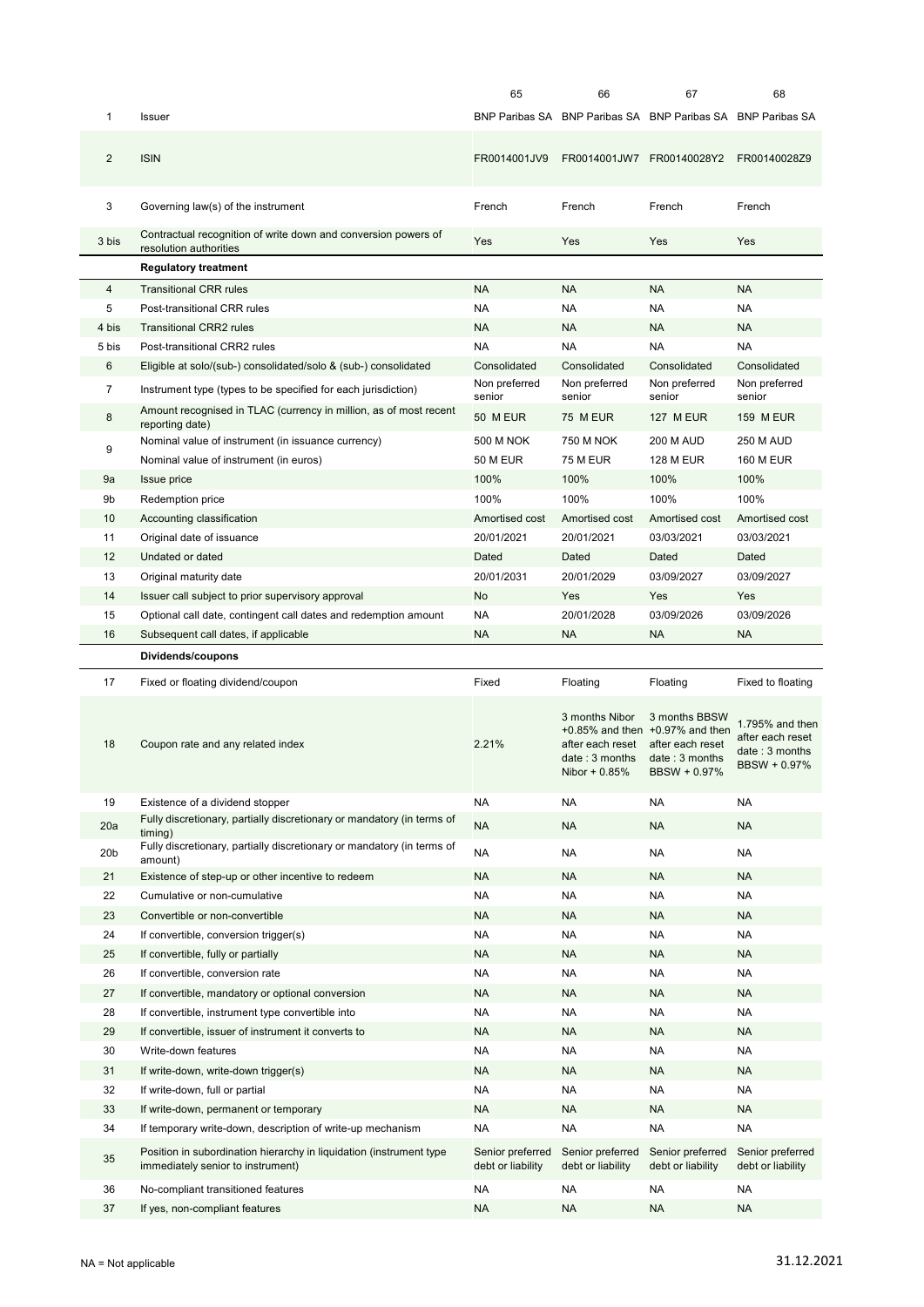|                 |                                                                                                          | 69                                    | 70                                                                                             | 71                                                                  | 72                                                           |
|-----------------|----------------------------------------------------------------------------------------------------------|---------------------------------------|------------------------------------------------------------------------------------------------|---------------------------------------------------------------------|--------------------------------------------------------------|
| 1               | Issuer                                                                                                   |                                       |                                                                                                | BNP Paribas SA BNP Paribas SA BNP Paribas SA BNP Paribas SA         |                                                              |
| $\overline{2}$  | <b>ISIN</b>                                                                                              | CH0522158812                          | FR0014002X43                                                                                   | 144A:<br>US09659W2P81<br>RegS:<br>US09659X2P63                      | FR0014003L79                                                 |
| 3               | Governing law(s) of the instrument                                                                       | French                                | French                                                                                         | New York State<br>French (status of French<br>the Notes)            |                                                              |
| 3 bis           | Contractual recognition of write down and conversion powers of<br>resolution authorities                 | Yes                                   | Yes                                                                                            | Yes                                                                 | Yes                                                          |
|                 | <b>Regulatory treatment</b>                                                                              |                                       |                                                                                                |                                                                     |                                                              |
| 4               | <b>Transitional CRR rules</b>                                                                            | <b>NA</b>                             | <b>NA</b>                                                                                      | <b>NA</b>                                                           | <b>NA</b>                                                    |
| 5               | Post-transitional CRR rules                                                                              | <b>NA</b>                             | <b>NA</b>                                                                                      | <b>NA</b>                                                           | <b>NA</b>                                                    |
| 4 bis           | <b>Transitional CRR2 rules</b>                                                                           | <b>NA</b>                             | <b>NA</b>                                                                                      | <b>NA</b>                                                           | <b>NA</b>                                                    |
| 5 bis           | Post-transitional CRR2 rules                                                                             | <b>NA</b>                             | <b>NA</b>                                                                                      | <b>NA</b>                                                           | <b>NA</b>                                                    |
| 6               | Eligible at solo/(sub-) consolidated/solo & (sub-) consolidated                                          | Consolidated                          | Consolidated                                                                                   | Consolidated                                                        | Consolidated                                                 |
| $\overline{7}$  | Instrument type (types to be specified for each jurisdiction)                                            | Non preferred<br>senior               | Non preferred<br>senior                                                                        | Non preferred<br>senior                                             | Non preferred<br>senior                                      |
| 8               | Amount recognised in TLAC (currency in million, as of most recent<br>reporting date)                     | <b>193 M EUR</b>                      | 1 241 M EUR                                                                                    | 1968 M EUR                                                          | <b>674 M EUR</b>                                             |
| 9               | Nominal value of instrument (in issuance currency)                                                       | 200 M CHF                             | 1 250 M EUR                                                                                    | 2 250 M USD                                                         | 88 500 M JPY                                                 |
|                 | Nominal value of instrument (in euros)                                                                   | <b>193 M EUR</b>                      | 1 250 M EUR                                                                                    | 1977 M EUR                                                          | 676 M EUR                                                    |
| 9a              | Issue price                                                                                              | 100,640%                              | 99,407%                                                                                        | 100%                                                                | 100%                                                         |
| 9b              | Redemption price                                                                                         | 100%                                  | 100%                                                                                           | 100%                                                                | 100%                                                         |
| 10              | Accounting classification                                                                                | Amortised cost                        | Amortised cost                                                                                 | Amortised cost                                                      | Amortised cost                                               |
| 11              | Original date of issuance                                                                                | 16/03/2021                            | 13/04/2021                                                                                     | 19/04/2021                                                          | 20/05/2021                                                   |
| 12              | Undated or dated                                                                                         | Dated                                 | Dated                                                                                          | Dated                                                               | Dated                                                        |
| 13              | Original maturity date                                                                                   | 16/03/2029                            | 13/04/2027                                                                                     | 19/04/2032                                                          | 20/05/2027                                                   |
| 14              | Issuer call subject to prior supervisory approval                                                        | Yes                                   | Yes                                                                                            | Yes                                                                 | Yes                                                          |
| 15              | Optional call date, contingent call dates and redemption amount                                          | 16/03/2028                            | 13/04/2026                                                                                     | 19/04/2031                                                          | 20/05/2026                                                   |
| 16              | Subsequent call dates, if applicable                                                                     | <b>NA</b>                             | <b>NA</b>                                                                                      | <b>NA</b>                                                           | <b>NA</b>                                                    |
|                 |                                                                                                          |                                       |                                                                                                |                                                                     |                                                              |
|                 | Dividends/coupons                                                                                        |                                       |                                                                                                |                                                                     |                                                              |
| 17              | Fixed or floating dividend/coupon                                                                        | Fixed                                 | Fixed to floating                                                                              | Fixed to floating                                                   | Fixed                                                        |
| 18              | Coupon rate and any related index                                                                        | 0.5%                                  | $0.25%$ and then<br>after each reset<br>date: EUR Libor date: USD 3<br>$3$ months $+$<br>0.70% | 2.871% and then<br>after each reset<br>months Term<br>SOFR + 1.387% | 0.557% and then<br>after each reset<br>date: JGB +<br>0.647% |
| 19              | Existence of a dividend stopper                                                                          | <b>NA</b>                             | NA                                                                                             | <b>NA</b>                                                           | <b>NA</b>                                                    |
| 20a             | Fully discretionary, partially discretionary or mandatory (in terms of                                   | <b>NA</b>                             | <b>NA</b>                                                                                      | <b>NA</b>                                                           | <b>NA</b>                                                    |
| 20 <sub>b</sub> | timing)<br>Fully discretionary, partially discretionary or mandatory (in terms of<br>amount)             | <b>NA</b>                             | NA                                                                                             | NA                                                                  | NA                                                           |
| 21              | Existence of step-up or other incentive to redeem                                                        | <b>NA</b>                             | <b>NA</b>                                                                                      | <b>NA</b>                                                           | <b>NA</b>                                                    |
| 22              | Cumulative or non-cumulative                                                                             | <b>NA</b>                             | <b>NA</b>                                                                                      | <b>NA</b>                                                           | <b>NA</b>                                                    |
| 23              | Convertible or non-convertible                                                                           | <b>NA</b>                             | NA.                                                                                            | <b>NA</b>                                                           | <b>NA</b>                                                    |
| 24              | If convertible, conversion trigger(s)                                                                    | <b>NA</b>                             | NA                                                                                             | <b>NA</b>                                                           | NA                                                           |
| 25              | If convertible, fully or partially                                                                       | <b>NA</b>                             | <b>NA</b>                                                                                      | <b>NA</b>                                                           | <b>NA</b>                                                    |
| 26              | If convertible, conversion rate                                                                          | <b>NA</b>                             | <b>NA</b>                                                                                      | <b>NA</b>                                                           | NA                                                           |
| 27              | If convertible, mandatory or optional conversion                                                         | <b>NA</b>                             | <b>NA</b>                                                                                      | <b>NA</b>                                                           | <b>NA</b>                                                    |
| 28              | If convertible, instrument type convertible into                                                         | <b>NA</b>                             | <b>NA</b>                                                                                      | <b>NA</b>                                                           | <b>NA</b>                                                    |
| 29              | If convertible, issuer of instrument it converts to                                                      | <b>NA</b>                             | <b>NA</b>                                                                                      | <b>NA</b>                                                           | <b>NA</b>                                                    |
| 30              | Write-down features                                                                                      | <b>NA</b>                             | <b>NA</b>                                                                                      | <b>NA</b>                                                           | <b>NA</b>                                                    |
| 31              | If write-down, write-down trigger(s)                                                                     | <b>NA</b>                             | <b>NA</b>                                                                                      | <b>NA</b>                                                           | <b>NA</b>                                                    |
| 32              | If write-down, full or partial                                                                           | <b>NA</b>                             | <b>NA</b>                                                                                      | <b>NA</b>                                                           | <b>NA</b>                                                    |
| 33              | If write-down, permanent or temporary                                                                    | <b>NA</b>                             | <b>NA</b>                                                                                      | <b>NA</b>                                                           | <b>NA</b>                                                    |
| 34              | If temporary write-down, description of write-up mechanism                                               | <b>NA</b>                             | NA                                                                                             | <b>NA</b>                                                           | <b>NA</b>                                                    |
| 35              | Position in subordination hierarchy in liquidation (instrument type<br>immediately senior to instrument) | Senior preferred<br>debt or liability | Senior preferred<br>debt or liability                                                          | Senior preferred<br>debt or liability                               | Senior preferred<br>debt or liability                        |
| 36              | No-compliant transitioned features                                                                       | <b>NA</b>                             | NA                                                                                             | <b>NA</b>                                                           | NA                                                           |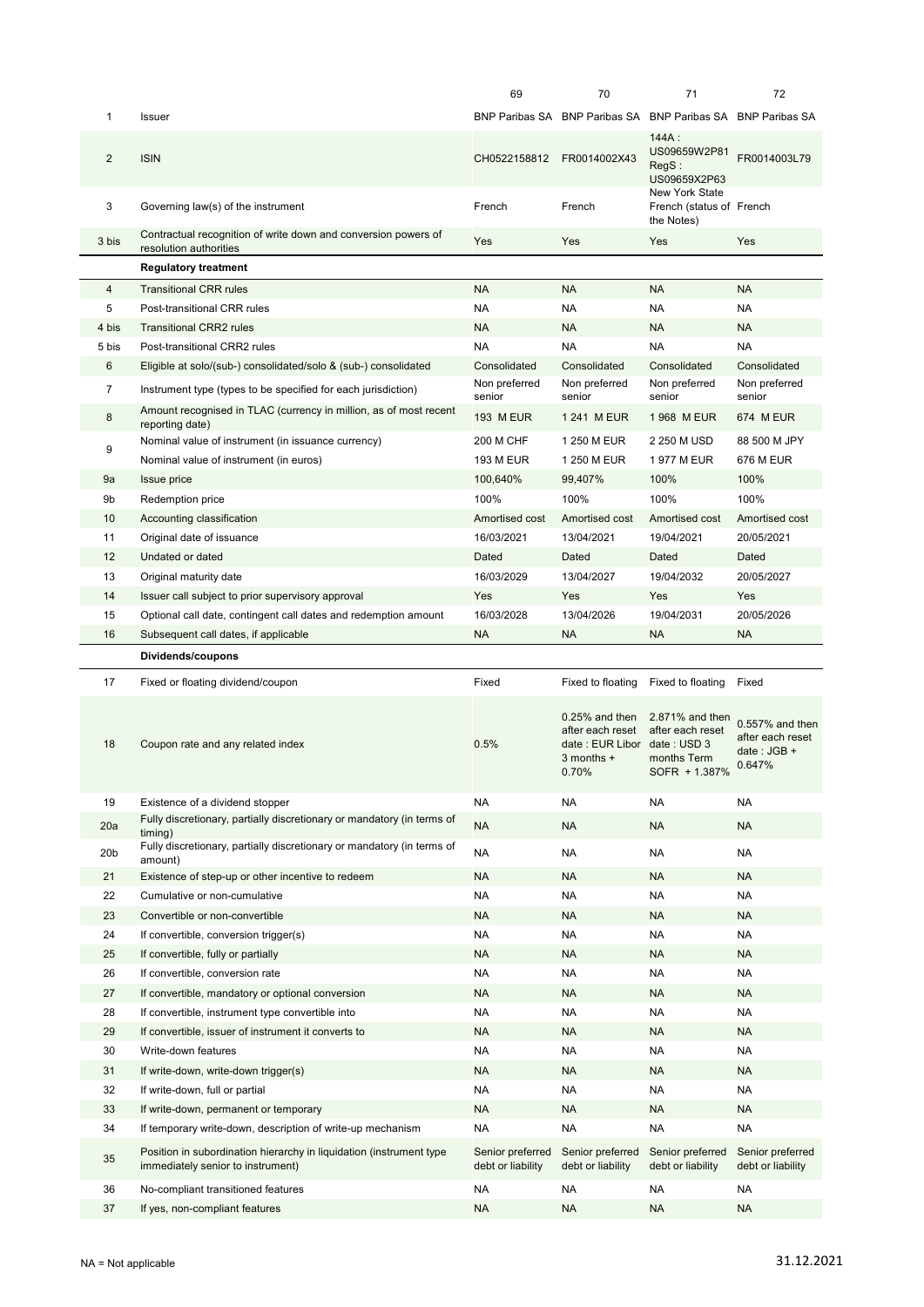|                 |                                                                                                          | 73                                                                                                      | 74                                    | 75                                                          | 76                                    |
|-----------------|----------------------------------------------------------------------------------------------------------|---------------------------------------------------------------------------------------------------------|---------------------------------------|-------------------------------------------------------------|---------------------------------------|
| 1               | <b>Issuer</b>                                                                                            |                                                                                                         |                                       | BNP Paribas SA BNP Paribas SA BNP Paribas SA BNP Paribas SA |                                       |
| $\overline{2}$  | <b>ISIN</b>                                                                                              | 144a:<br>US09659W2Q64<br>RegS:<br>US09659X2Q47                                                          | CH1125186663                          | CAF1067PAA44 FR0014005E43                                   |                                       |
| 3               | Governing law(s) of the instrument                                                                       | New York State<br>French (status of French<br>the Notes)                                                |                                       | French                                                      | French                                |
| 3 bis           | Contractual recognition of write down and conversion powers of<br>resolution authorities                 | Yes                                                                                                     | Yes                                   | Yes                                                         | Yes                                   |
|                 | <b>Regulatory treatment</b>                                                                              |                                                                                                         |                                       |                                                             |                                       |
| $\overline{4}$  | <b>Transitional CRR rules</b>                                                                            | <b>NA</b>                                                                                               | <b>NA</b>                             | <b>NA</b>                                                   | <b>NA</b>                             |
| 5               | Post-transitional CRR rules                                                                              | <b>NA</b>                                                                                               | NA                                    | NA                                                          | <b>NA</b>                             |
| 4 bis           | <b>Transitional CRR2 rules</b>                                                                           | <b>NA</b>                                                                                               | <b>NA</b>                             | <b>NA</b>                                                   | <b>NA</b>                             |
| 5 bis           | Post-transitional CRR2 rules                                                                             | <b>NA</b>                                                                                               | <b>NA</b>                             | <b>NA</b>                                                   | <b>NA</b>                             |
| 6               | Eligible at solo/(sub-) consolidated/solo & (sub-) consolidated                                          | Consolidated                                                                                            | Consolidated                          | Consolidated                                                | Consolidated                          |
| 7               | Instrument type (types to be specified for each jurisdiction)                                            | Non preferred<br>senior                                                                                 | Non preferred<br>senior               | Non preferred<br>senior                                     | Non preferred<br>senior               |
| 8               | Amount recognised in TLAC (currency in million, as of most recent<br>reporting date)                     | 876 M EUR                                                                                               | <b>221 MEUR</b>                       | 416 M EUR                                                   | 707 M EUR                             |
|                 | Nominal value of instrument (in issuance currency)                                                       | 1 000 M USD                                                                                             | 230 M CHF                             | 600 M CAD                                                   | 600 M GBP                             |
| 9               | Nominal value of instrument (in euros)                                                                   | <b>878 M EUR</b>                                                                                        | <b>222 M EUR</b>                      | <b>417 M EUR</b>                                            | 713 M EUR                             |
| 9a              | <b>Issue price</b>                                                                                       | 100%                                                                                                    | 100%                                  | 100%                                                        | 99,526%                               |
| 9b              | Redemption price                                                                                         | 100%                                                                                                    | 100%                                  | 100%                                                        | 100%                                  |
| 10              | Accounting classification                                                                                | Amortised cost                                                                                          | Amortised cost                        | Amortised cost                                              | Amortised cost                        |
| 11              | Original date of issuance                                                                                | 30/06/2021                                                                                              | 13/07/2021                            | 13/07/2021                                                  | 13/09/2021                            |
| 12              | Undated or dated                                                                                         | Dated                                                                                                   | Dated                                 | Dated                                                       | Dated                                 |
| 13              | Original maturity date                                                                                   | 30/06/2027                                                                                              | 13/07/2027                            | 13/07/2029                                                  | 13/09/2036                            |
| 14              | Issuer call subject to prior supervisory approval                                                        | Yes                                                                                                     | Yes                                   | Yes                                                         | Yes                                   |
| 15              | Optional call date, contingent call dates and redemption amount                                          | 30/06/2026                                                                                              | 13/07/2026                            | 13/07/2028                                                  | N/A                                   |
| 16              | Subsequent call dates, if applicable                                                                     | <b>NA</b>                                                                                               | <b>NA</b>                             | NA.                                                         | <b>NA</b>                             |
|                 |                                                                                                          |                                                                                                         |                                       |                                                             |                                       |
|                 | Dividends/coupons                                                                                        |                                                                                                         |                                       |                                                             |                                       |
| 17              |                                                                                                          |                                                                                                         | Fixed                                 | Fixed                                                       | Fixed                                 |
| 18              | Fixed or floating dividend/coupon<br>Coupon rate and any related index                                   | Fixed to floating<br>1.675% and then<br>after each reset<br>date: USD 3<br>months Term<br>SOFR + 0.912% | 0.1475%                               | 2.538% and then<br>after each reset<br>date: GoC +<br>1.40% | 2.000%                                |
| 19              | Existence of a dividend stopper                                                                          | <b>NA</b>                                                                                               | NA                                    | NA                                                          | <b>NA</b>                             |
| 20a             | Fully discretionary, partially discretionary or mandatory (in terms of                                   | <b>NA</b>                                                                                               | <b>NA</b>                             | <b>NA</b>                                                   | <b>NA</b>                             |
|                 | timing)<br>Fully discretionary, partially discretionary or mandatory (in terms of                        |                                                                                                         |                                       |                                                             |                                       |
| 20 <sub>b</sub> | amount)                                                                                                  | <b>NA</b>                                                                                               | NA                                    | <b>NA</b>                                                   | <b>NA</b>                             |
| 21              | Existence of step-up or other incentive to redeem                                                        | <b>NA</b>                                                                                               | <b>NA</b>                             | <b>NA</b>                                                   | <b>NA</b>                             |
| 22              | Cumulative or non-cumulative                                                                             | <b>NA</b>                                                                                               | <b>NA</b>                             | <b>NA</b>                                                   | <b>NA</b>                             |
| 23              | Convertible or non-convertible                                                                           | <b>NA</b>                                                                                               | <b>NA</b>                             | <b>NA</b>                                                   | <b>NA</b>                             |
| 24              | If convertible, conversion trigger(s)                                                                    | <b>NA</b>                                                                                               | NA                                    | NA                                                          | <b>NA</b>                             |
| 25              | If convertible, fully or partially                                                                       | <b>NA</b>                                                                                               | <b>NA</b>                             | <b>NA</b>                                                   | <b>NA</b>                             |
| 26              | If convertible, conversion rate                                                                          | <b>NA</b>                                                                                               | NA                                    | NA                                                          | <b>NA</b>                             |
| 27              | If convertible, mandatory or optional conversion                                                         | <b>NA</b>                                                                                               | <b>NA</b>                             | <b>NA</b>                                                   | <b>NA</b>                             |
| 28              | If convertible, instrument type convertible into                                                         | <b>NA</b>                                                                                               | NA                                    | NA                                                          | <b>NA</b>                             |
| 29              | If convertible, issuer of instrument it converts to                                                      | <b>NA</b>                                                                                               | <b>NA</b>                             | <b>NA</b>                                                   | <b>NA</b>                             |
| 30              | Write-down features                                                                                      | <b>NA</b>                                                                                               | NA                                    | NA                                                          | <b>NA</b>                             |
| 31              | If write-down, write-down trigger(s)                                                                     | <b>NA</b>                                                                                               | <b>NA</b>                             | <b>NA</b>                                                   | <b>NA</b>                             |
| 32              | If write-down, full or partial                                                                           | <b>NA</b>                                                                                               | NA                                    | NA                                                          | <b>NA</b>                             |
| 33              | If write-down, permanent or temporary                                                                    | <b>NA</b>                                                                                               | <b>NA</b>                             | <b>NA</b>                                                   | <b>NA</b>                             |
| 34              | If temporary write-down, description of write-up mechanism                                               | <b>NA</b>                                                                                               | <b>NA</b>                             | <b>NA</b>                                                   | <b>NA</b>                             |
| 35              | Position in subordination hierarchy in liquidation (instrument type<br>immediately senior to instrument) | Senior preferred<br>debt or liability                                                                   | Senior preferred<br>debt or liability | Senior preferred<br>debt or liability                       | Senior preferred<br>debt or liability |
| 36              | No-compliant transitioned features                                                                       | <b>NA</b>                                                                                               | NA                                    | NA                                                          | <b>NA</b>                             |